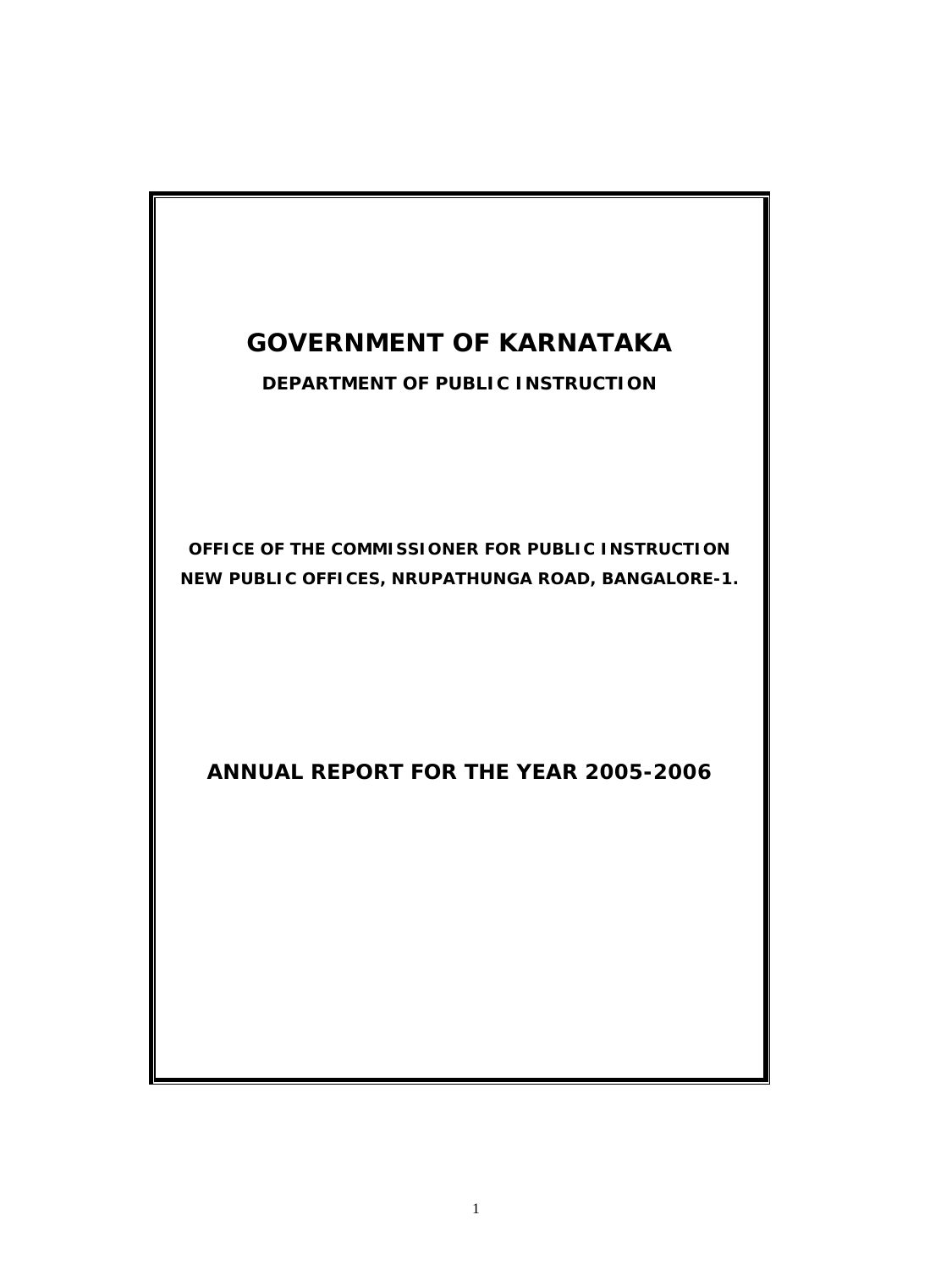### **DEPARTMENT OF PUBLIC INSTRUCTIONS**

The Commissioner for Public Instruction is the Head of the Department, who controls and co-ordinates the activities of school education.

All stages of school education, starting from pre-primary to secondary education, in the State come under the purview of the Department. During 2003- 04 Additional Commissionerates of Public Instructions have been established at Dharwad and Gulbarga in order to decentralize academic and administrative powers to North Karnataka Region.

 Pre-service and in-service training institutions, Sanskrit education, Hindi, Commerce, Music, Dance, Drawing, and Arabic education also come under the administrative purview of the Department.

Eleven Directorates function under the purview of this Department, each headed by a Director of Public Instruction. They are:

- 1) State Project Director, Sarva Shiksha Abhiyan, Karnataka.
- 1) Director, SSA
- 3) Director of Primary education.
- 4) Director of Secondary Education
- 5) Director of Urdu and other Minority Language Schools
- 6) Director of Public Instruction, K.S.E.E. Board
- 7) Director of State Educational Research and Training and Textbooks.
- 8) Director of Public Instruction, K.S.E.E. Board (other exams)
- 9) Director, Commissioner's Office, Dharwad
- 10) Director, Commissioner's Office, Gulbarga

The Primary and Secondary Education has 4 Secretaries and an Ex-Officio Joint Director for Public Instruction at 4 Divisions, 32 Deputy Directors for educational districts and 202 Block Educational Officers for the blocks to manage the activities of the department.

The sector-wise allocation of funds in the budget for the year 2004-2005 was as follows: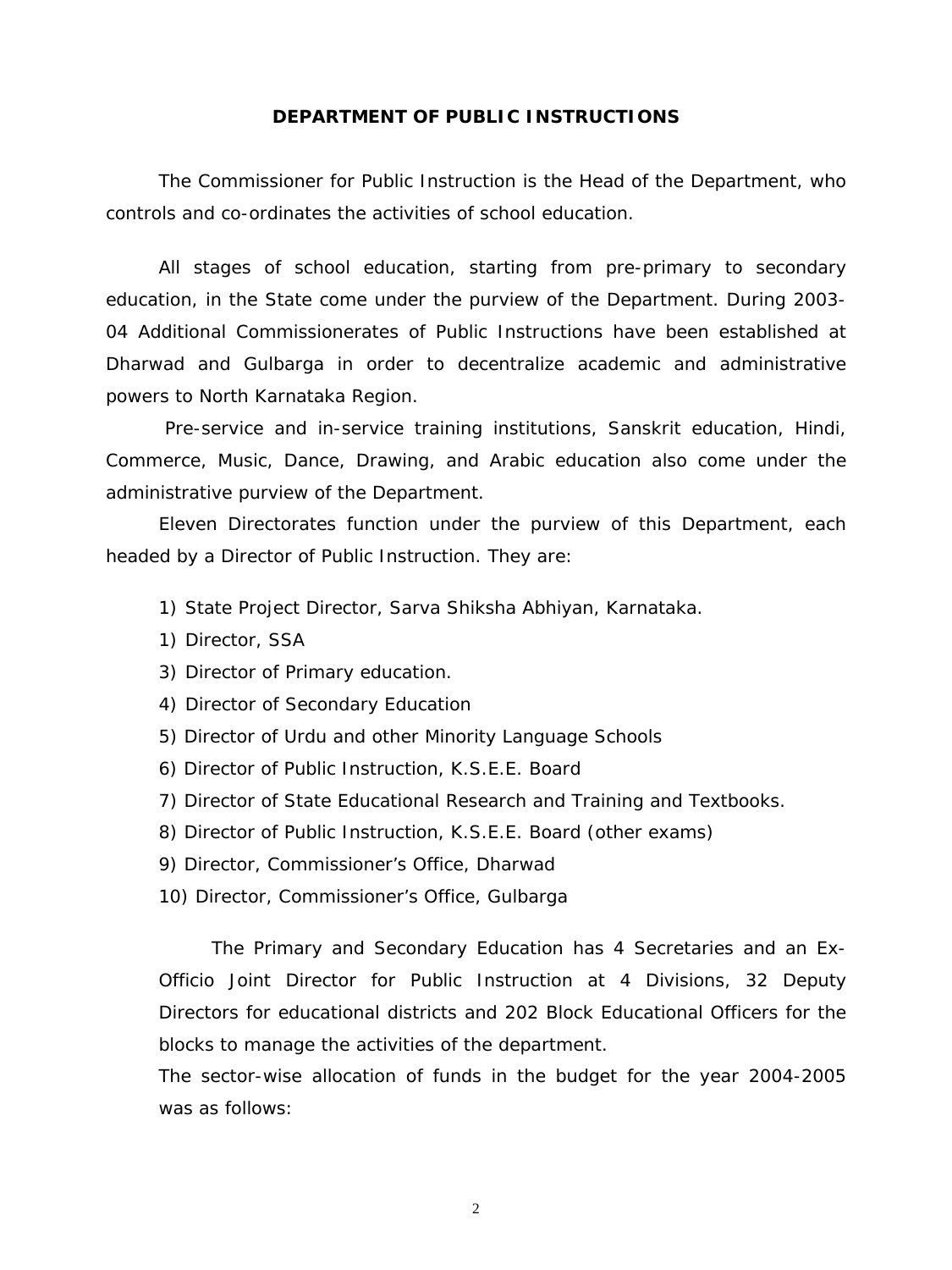| SI.            | <b>Sector</b>                           | Plan     | <b>Non-Plan</b> | <b>Total</b> | Percentage |
|----------------|-----------------------------------------|----------|-----------------|--------------|------------|
| <b>No</b>      |                                         |          |                 |              |            |
| $\mathbf{1}$   | <b>Primary Education</b>                | 70314.59 | 196208.86       | 266523.45    | 58.19      |
| 2              | Secondary<br>Education                  | 9182.64  | 121899.87       | 131082.51    | 28.62      |
| 3              | University &<br><b>Higher Education</b> | 1475.00  | 49179.99        | 50654.99     | 11.06      |
| $\overline{4}$ | <b>Adult Education</b>                  | 279.80   | 219.79          | 499.66       | 01.09      |
| 5              | Language<br>Development                 | 207.00   | 746.89          | 953.89       | 00.20      |
| 6              | Other General<br>Education              | 8083.75  | 184.48          | 8268.23      | 01.80      |
| Total:         |                                         | 89542.87 | 365439.88       | 457982.73    | 100.00     |

( Rs.in lakhs)

## **DIRECTORATE OF PRIMARY EDUCATION**

 School education from pre-primary to higher primary school comes under the purview of the Director of Primary Education. Primary education consists of eight years of education, since eighth standard has been included in primary education from 2003-04.

## **PRIMARY EDUCATION**

The Objectives of Primary Education are as follows-

- Every child in the age group of 6-14 attends school.
- Every child attains the minimum levels of learning.
- Every teacher is at school.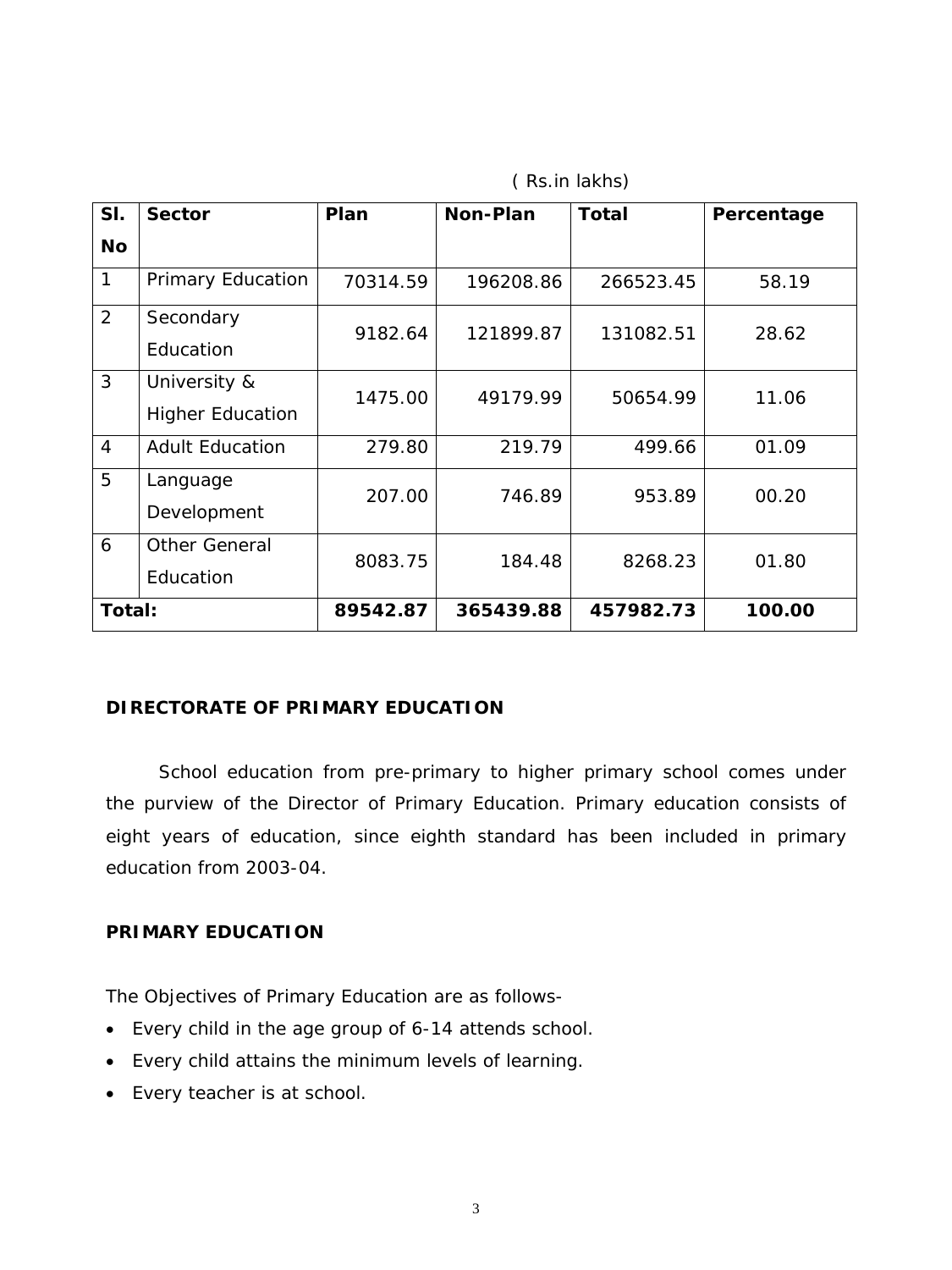- The community is actively involved in the betterment of the schools, thereby supporting a mass campaign for primary education.
- Children left out of schools attend school through Ba Marali Shalege, Chinnara Angala, Ba Bale Shalege, Sada Shalege and Cooliyinda Shalege(from labour to school) programmes.

## **GOALS FOR THE NEXT THREE YEARS:**

- 1. Increasing the State's literacy rate upto to 80%.
- 1. Reducing the school dropout rate by 50% from the present dropout rate at the elementary stage.
- 2. Ensuring that all children in the age group of 6-14 (both, children who have not been admitted and those who have dropped out join school, complete 5 years of schooling and attain minimum levels of learning.
- 3. Improving teachers' learning and teaching standards, which will result in competent teaching.
- 4. Bringing about a qualitative change by, incorporating educational reforms.
- 5. Ensuring progressive community involvement.
- 6. Bringing all children who have dropped out and who have not been admitted to school, into the mainstream through special bridge course program.

# **The following table shows the number of schools, teachers and enrolment during 2005-06**

## **NO. OF SCHOOLS**

| SI No | School         | Government | Aided | Un-aided | Total |
|-------|----------------|------------|-------|----------|-------|
|       | Lower Primary  | 23973      | 285   | 2357     | 26615 |
|       | <b>Schools</b> |            |       |          |       |
|       |                |            |       |          |       |
| 2     | Higher         | 19618      | 2120  | 4973     | 26711 |
|       | Primary        |            |       |          |       |
|       | <b>Schools</b> |            |       |          |       |
| Total |                | 43591      | 2405  | 7330     | 53326 |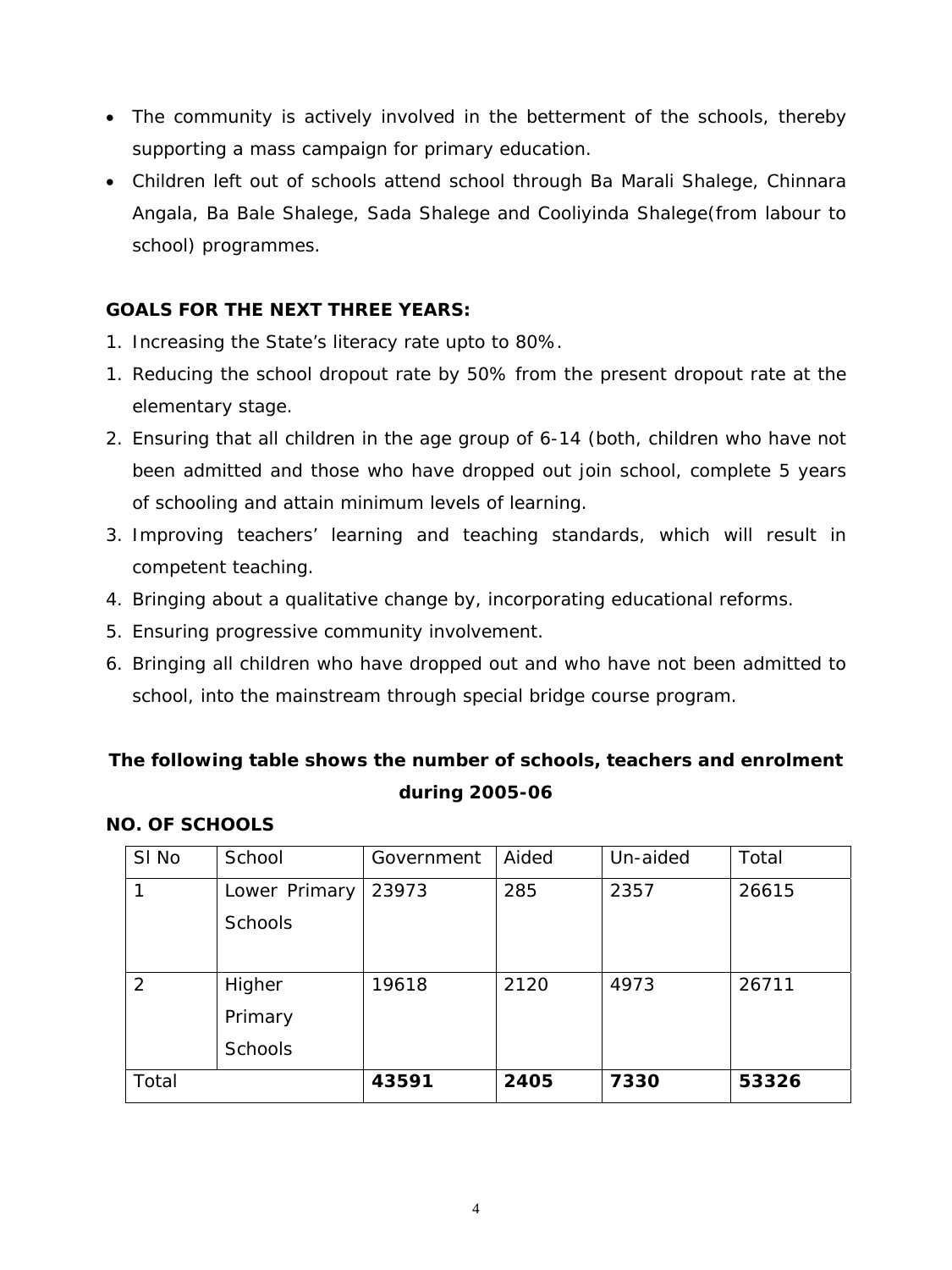### **ENROLLMENT**

| Class   | Government | Aided  | Un-aided | Total   |
|---------|------------|--------|----------|---------|
| I to IV | 4025136    | 501483 | 1110675  | 5637294 |
| V toVII | 1475879    | 229259 | 343869   | 2135975 |
| to VII  | 5501015    | 730742 | 1454544  | 8019318 |

#### **NUMBER OF TEACHERS**

| <b>Schools</b> | Government | Aided | Un-aided | ∣ Total |
|----------------|------------|-------|----------|---------|
| $L.P.S.$ and   | 175449     | 15617 | 54056    | 245122  |
| H.P.S.         |            |       |          |         |

## **RATE OF DROPOUT**

| SL. | <b>CLASSES</b>                               | 2003-04 | 2004-05 |
|-----|----------------------------------------------|---------|---------|
| NO. |                                              |         |         |
|     | 1 to 5th Standard                            | 8.83 %  | 9.33    |
|     | $\overline{1}$ to $7^{\text{th}}$ standard   | 28.94   | 14.47   |
|     | $\overline{1}$ to 10 <sup>th</sup> standards | 59.61   | 55.67   |

# **THE FOLLOWING PROGRAMMES HAVE BEEN IMPLEMENTED TO PROVIDE FREE AND COMPULSORY PRIMARY EDUCATION FOR SCHOOL GOING CHILDREN IN THE AGE GROUP OF 6 TO 14.**

### **SPECIAL ENROLMENT DRIVE :**

 A special enrolment drive was conducted during 2005-06 at the taluk, district and State level. The programme is intended to bring back the children who drop out, especially girls, child laborers, rag pickers and other children who have either dropped out of school or have been absent from classes for a long time.

 In order to ensure that all children receive elementary education, the government has set itself the following goals: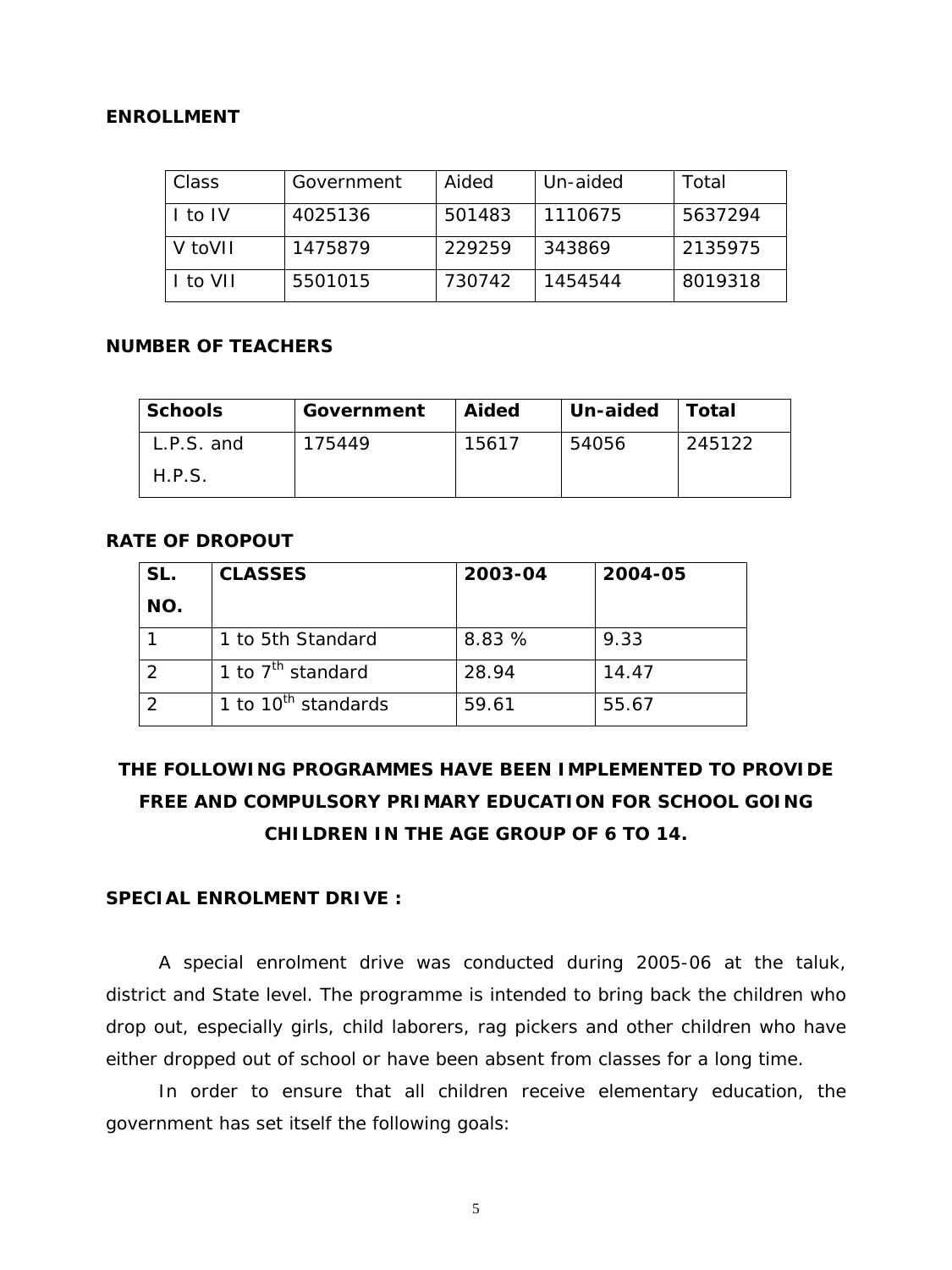1) Universal Access: Providing schools within walking distance. Schools are being opened in all habitations with a population of more than 200, as per 1991 census.

2) Universal Participation: Ensuring that all children between 6 and 14 years of age attend school and participate in all activities of the school.

3) Universal Achievements:

Ensuring that children in the age group of 6 to 14 years enrolled in schools attain at least 80% of the pre-determined learning competencies.

To ensure that all the children, especially girls, who do not go to school after the summer vacation, attend school

#### **FREE EDUCATION FOR GIRLS:**

 To reduce the rate of dropout and to encourage girls' education, the government has decided to provide girls with free education. Female students from I to VII standard will be exempted from paying all fees, including examination fees, in government schools.

#### **PROVISION OF FREE SCHOOL BAGS AND NOTE BOOKS TO SC/ST GIRLS**

In order to promote education among SC/ST girls and to arrest the dropout rate in the 5th to 7th standard, a scheme was introduced to distribute free of cost high quality school bags and notebooks to all students in government schools. During 2005-06, the same has been transferred to the zilla panchayat. The beneficiaries being 1.57 lakhs of girls of  $5<sup>th</sup>$  and  $7<sup>th</sup>$  standard, 0.66 lakhs of girls belonging to SC and ST.

#### **FREE TEXT BOOKS**

A set of textbooks is being given free of cost to all the children studying in the I to VII Standard in government primary schools and also to all girls and SC/ST boys studying in 8th standard in government schools.

 A set of textbooks is being given free of cost to all girls studying in 9th and 10th standard in Government high schools and boys belonging to SC and ST.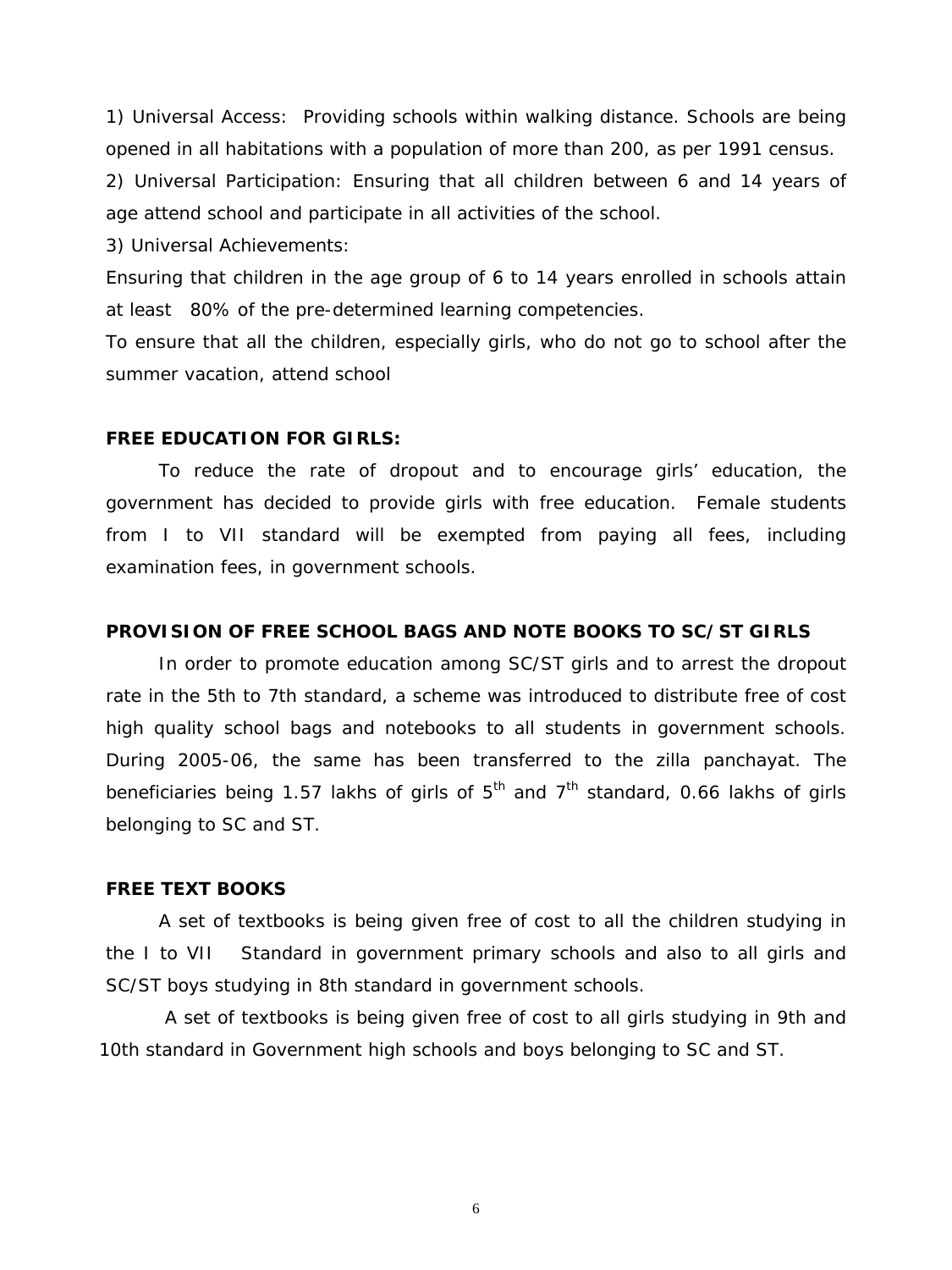## **FREE UNIFORMS :**

Under the auspices of the Vidya Vikasa scheme, one length uniform cloth is provided free of cost to all children from I to VII Std Studying in government primary schools. And girls studying from  $8<sup>th</sup>$  to 10 standard are also beneficiaries. The total number of beneficiaries for the year 2005-06 54.29 lakhs in primary and 4.72 lakhs in high schools.

| <b>SI</b>      | Name of the agency | <b>Districts entrusted</b>           |  |
|----------------|--------------------|--------------------------------------|--|
| <b>No</b>      |                    |                                      |  |
|                | <b>KHDC</b>        | All districts of Gulbarga and Mysore |  |
|                |                    | division                             |  |
| $\overline{2}$ | <b>KSPDC</b>       | All districts of Bangalore Belgaum   |  |
|                |                    | division                             |  |

## **Agencies who were entrusted for distribution of uniforms are as under**

## **Mid Day Meals Programme(Akshara Dasoha):-**

## **Centrally Assisted Programme of Nutritional Support in Primary Schools:**

The programme of giving nutritional support to children studying in primary schools under National Programme. Nutritional support to primary education of Central Government came into force in the State on August15, 1995.

 The scheme, which was introduced for rural children in 1995-96, was extended to urban children in 1997-98.

 The program is being implemented with the help of Food and Civil Supplies Department, Revenue Department and Health Department.

(1) Providing of hot cooked noon meals to all the children studying in Classes 1 to  $7<sup>th</sup>$  in Government and Government Aided Schools in the State.

- (2) The objectives of the Schemes are
	- (0) To improve enrollment and attendance
	- (0) To improve retention Rate
	- (0) To improve child health by increasing nutrition level.
	- (0) To improve learning levels of children.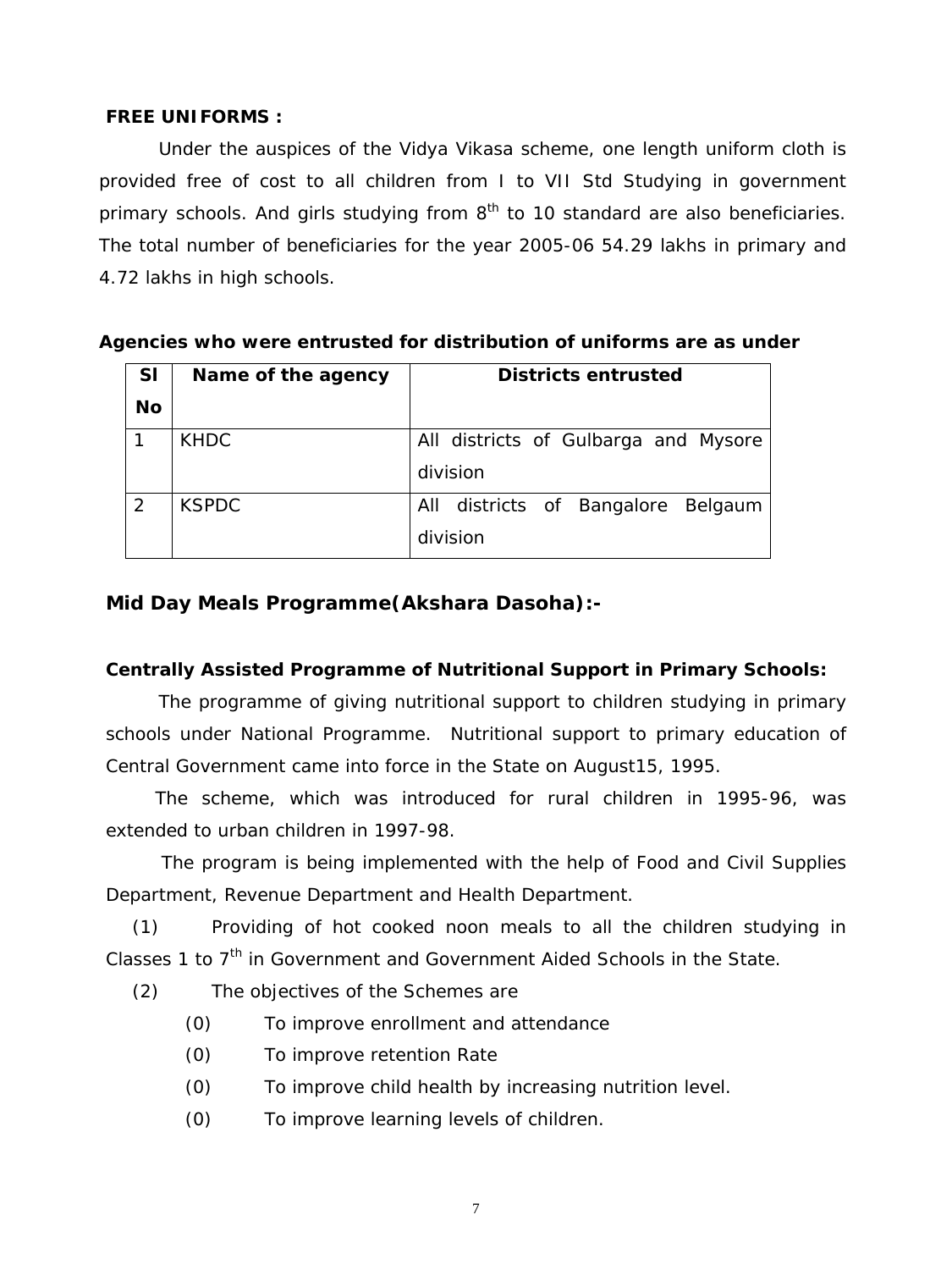B Beneficiaries of the Scheme.

| Class   | Govt. Schools   Aided Schools |        | Total   |
|---------|-------------------------------|--------|---------|
| $1 - 5$ | 3600143                       | 46646  | 4066789 |
| $6 - 7$ | 1323236                       | 214486 | 1537722 |
| Total   | 4923379                       | 681132 | 5604511 |

(3) 38926 kitchen centers have been established in Government schools.

(4) 96064 cooks have been appointed.

- (5) Construction of kitchen sheds:
	- a) Available Kitchen sheds: 21347
	- b) No. Of rooms under construction: 6000
	- c) No. Of rooms to be constructed: 11579

 With the help of the Health and Family Welfare Department, children are given Vitamin " A" Folic Acid with Iron and Deworming Tablets every year.

(2) Non-Government organizations also participate in the programme.

| No. of N.G.Os.         | -38         |
|------------------------|-------------|
| No. of Schools covered | $-1001$     |
| No. of Beneficiaries   | $-2,65,052$ |

- (7) All the Government Departments namely Revenue Department Rural Development and Panchayat Raj Department, Health and Family Welfare Department, Women and Child Welfare Department etc., take active role in implementing the scheme.
- (8) The members of the village Panchayat and SDMC monitor the scheme at schools level.
- (11) University of Agricultural services, Dharwad, is entrusted with the task of Evaluation of Akshara Dasoha.
- The total allocation for AKSHARA DASOHA for the year 2005-06 is RS 25884.09 lakhs

### **Achievements:**

1) 2% to 10% improvement in attendance across the State.

 2) Children are more attentive and active inside and outside the classroom.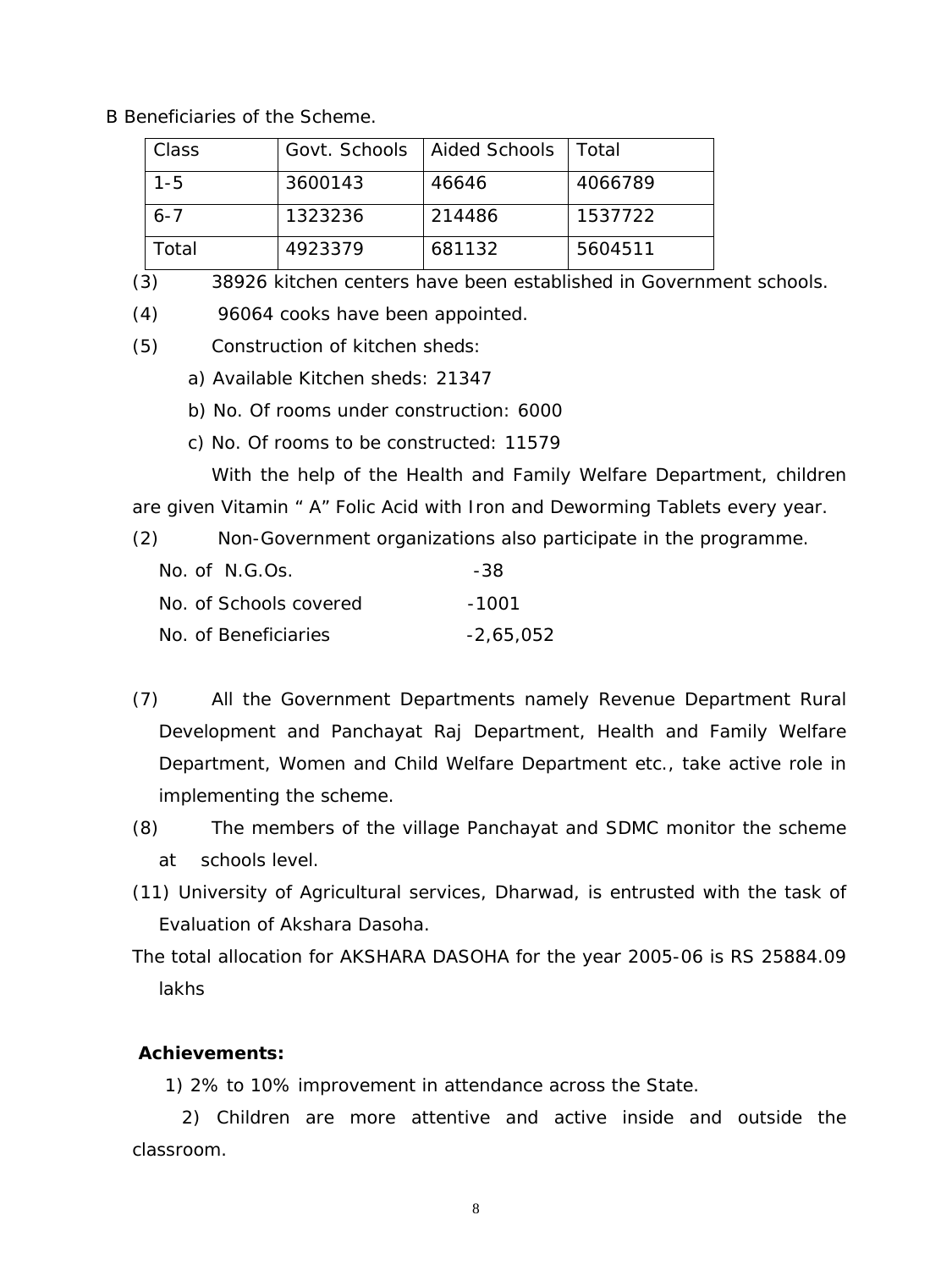3) Moving towards social and educational equity at the grass root level.

 4) Convergence of various Government Departments and voluntary organizations.

#### **CONSTRUCTION OF CLASSROOMS FOR PRIMARY SCHOOLS**

65 government primary school classrooms have been constructed at the cost of Rs 98.23 lakhs for the year 2005-06 and the same has been released to the Zilla Panchayat.

### **CONSRUCTION OF CLASSROOMS UNDER RIDF SCHEME**

It is proposed to construct 4895 (3777 projects) primary classrooms with financial assistance from NABARD under RIDF scheme. Total financial assistance from NABARD is Rs.6306.39lakhs, and the State share is Rs.700.71 lakhs.

During 2004-05 2844 classrooms have been constructed of the 2215 projects, and remaining are in progress for which claims of Rs.5730.60 lakhs of reimbursement has been submitted to NABARD upto march 2005.

 During 2004-05, Rs.2085.00 lakhs has been released towards construction of classrooms with financial assistance from NABARD under R.I.D.F. Scheme. For the year 2005-06 Rs 1178.63 lakhs have been released to the districts through the link document and the same is to end by 31 march 2005. Out of the total of 3777 projects , 3143 projects have been completed and 486 are under different stages of construction and 148 have not commenced.

# **PROVISION OF SUPPLY OF FURNITURE TO GOVERNMENT PRIMARY SCHOOLS**

An allocation of Rs 8.30 has been released for the same.

#### **REPAIRS IN GOVERNMENT PRIMARY SCHOOLS**

 In order to make government primary schools attractive and fit for classroom teaching, replacement of broken tiles, repairs of doors and windows, plastering of the walls and floors, whitewashing and painting has been carried out each year.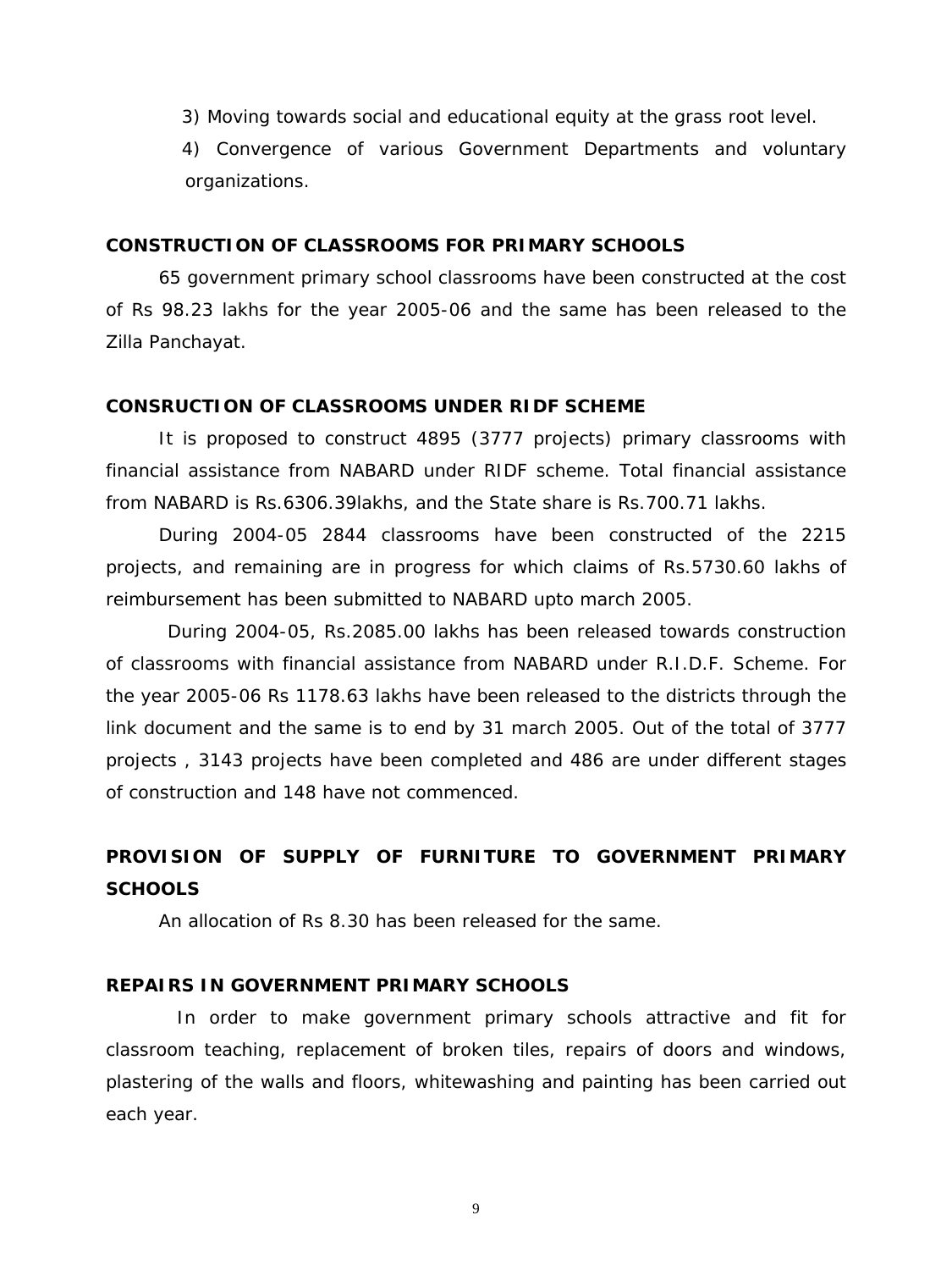During 2005-06 Rs 1000 lakhs has been provided under Non plan and Rs 985 lakhs have been released towards Repaires. Rs 679 lakhs have been allocated for constructions of classrooms of which Rs 662.96 have been released.

## **PROGRAMS TO PROMOTE UNIVERSALISATION OF SCHOOL EDUCATION**

The following programs have been initiated in the year 2005-06 towards promotion of universalisation of school education with the allocation of Rs.1267 lakhs under the state plan of which Rs 207 lakhs have been released for the following programs.

- Under the state plan Rs 20 lakhs have been allocated for MMS office maintenance for the year 2005-06
- Rs 15 lakhs towards academic activities for urdu and other minority languages education
- Rs.25 lakhs towards EMIS development
- Rs 100 lakhs towards Chaitrada chiguru, prathiba Karanji and sports meet at block, district and state level
- Rs 30 lakhs towards buildings for teacher training institutions
- Rs 17 lakhs towards basic infrastructure for teacher training institutions
- Rs 520 lakhs have been released to Zilla Panchayats towards salary of the newly created high school teachers posts
- Rs.12 lakhs towards purchase of Maruthi Esteem cars for the use of Secretary (primary and secondary education) and Commissioner

Under the district plan Rs 25884 lakhs have been allocated and the following have been implemented

- Extension and continuation of Akshara Dasoha Program to all children of government and aided institutions studying in first to seventh standards
- Academic activities in minority institutions
- Rented vehicle facility to the new BEO and DDPI offices
- Towards reimbursement of non government fees for girls and SC/ST students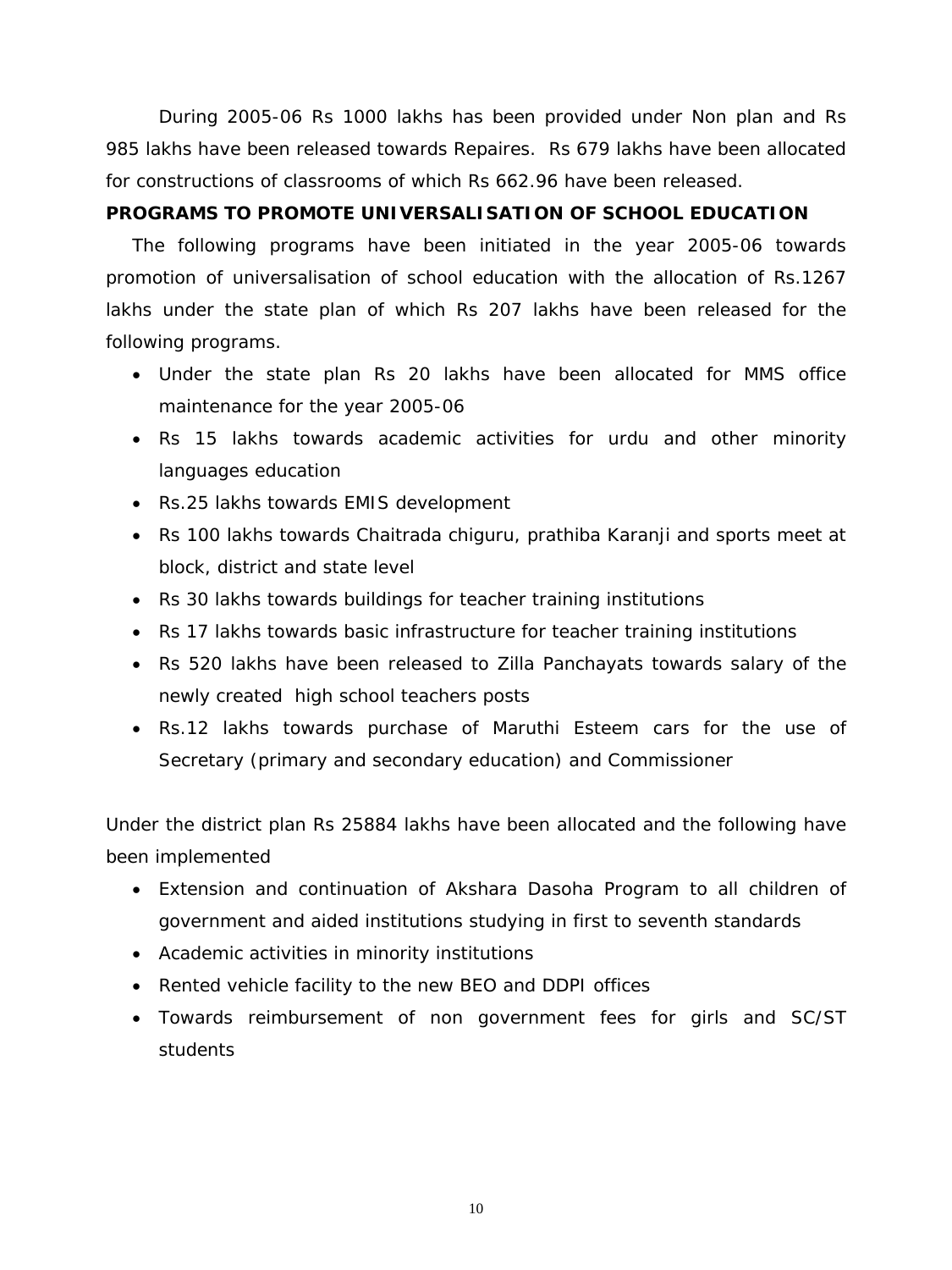### **LEAVE RESERVE TEACHERS REMUNERATION**

In case of long term availing of leave by teachers, utilizing the services of the retired teachers available locally makes alternate arrangement of part time teachers. The remuneration at the rate of Rs. 100 per day is provided. For the year 2005-06 Rs. 51.01 lakhs for both primary and secondary is allocated under this program.

#### **FEE REIMBURSEMENT**

With the motive of promoting Universalisation of girl's education, fee reimbursement of Non-government fee for all girls studying from 1 to 7 is done.

#### **PRIMARY TEACHERS RECRUITMENT**

Quality education being the main concern, the initiation and action towards providing teacher subject wise is taken up. Since 2001-02 the following recruitment has been made.

| Year    | Teachers recruitment                                       |
|---------|------------------------------------------------------------|
| 2001-02 | 12405 primary teachers posts                               |
| 2002-03 | 2094 backlog teachers posts                                |
| 2003-04 | 717 drawing, music, physical education and special teacher |
|         | and 5000 primary school arts teachers                      |
| 2004-05 | 2966 primary school teachers posts                         |
| 2005-06 | 4768 primary school teachers posts - initiated             |

#### **MANORANJAN**

 For the year 2005-06, chaitrada chiguru summer camps were organized in the month of April in all districts of Karnataka. Each district was allotted with the sum of Rs 46,875 totaling to Rs 15 lakhs. Prathiba karanji program being the multi dimensional activity, which promotes students talents, was organized at the cost of 60 lakhs. District Officers would organize these programs with the local resources.

 1. SSA has allocated Rs 60 lakhs towards prathiba Karanji program and released to each district and a total of Rs 25,97,248 is spent accordingly. Towards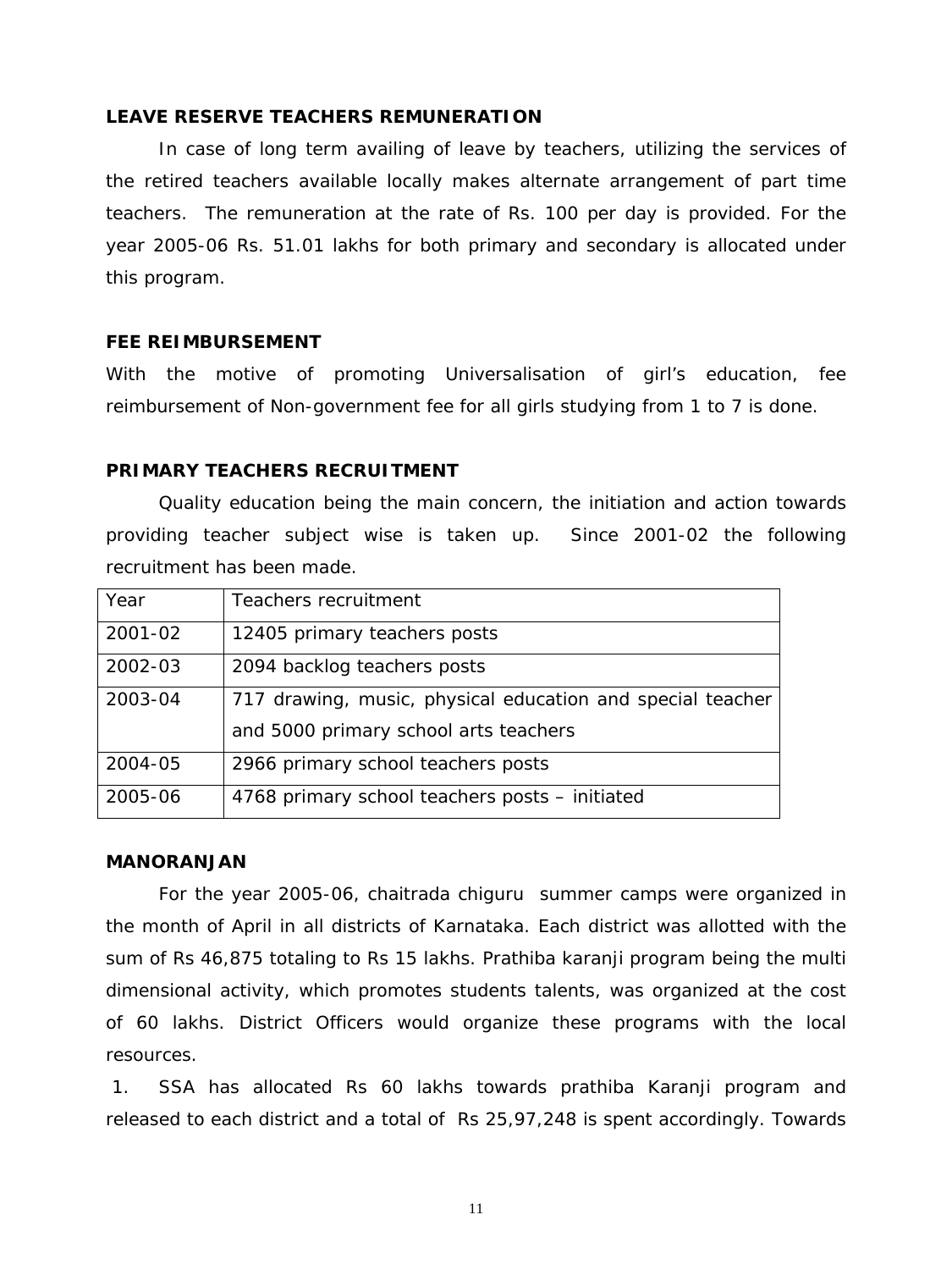conducting of state level Prathiba karanji cultural program Rs 43,02,752 is released and is effectively conducted.

 Shimoga and Bagalkot districts were chosen to conduct the state level programs.  $5^{th}$  to  $7^{th}$  standards program were conducted in Shimoga and  $8^{th}$  to 10<sup>th</sup> in Bagalkot. Rs 13,02,752 was released to DDPI, shimoga and Rs 21 lakh is released to DDPI, Bagalkot. The same was successfully conducted.

## **DISTRIBUTION OF PROGRESS CARDS**

Progress cards are being issued in the schools itself, with an aim of:

- a) Bringing to the notice of the parents the qualitative improvement in children
- b) Providing remedial measures for those lagging behind in learning achievement

Issuing progress reports to all the children from I st to VII standards is an important step. It may be noted that this practice was in vogue only in the private schools, not in government institutions.

 During the current year, the following types of progress cards are being issued and Rs.9.00lakhs has been utilized for implementation of this scheme.

### **1) Progress cards based on competence:**

Based on the relevant competence and standard, progress cards are being issued to students in I to IV standards. This will enable the parents to know exactly where the child is lagging behind. This will also facilitate remedial action.

### **1) Progress card based on marks from V to VII Standards**

All the students in these classes are being issued progress cards based on marks.

In order to enable the parents to know how the child is progressing, three-year cumulative progress cards are being issued.

## **COMPULSORY AND COMPREHENSIVE INSPECTION**

For the proper implementation of the program, regular attendance of teachers and improvement in the quality of their work, a comprehensive and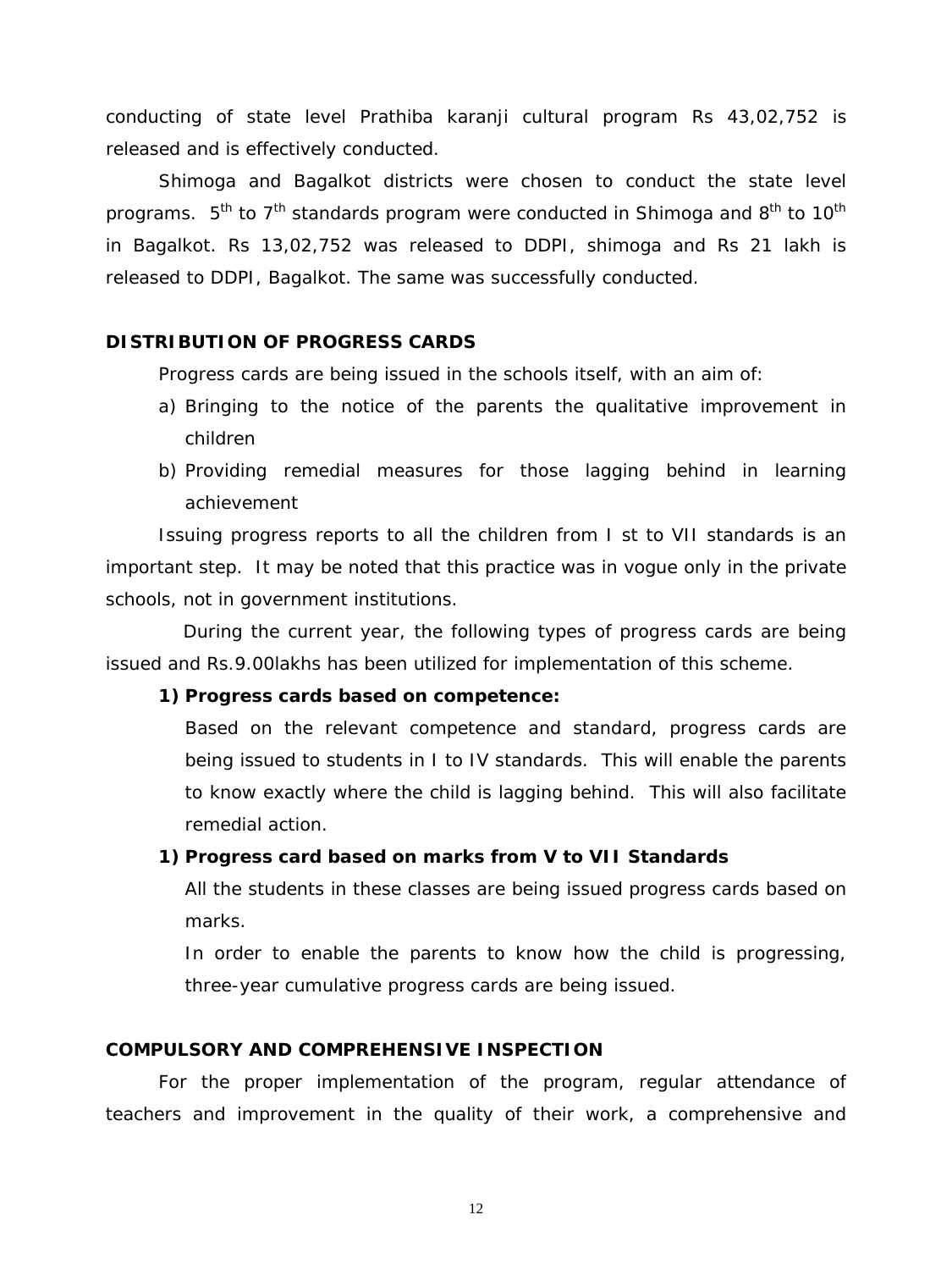mandatory school inspection is necessary. This also helps in enhancing the achievement of the students.

For the year 2005-06 under the state plan Rs 35.29 lakhs were released towards 21 drivers salary for the newly creased BEO offices and salary of managers .Rs 4.71 lakhs were provided for the purchase of Rysograph machine for the Commissioners office.

#### **MOBILE SCHOOL**

 In order to provide more educational opportunities to children from slums, who are deprived of schooling facilities or dropouts, a mobile school was started during 2001-2002.

 In the beginning there were 4 mobile schools operating which has been increased to 8. They pick up the children from the slums and classes are held inside the vehicles. The objectives are:

 a) Providing basic education to children from the slums and children of building construction workers in a pleasant atmosphere.

 b) Bringing these children to mainstream schooling and promoting the habit of going to school. The school timings are from 8.30 am to 2.30 pm. Rs 25 laksh have been allocated towards maintenance of mobile schools for the year 2005-06. Nearly 475 to 526 drop outs are being mainstreamed through these schools.

#### **ACTION PLAN OF EDUCATION**:

Edu-Vision document has been prepared by the Government of Karnataka to discuss reform in the education sector. For implementation of the plans in this document, an action plan called " Edu-Action" has been prepared.

 Action plans have been initiated during 2002-03 and submitted to Government for this purpose.

- 1. Programe for development of NE backward districts.
- 2. Programe to improve functioning High school by evolving school development plans.
- 3. Restructuring of BRC's and CRC's.
- 4. Reforms in teacher management.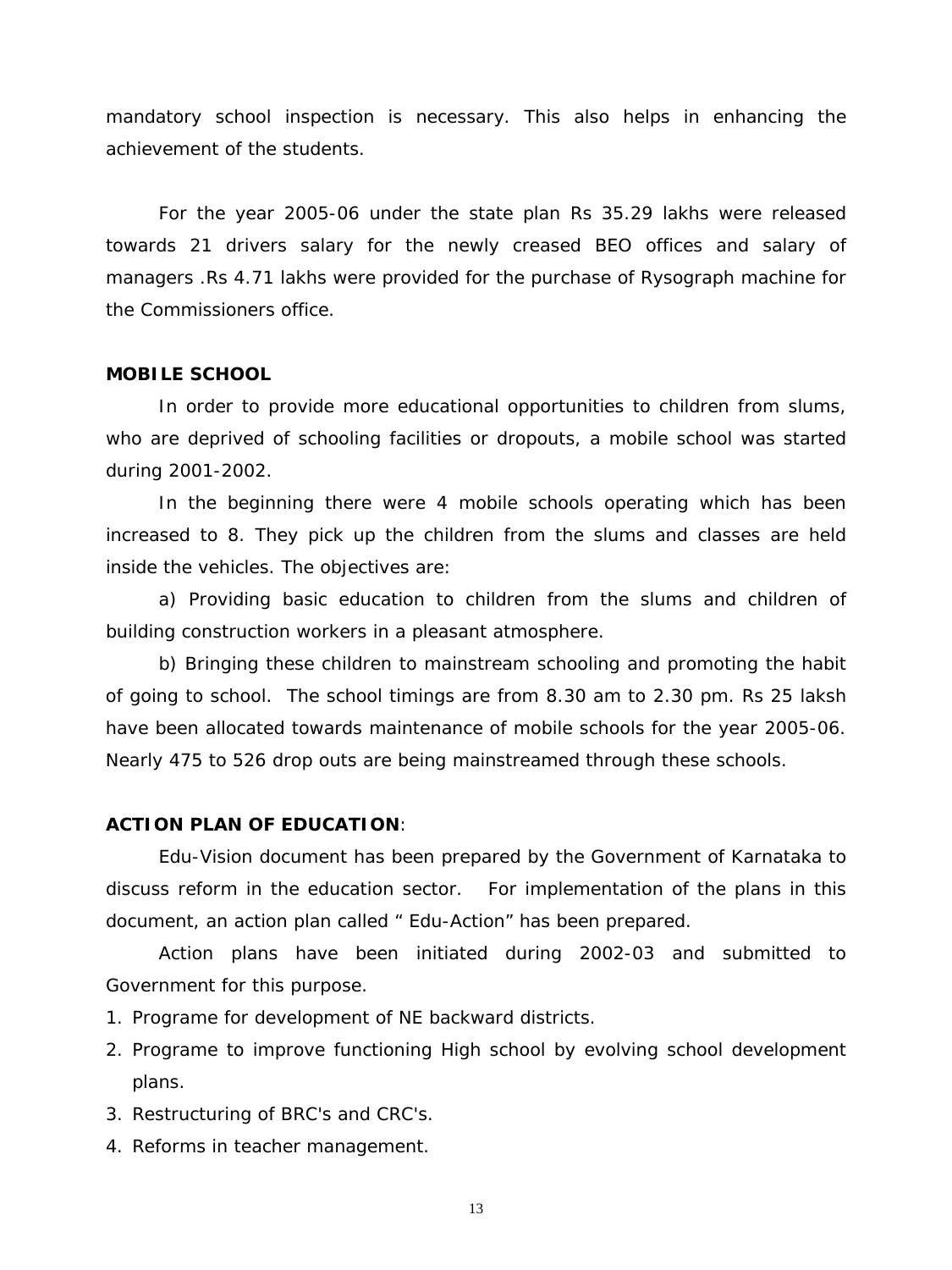5. Establishing an organisation for assessing quality of learning.

During 2005-06 Rs.526.00 lakhs proposal has been submitted to Govt. for implementing program to improve functioning of high schools by evolving school development plans and Rs300.00 lakhs proposal has been submitted to Govt. for establishing K.S.Q.A.O. for an organization for assessing Quality of learning

## **KARNATAKA SCHOOL QUALITY ASSESSMENT ORGANISATION**

## **Objectives**

- To assess competencies pertaining to selected subjects
- Quality assessment as a need to be critically analysed
- To create awareness about quality education
- To analyze the data critically and to carry on research based on reports for future action

## **Quality Definition**

"All children from 6 to 14 years of age to be in school, learning satisfactorily and thus, transitioning to higher classes every year"

School Assessed in the month of January 2006

| Lower primary schools  | 24288 |
|------------------------|-------|
| Higher primary schools | 21843 |
| Total No of schools    | 46131 |

## **No of students assessed**

| 2 <sup>nd</sup> standard            | 933441  |
|-------------------------------------|---------|
| 5 <sup>th</sup> standard            | 953441  |
| 7 <sup>th</sup> standard            | 853741  |
| Total no. Of students               | 2740623 |
| Total No of students for assessment | 2162182 |

To ensure quality of school education, the Karnataka School Quality Assessment Organization has come into vogue. The state has funded Rs 300 lakhs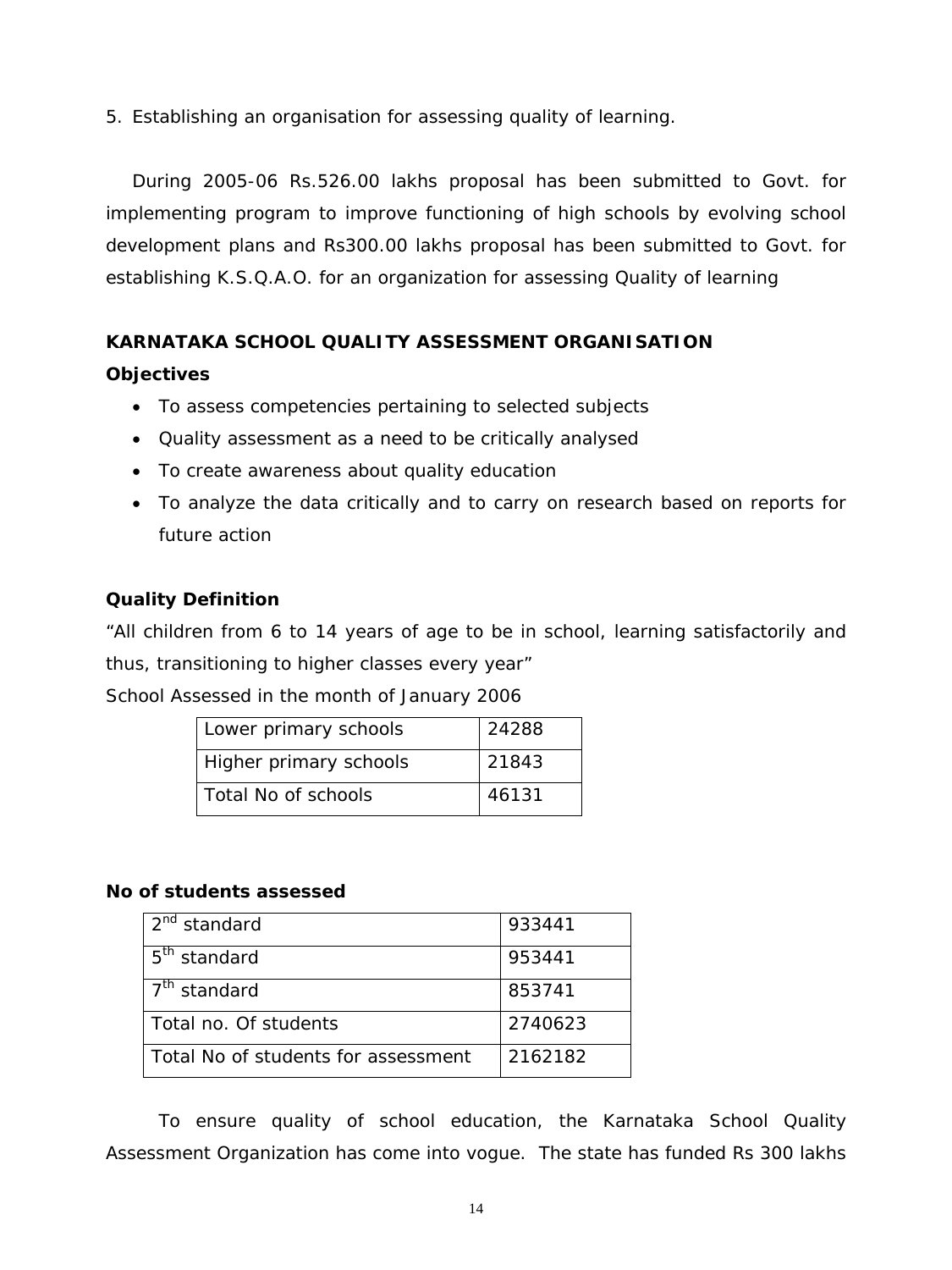and SSA has funded the sum of Rs 500 lakhs for the year 2006 and accordingly the assessment of students from  $2^{nd}$ ,  $5^{th}$  and  $7^{th}$  has been carried on in the month of January 2006.

## **POLICY PLANNING UNIT**

Policy Planning Unit (PPU) has been setup to serve as a 'think-tank' to help in managing and evaluating educational macro-planning at state level and the microplanning at district, block and habitation levels The PPU has three broad areas to consider while working on excellence in education.

- Administrative and Technical Capability
- Academic Capability
- Social/ Community Mobilization Capability

Policy planning unit assists the department in planning the policies and accordingly department plans the annual work. PPU was functioning in DSERT from 2003 and presently it is situated in the Office of the Commissioner for Public Instruction.

Work carried on by the unit is as follows:

- Guidance for the perspective plan prepared by DIETs
- Preparation of State Teacher Education perspective plan
- Study on SDMC's
- Evaluative study on Akshara Dasoha, Mahiti Sindhu, Free text books, etc
- Report on Trimester for the year 2004-05
- Consolidation of school drop outs data to SSA
- Institutional set up study was undertaken and based on the output officers were contacted and reality status finalised
- 485000 US dollars have been allocated towards projects
- Developed training module to train DIET Staff
- Technical assistance is provided for DSERT in evaluation of DIETs and CTE's.
- Computer training is provided to 900 officers of the department
- Accelerated reading program by Akshara Prathistana evaluation is carried on through Bangalore urban DIET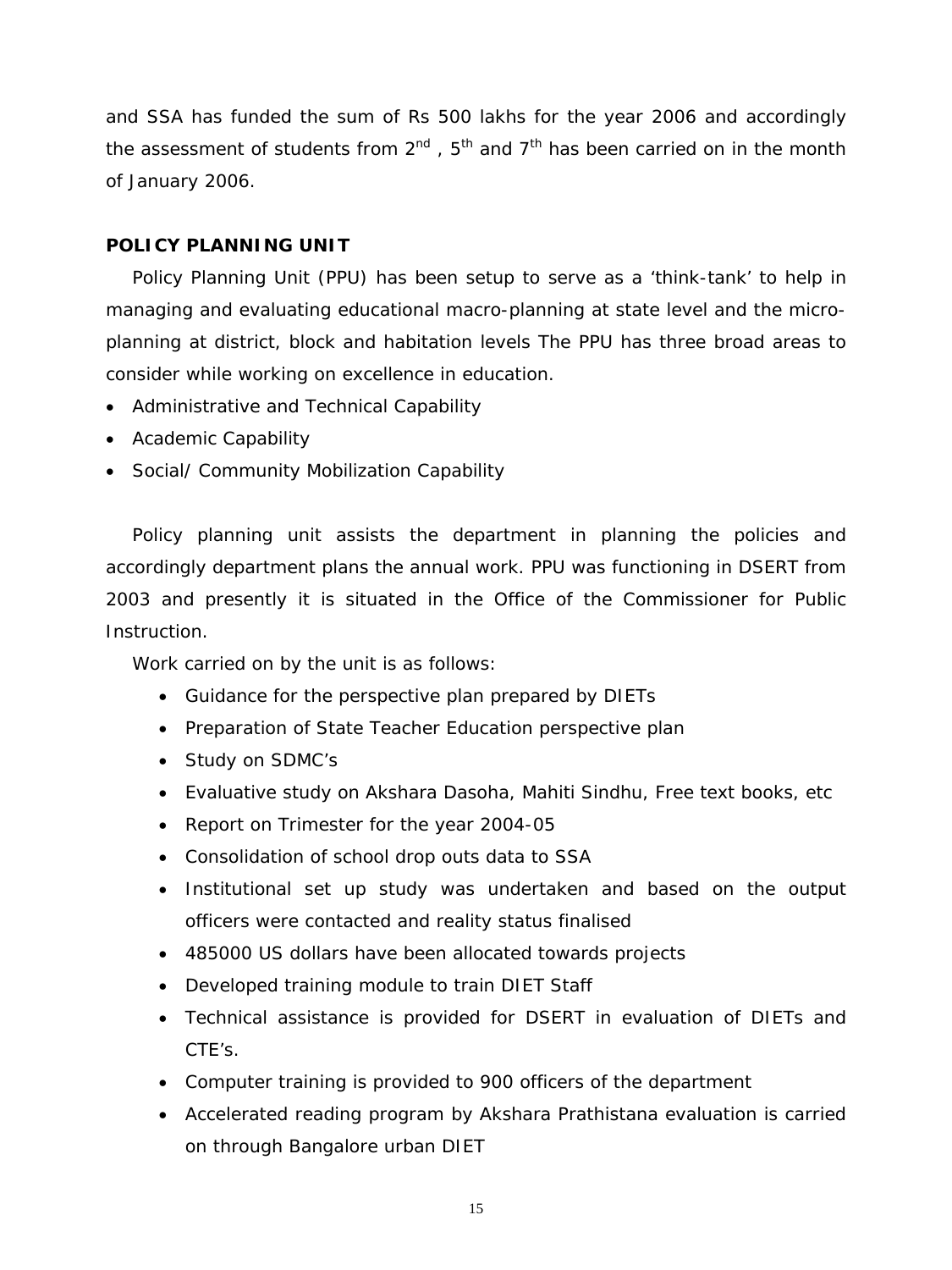Action plan for the year 2006-07 is planned and activities will be carried on accordingly

#### **SAMUDAYADATTA SHALE**

The government has launched 'Samudayadatta Shale' (School approaching the community) programme to bring the schools closer to the community and to create a sense of ownership and responsibility towards the schools.

Under this programme each month, the Hon'ble Education Minister, Education Secretary, the Education Commissioner, all officers of the department teachers of high school and primary school halt in villages and hold discussions. They also interact with the community and parents in order to create awareness on education matters and issues, so as to improve the quality of education, admit children and provide basic facilities to the schools. This programme was started in November 2000. It is very effective in mobilizing community and bringing awareness about quality education and demand for equity education.

#### **SCHOOL ADOPTION PROGRAMME**

It is difficult for the government alone to provide all basic necessities to the schools, given resource constraints and limitations. Hence, in order to improve both the infrastructure and the quality of teaching in government schools, the "School Adoption Program" was launched. This was well received in many quarters. Many companies, corporate entities and individuals have come forward to adopt and improve the facilities in government schools. So far, individuals, NGOs and other undertakings have adopted more than 9226 schools and Rs. 200 crores has been mobilized under this program.

#### **EDUCATIONAL INTERACTION**

With a view to provide an opportunity to parents and to the general public to interact with the Hon'ble Education Minister, "Shikshana Samvada" programme is being broadcast on radio & T.V every month. This provides an opportunity to the public to suggest measures directly to the minister so as to bring about qualitative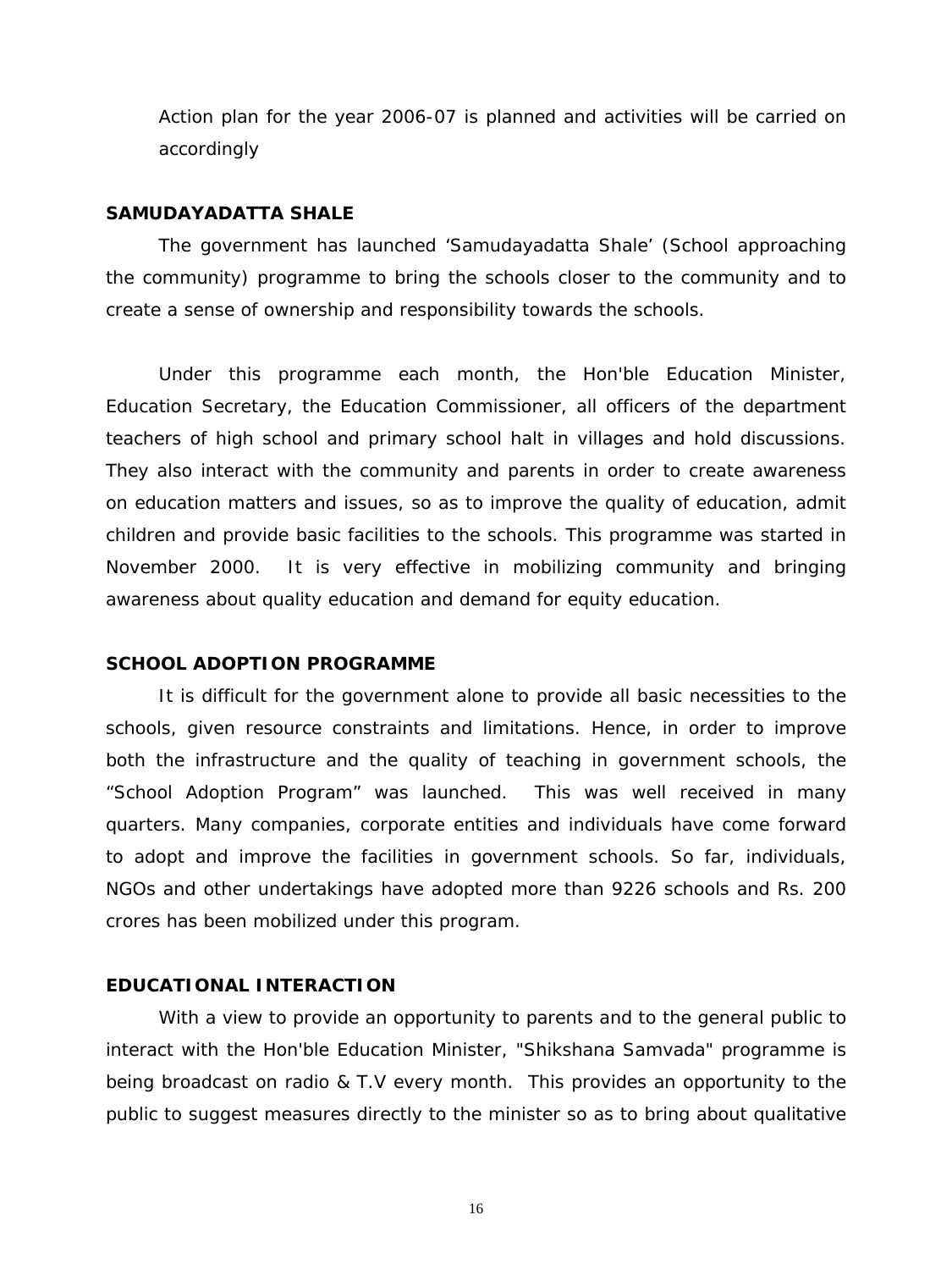improvement and changes in education and also to create awareness among the masses about the necessity of education.

### **SHIKSHANA VARTHE JOURNAL**

The Department of Public Instruction has been publishing this journal for the last two years. Until July 1999, this was published bi-monthly. However, to accommodate more information, the number of pages in the journal was increased from 4 to 20 during 2001-2002. It was also changed from a bi-monthly to a quarterly journal.

News in this journal include reports pertaining to the department, Government orders, information about teaching practices, experiments in reputed institutions, achievements of teachers and students. Articles by experts and information deemed useful for teachers are also incorporated. During the year 2005-06 SSA meets the publication work and expenditure.

## **SARVA SHIKSHA ABHIYAN – KARNATAKA**

## **A Brief Report of the year 2005-06**

Sarva Shiksha Abhiyan launched in the 2001-02 has taken strong steps towards universalisation of Elementary Education. There is more to be achieved.

Sarva Shiksha Abhiyan is a Centrally Sponsored Scheme and Government of India & Government of Karnataka share the expenditure in the ratio 75:25 respectively. 33% of the expenditure goes to civil works where as the management cost is only 6%.

## **Project out lay and expenditure for the year 2005-06.**

### **In crores**

| Approved amount from 2001-02 to 2003-04 | 484.420 |
|-----------------------------------------|---------|
| Total amount released                   | 251.690 |
| Expenditure upto March 2004             | 226.480 |
| Total amount approved                   | 435.620 |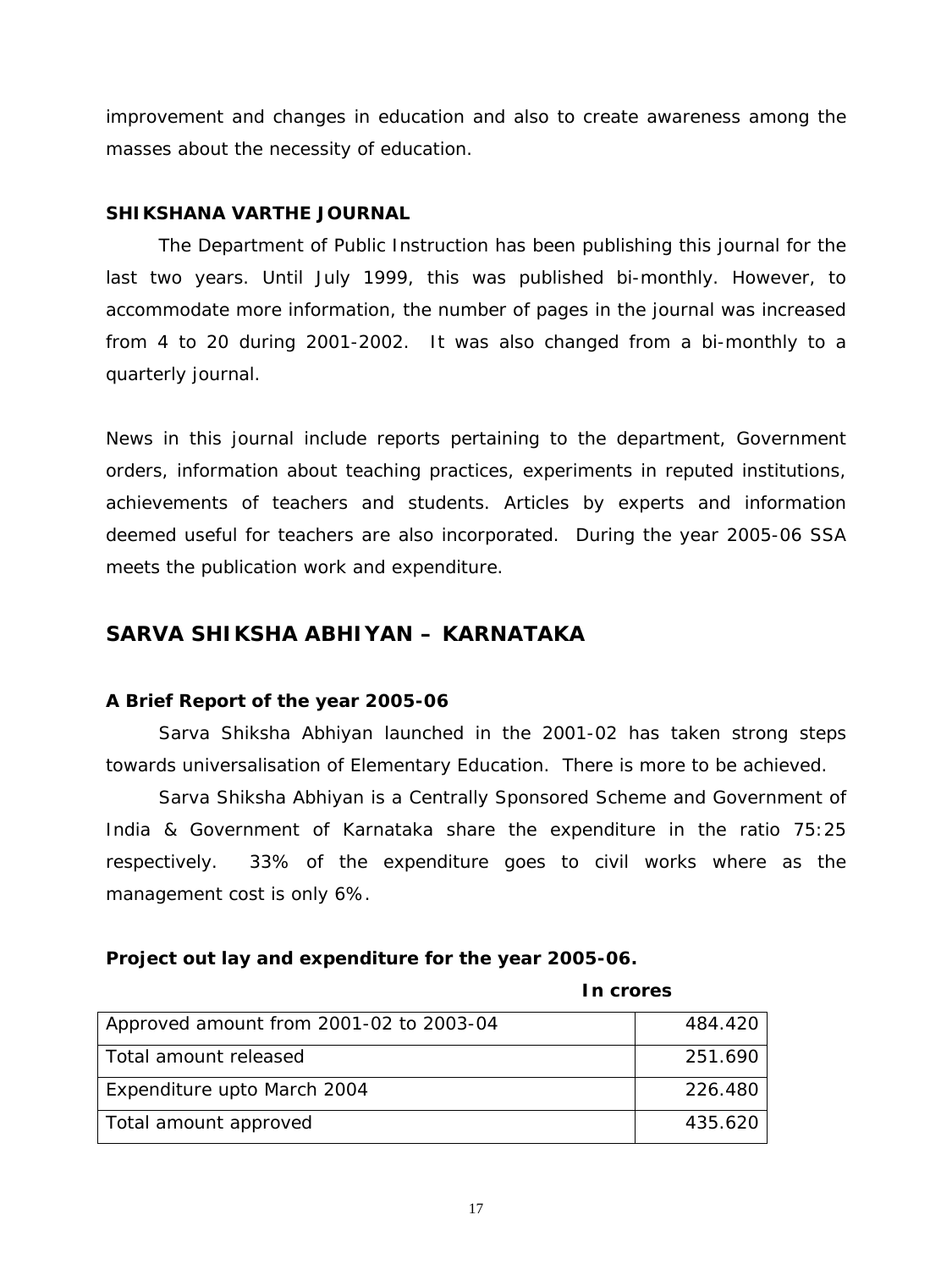| Opening balance                                 | 25.210  |
|-------------------------------------------------|---------|
| Total amount released in $2004 - 05(GOI + GOK)$ | 369.300 |
| Total expenditure up to the end of March 2005   | 363.190 |
| <b>Balance</b>                                  | 031.320 |
| Total Amount released in 2005-06                | 432.200 |

## **Objectives of Sarva Shiksha Abhiyan**

- ♦ To bring all the children in the age group of 6-14 into the school system.
- ♦ To ensure that all children complete five years of school education by 2007.
- ♦ To ensure that all children complete eight years of elementary education by 2010.
- ♦ Focus on elementary education of satisfactory quality with emphasis on education for life.
- ♦ To bridge all gender and social category gaps at primary stage by 2007; and at elementary stage by 2010; and.
- ♦ Universal retention by 2010.

## **FOLLOWING ARE THE FOCUS AREAS DURING 2005-06.**

## **Strategies to mainstream out-of schools children.**

A huge house-to-house survey conducted during Feb 2004 revealed that there were 2,81,963 children in the age group 6-14 were out of school. 218228 children of 6-7 years were enrolled during June 2004. The remaining 63,875 of the age group 7-14 were never enrolled and dropouts. Various strategies were practiced during the year are as under.

|           | Children mainstreamed through EGS Centers by the |  |  | 4693 |
|-----------|--------------------------------------------------|--|--|------|
| community |                                                  |  |  |      |
|           |                                                  |  |  |      |
|           | Residential bridge course                        |  |  | 1259 |
|           |                                                  |  |  |      |
|           | Non-residential bridge course                    |  |  | 1210 |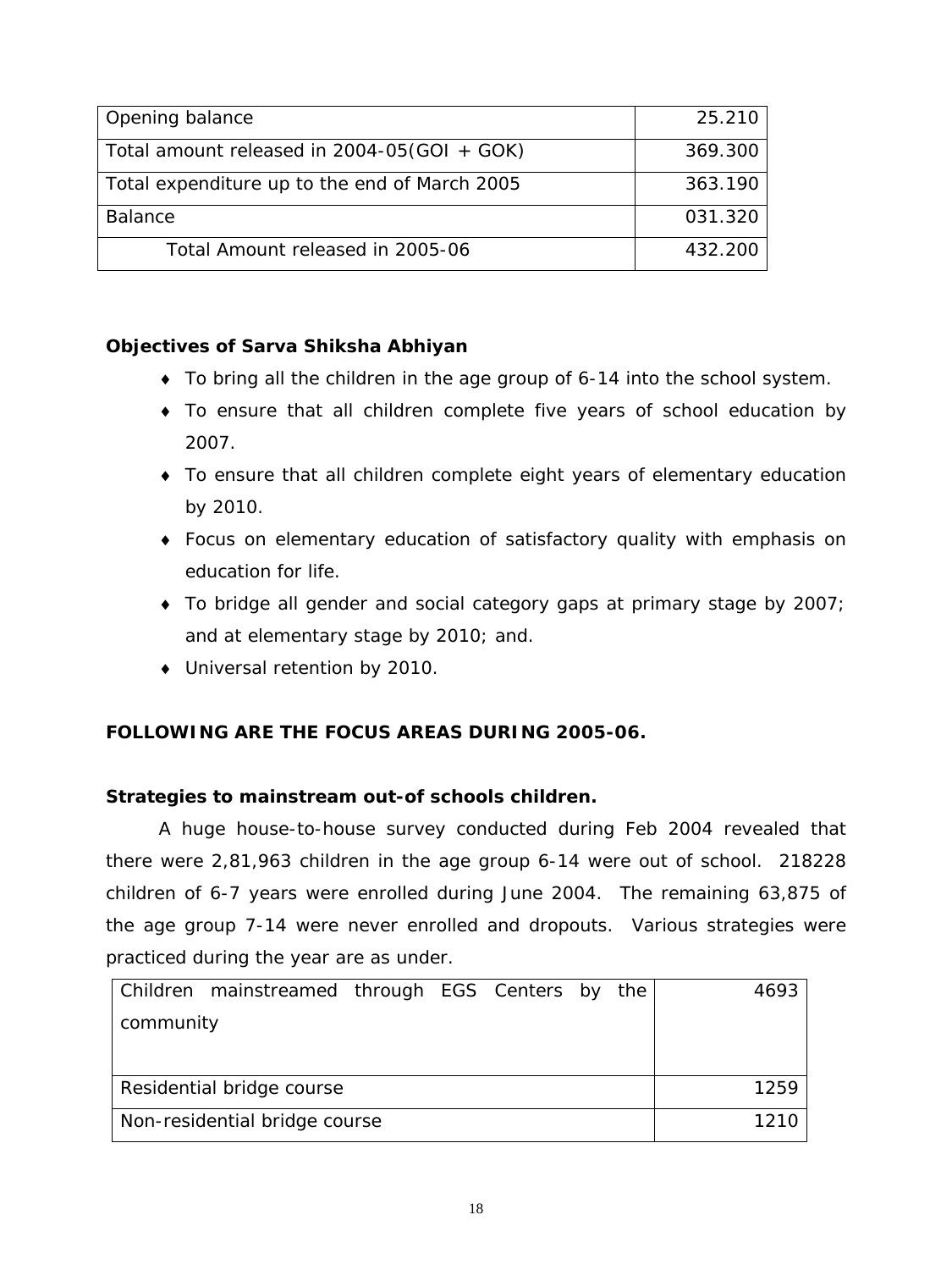| Tent schools                          | 5470  |
|---------------------------------------|-------|
| Residential Camp for Special children | 4897  |
| Mobile schools                        | 670   |
| Chinnara Angala                       | 40482 |
| Special enrolment drive               | 33076 |
| Evening schools                       | 3478  |
| <b>KGBV schools</b>                   | 3700  |

 603 EGS Centers were sanctioned in the year 2004-05, among which 338 centers were opened. 58 Centers are run by non-Governmental agencies and the Grant-in-Aid Committee under the Chairmanship of Commissioner of Public Instructions approves these centers.

## **Opening of New Primary and upgrading of the same**

During the year 2005-06 205 EGS centres have been upgraded as primary schools , 47 primary schools have been upgraded as Higher primary schools. Apart from this 323 higher primary schools have been tagged with  $8<sup>th</sup>$  standard. Teacher learning materials have been supplied to 47 upgraded higher primary schools.

## **APPOINTMENT OF TEACHERS**

 3859 teachers were recruited till the end of 31.03.2004. In the year 2004- 05, 2966 primary school teachers and 1978 trained graduate teachers were recruited. For the 2005-06, the deputation of 606 teachers for the special children was made and has been recognized as the resource persons for the same. As a result the dropout rate has come down to 7.8% from 9.10%. Also Gross Enrollment Ratio and Net enrollment ratio have improved significantly as shown in the table.

#### **Dropout Rate**

| SI.No. | Year      | Boy   | Girls | <b>Total</b> |
|--------|-----------|-------|-------|--------------|
|        | 1999-2000 | 16.00 | 17.70 | 16.90        |
|        | 2003-04   | 8.80  | 9.90  | 9.10         |
|        | 2004-2005 | 7.99  | 7.79  | 7.89         |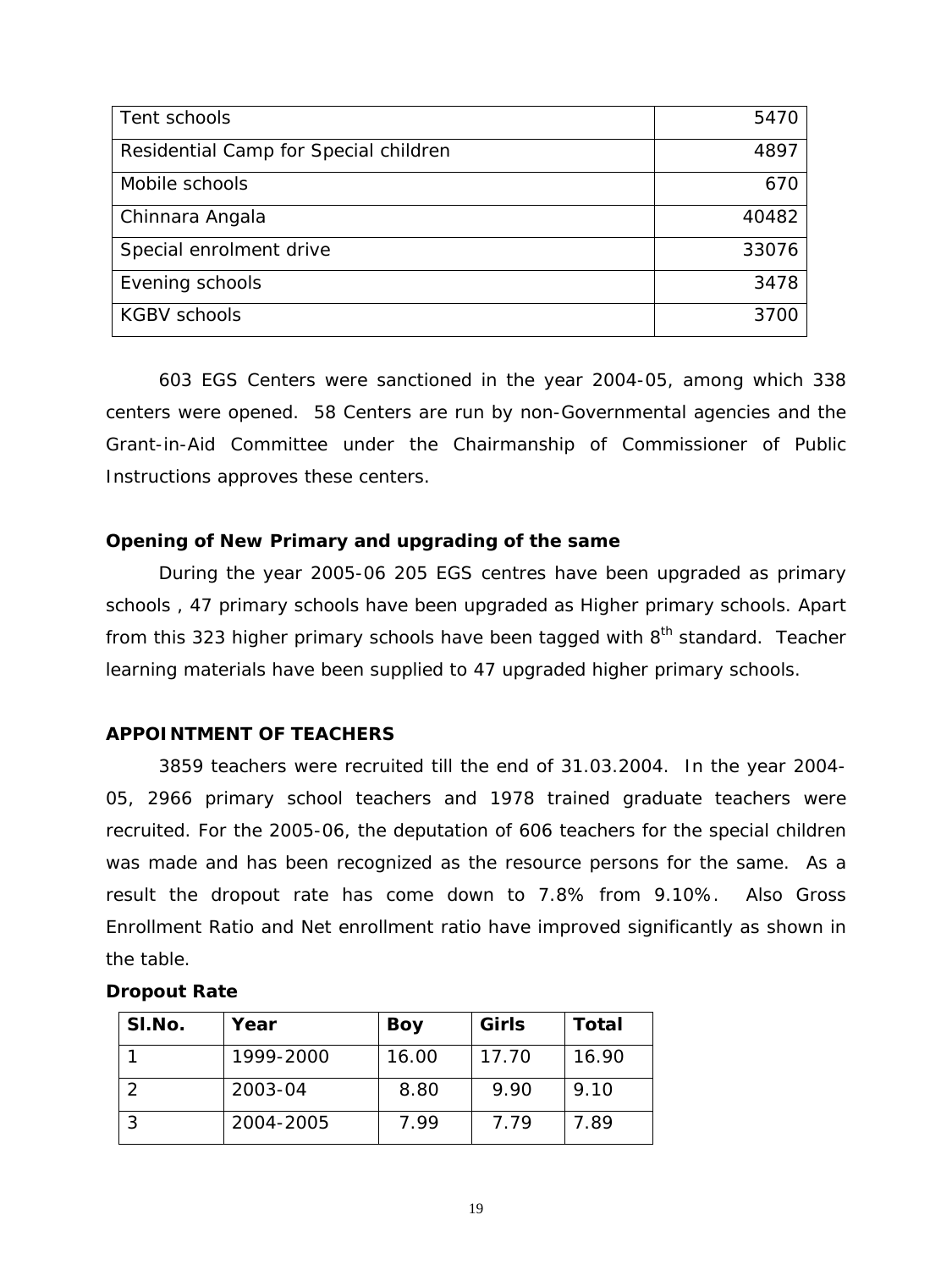## **GER-NER**

| Year    | <b>Lower Primary</b> |            | <b>Upper Primary</b> |            |  |
|---------|----------------------|------------|----------------------|------------|--|
|         | <b>GER</b>           | <b>NER</b> | <b>GER</b>           | <b>NER</b> |  |
| 2003-04 | 110.17               | 94.00      | 103.58               | 90.03      |  |
| 2004-05 | 110.49               | 97.87      | 107.87               | 96.69      |  |
| 2005-06 | 107.54               | 98.06      | 110.07               | 98.32      |  |

## **STRATEGIES FOR QUALITY IMPROVEMENT**

 Universalisation of quality education is one of the goals of SSA. Nevertheless, access, enrollment and retention are very much near the desired level; the quality of achievement is a matter of concern. Realizing this, focus has been given to the elementary education of satisfactory quality with emphasis on education for life. In this direction the capacity of the teachers has to be increased so as to make the learning process of the children more effective. In this background various inservice training programmes were conducted as here under.

## ♦ **General Areas**

- ¾ Multigrade and Multilevel Teaching
- $\triangleright$  Theater in Education
- ¾ Chaitanya Tarani (Development of TLM)
- ¾ Computer education
- $\triangleright$  Integrated Education for Disabled
- $\triangleright$  Technology in Education
- ¾ Action Research
- ¾ Text Book Analysis

## ♦ **Community Mobilization Area**

- ¾ Ba Bale Shalege (Girls' Education)
- $\triangleright$  Health Education
- $\triangleright$  SDMC Training
- ¾ Training for Gender Sensitization
- ¾ Training in Life-Skills
- ¾ Headmasters' Training (Attitudinal Training)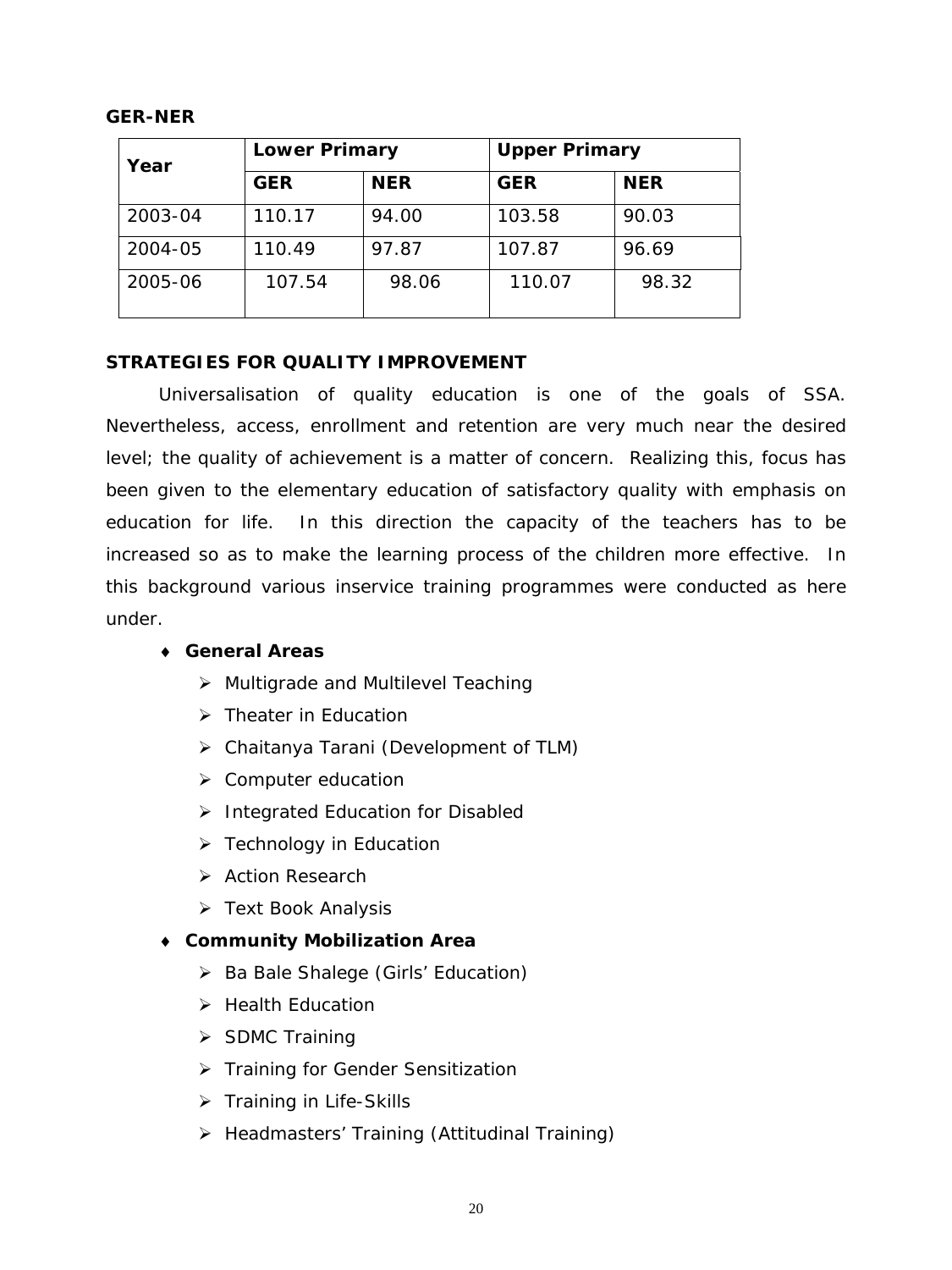- ¾ Designing experience sharing works shops.
- ♦ **Pedagogic Areas** 
	- ¾ Chaitanya-1 (for Lower Primary Teachers)
	- ¾ Chaitanya-2(Kannada,Urdu,Marathi,Science/Maths/Social Science/English)

Majority of training programmes were conducted in the summer holidays and mid term holidays. Certain trainings were conducted in the Telemode.

| Training                  | <b>Teachers trained</b> | Total no of days for |  |  |
|---------------------------|-------------------------|----------------------|--|--|
| particulars               |                         | training             |  |  |
| teachers<br>In-service    | 642020                  | 6434958              |  |  |
| training                  |                         |                      |  |  |
| Induction training for    |                         |                      |  |  |
| recruited<br>newly<br>the | 2769                    | 330574               |  |  |
| teacher                   |                         |                      |  |  |

## **Achievement of Training Component during 2005-06**

## ♦ **Other Qualitative Programmes**

## **1. Introduction of Trimester System.**

So as to make the learning continuous in the academic year, Trimester System has been introduced in the elementary level. An intrinsic objective of this system is also to take out the examination phobia in the children. This is a an effort to do away with the examination system which measures only the memory power of the child and to take the education nearer to the average child.

The learning levels of the child will be measured at the end of the respective trimester. The lessons of the previous trimester will not be carried to the next trimester.

| 1 <sup>st</sup> Trimester | - July, August, September     |
|---------------------------|-------------------------------|
| 2 <sup>nd</sup> Trimester | - October, November, December |
| 3 <sup>rd</sup> Trimester | - January, February, March    |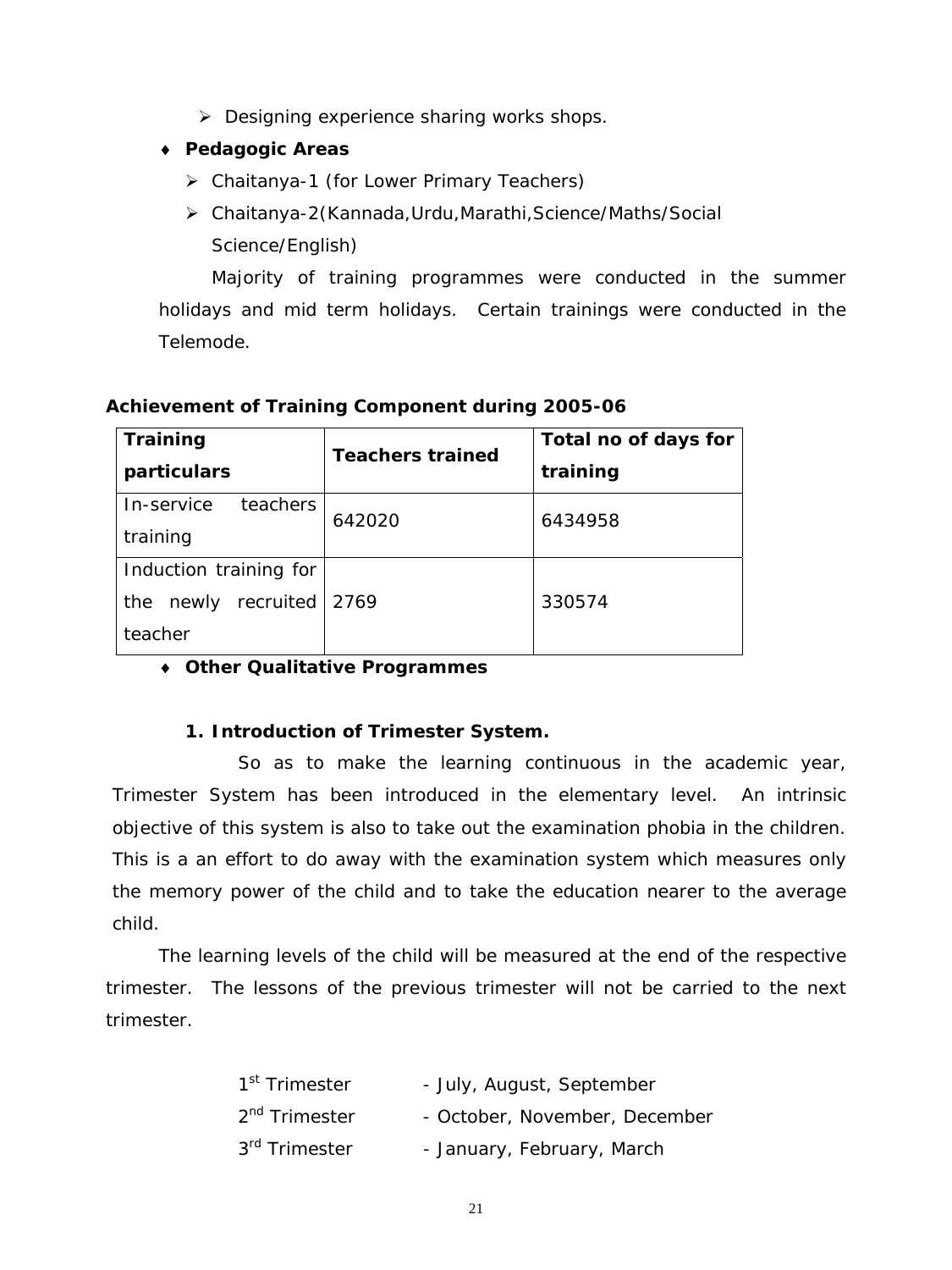#### **Teachers' Grant, School Grant, & School Management Grant.**

 In the year 2005-06, school grant at the rate of Rs.2000/- per school per annum have been released to 43732 Government schools and 2494 Government aided schools and the total release is Rs.49.88 lakhs.

In the year 2005-06, 19918 government higher primary schools were allotted with the amount of Rs. 398.36 lakh and 2105 aided schools were provided with 42.10lakh. 1077.63 lakhs have been released towards teachers grant @ Rs.500/-per head per Annum. In total 196260 Government school Teachers and 19266 aided schoolteachers have received this grant.

#### **Operationalizing Block Resource Centers & Cluster Resource Centers**

 As per the revised guidelines of MHRD 176 Block Resource Centers and 2219 Cluster Resource Centers are functioning.

 The salary of the personnel of BRCs and CRCs in the DPEP districts are borne by the state sector whereas Sarva Shiksha Abhiyan Samithi is paying the salaries of the other districts.

### ¾ **District Quality Education Programme**

SSA has under taken a programme called District quality Education Programme (DEP) in collaboration with NIAS (National Institute of Advanced Studies), Chamarajanagar district has been choosen as the pilot district for the programme. The major activities under the project are

- School and Community Communication Programme (SCCP)
- Integration of Block and Cluster Development (IBCD) in the Kollegal Block of in district
- Collaboration with the New DIET in Chamarajanagar.

 The main objective of this programme is strengthening academic monitoring and this includes the following strategies.

♦ To improve conceptualization, knowledge and skill of BRPs & CRPs in the block based monitoring.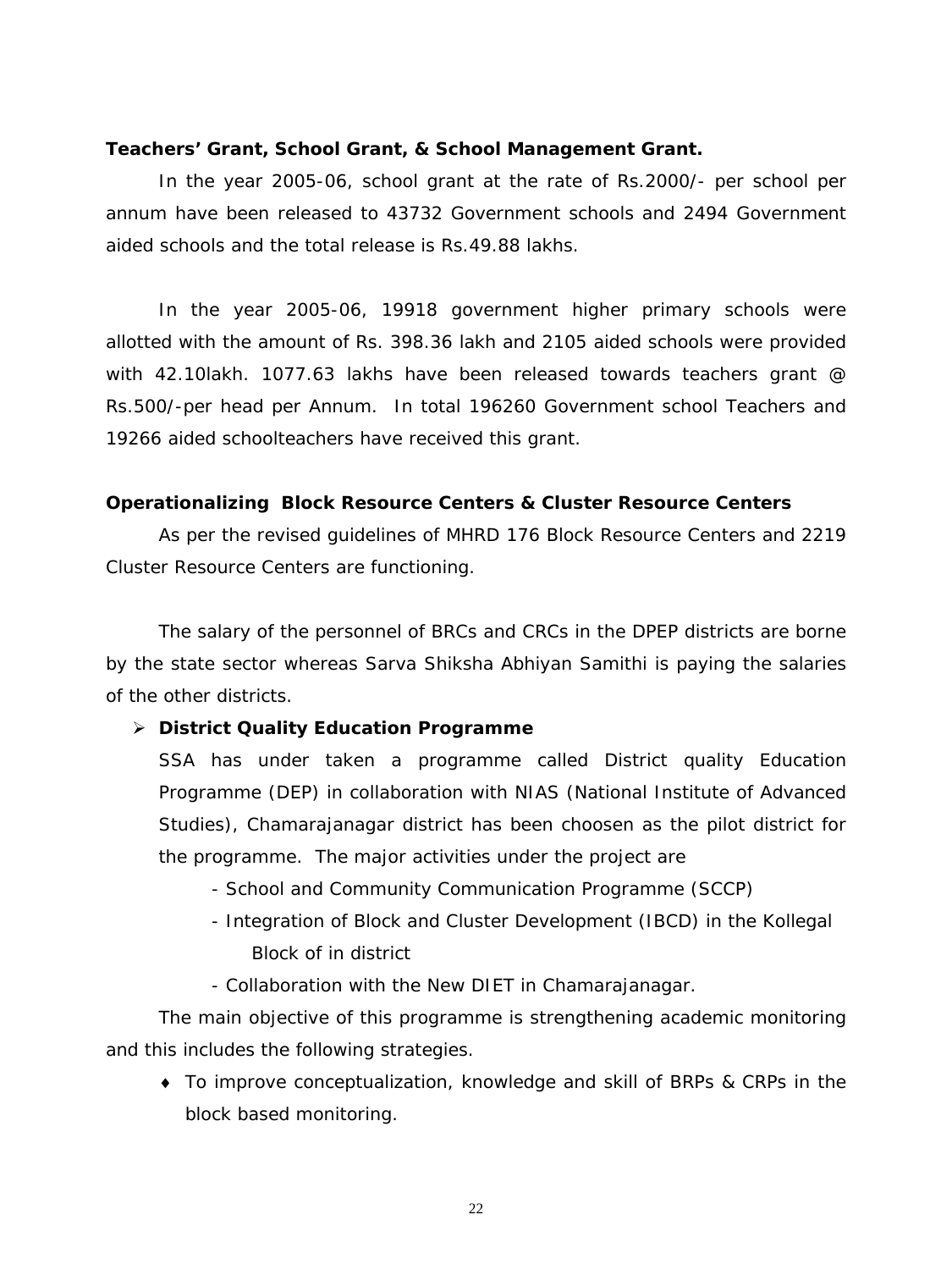- ♦ To conceptualize higher quality teacher training keeping in view 3-7 standards and implementing the same.
- ♦ Providing a quality teacher training in the district and creating a resource group in the district.
- ♦ Developing resource centers at the block and cluster level.

It has been planned to continue the programme during 2005-06 also.

## **Selection of BRPs and CRPs through centralized selection system**.

- $\triangleright$  The teachers are allowed to take examinations for selection on the same day in different sessions or on two separate days.
- ¾ For BRPs, subject knowledge and training sills will be adjudged.
- $\geq$  Total marks for the examination will be 100 (45 for aptitude Test, 45 for subjects and 10 marks for higher educational qualifications)
- $\triangleright$  Minimum qualifying marks will be fixed on the basis of the district mean value.
- ¾ Results will be announced through a rank list and 15% will be reserved as waiting list.

## **INTEGRATED EDUCATION FOR DISABLED.**

Integrated Education for disabled is an important step in universalization of elementary education. During the year 2005-06 an amount of Rs. 982.80 lakhs has been allocated. A total of 81900 special children have been identified Children with special needs are identified and the details are as follows.

| Visually impaired                    | 12968 |
|--------------------------------------|-------|
| impaired<br>speach<br>Hearing<br>and | 20387 |
| impairment                           |       |
| Mentally retarded                    | 13808 |
| Physically handicapped               | 25441 |
| Children with learning disability    | 3788  |
| Other                                | 5508  |
| <b>Total</b>                         | 81900 |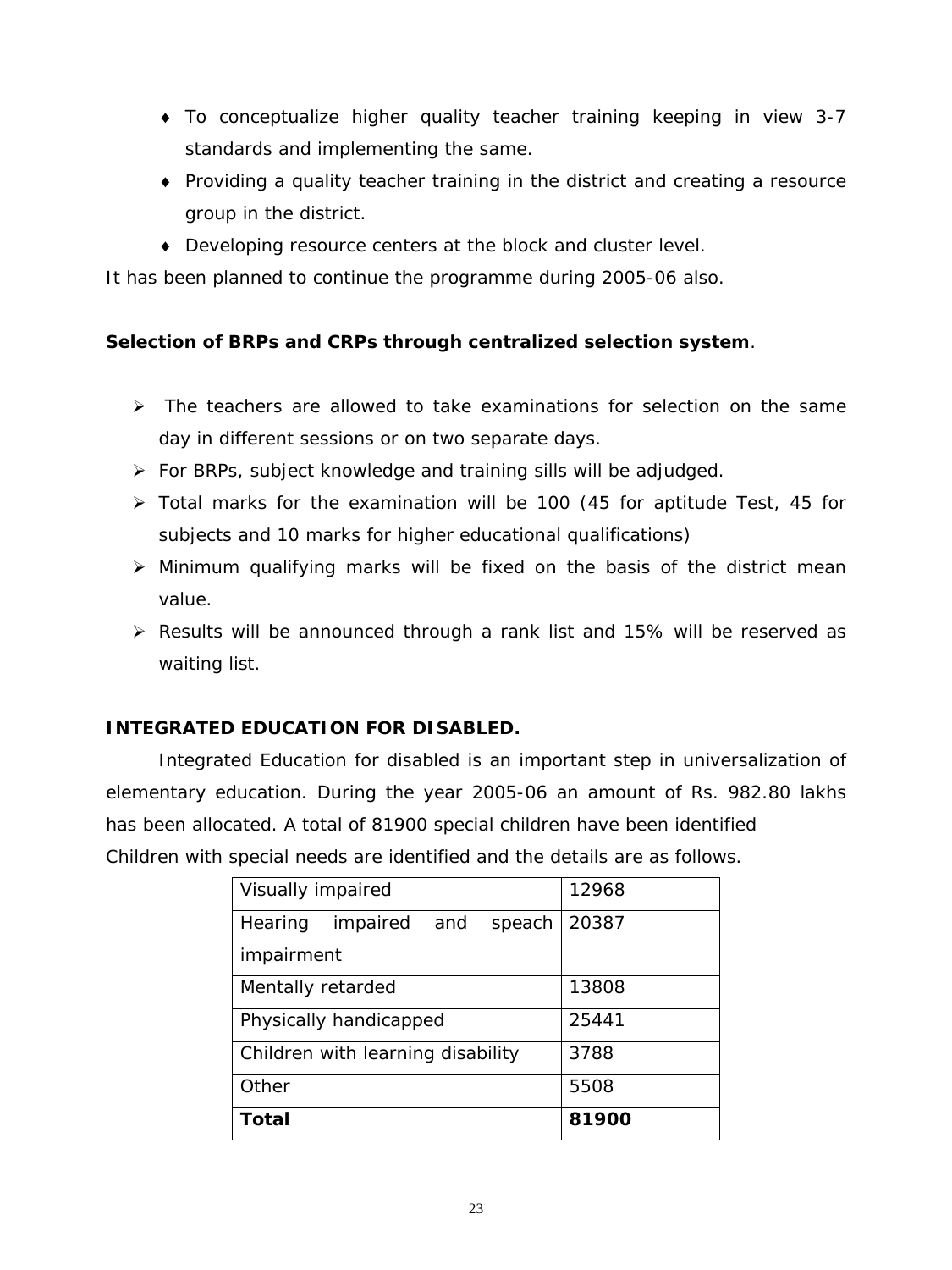#### **EDUSAT:**

 The funds allocated for the innovative activity EDUSAT was Rs. 539.50 lakh for the year 2005-06. Amount has been released to DSERT to develop video lessons, for the management of studio and for the technical service of the personnel from KSARC. The project is functional in 885 upper primary schools of Chamarajnagara distict and Kenchana hally Cluster of H.D. Kote. Block in Mysore district. Hon. Chief Minister of Karnataka has formally inaugurated the project.

It is planned to supply, install, erect and commission KU Band Dish Antenna to 202 Educational BRCs And 20 DIETS of Karnataka for the purpose of training. The procedure to procure the same is in process. An amount of Rs.101.60 lakhs have been released to ISRO towards established of Dish Antenna in 20 DIETS and 176 BRC's.

#### **KELE KALI (Listen - Learn)**

The "Keli-Kali" (listen-learn) programme is being broadcast from Gulbarga and Dharwar on All India Radio since August 2001. This is intended to encourage students of IV standard and also to bring about novelty in their learning process. About 5 lakh students and teachers are enjoying the benefits of this scheme.

#### **EARLY CHILDHOOD CARE AND EDUCATION (ECCE)**

 Pre School Education is providing an appropriate secure back ground for universalisation . Hence in the unserved habitations of the state, steps are taken to establish Anganawadi centers.

 For the purpose, Women and Child Welfare Department, Akshara Prathishtana and Maya (NGO) one collaborating with SSA.

 An amount of Rs.135.00 lakh has been allocated for this activity to 2844 ECCE centers and the same has been released to women and child welfare department.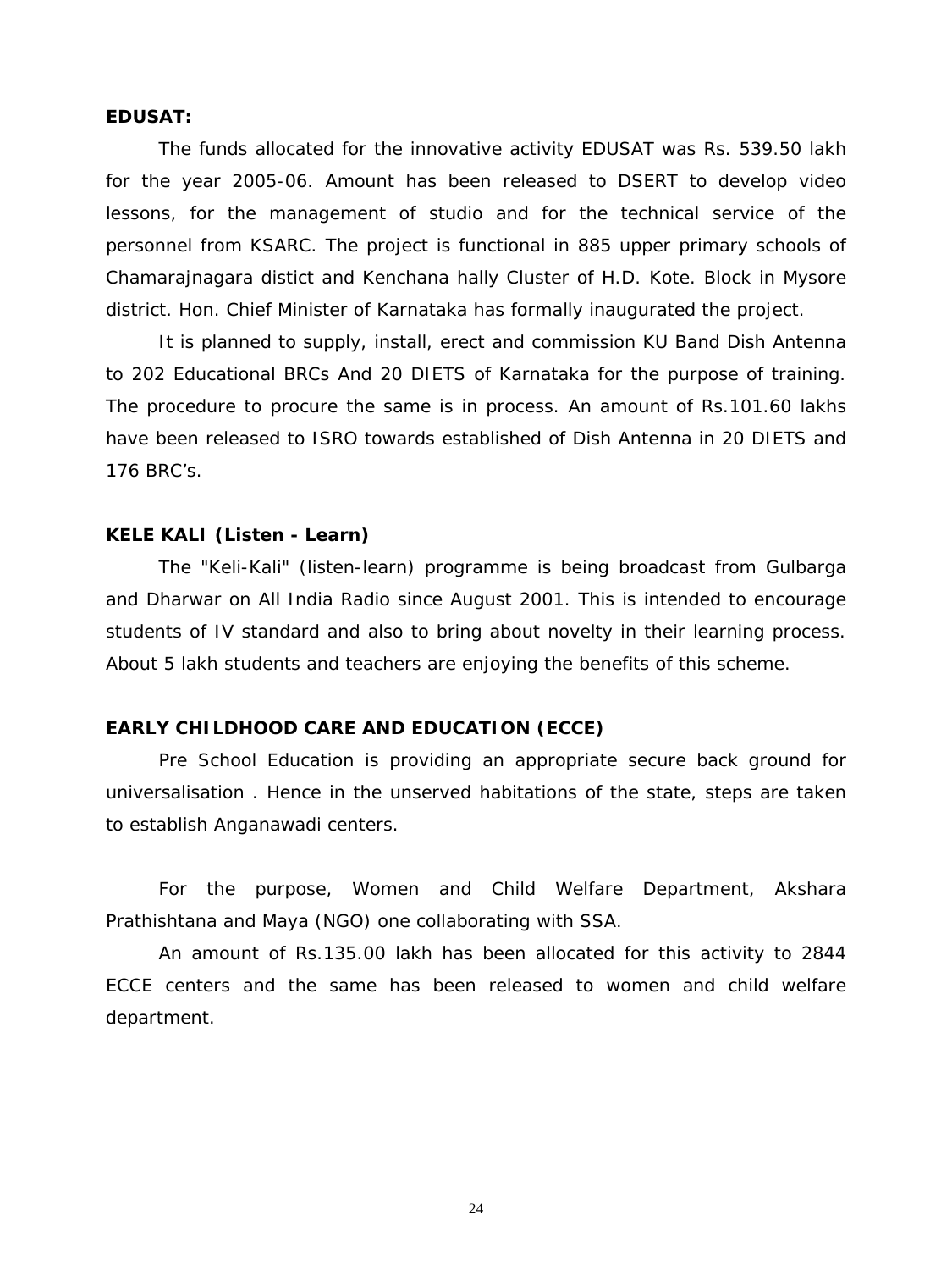### **CHINNARA KARNATAKA DARSHANA**

Chinnara Karnataka Darshan is an innovative activity under SSA, where in Children, girls in particular, belonging to SC/ST, backward classes are taken on a tour to different places in Karnataka.

Hon. Chief Minister inaugurated the program. 10100 children of all the 202 educational blocks of the state have received this benefit. The Department of tourism has collaborated with SSA to organize visits to educational centers and to have a firsthand learning experience. The total expenditure for the year 2005-06 towards this activity is Rs.197.00 lakhs.

#### **RESEARCH & EVALUATION**

 The Amount allocated for Research and Education under SSA for the year 2005-06 is 651.042 lakhs. This includes MIS, Monitoring and supervision activities also.

 Action Research is a major component of this activity and 152 proposals for Action Research have been approved. Apart from this 9 major studies have been approved for the current year.

 District Quality Education Programme initiated in Chamarajanagar District in collaboration with NIAS and the learning guarantee programme in collaboration with Azim Primiji foundation are the major activities planed for 2005-06.

 Quality Evaluation Study was taken up in selected 32 schools of four blocks during the year and the outcomes were used for the National workshop Indicators. EMIS study and distribution of progress cards are the other activities under this program.

#### **GIRLS' EDUCATION : NPEGEL**

 The National program initiated for the education of Girls is called NPEGEL. Under this program, Model Cluster Schools have been started in the blocks where the female literacy rate is less than the National Average. For the year 2005-06, Rs 279.457 lakhs have released.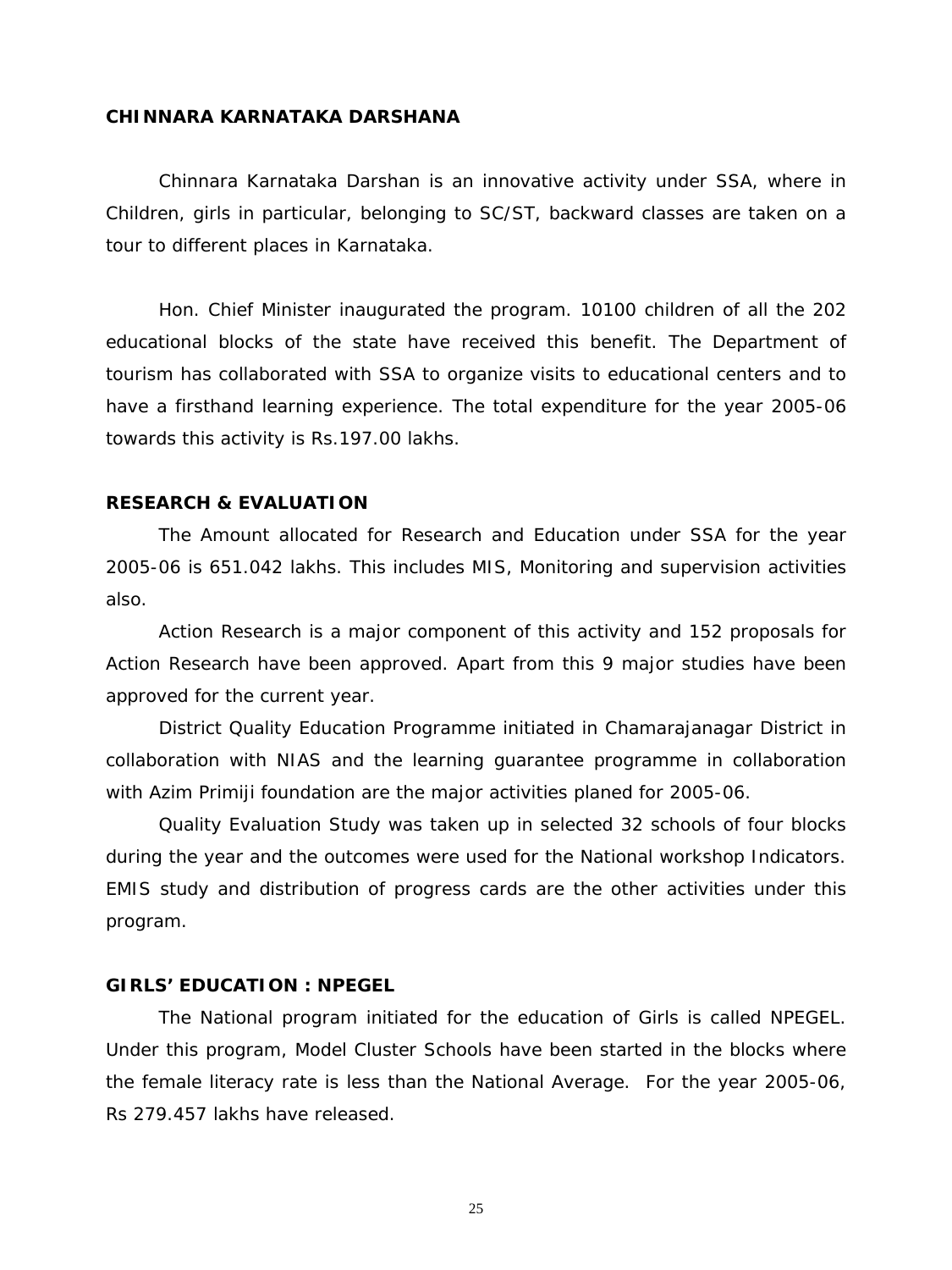## **KASTURABA GANDHI RESIDENTIAL SCHOOLS.**

 Under this program, 58 educationally backward blocks are identified and the process of establishing Residential School for Girls has been initiated. In this connection a two-day state level conference has been conducted. The amount sanctioned for these schools are less and hence the districts are instructed to submit revised proposals. In the current year 2005-06, the children of these schools have participated in the Republic Day parade at Delhi.

### **CIVIL WORKS**

The progress in civil works under SSA for the year 2005-06 is given in the table below.

| <b>SIno</b>    | <b>Civil works</b>             | <b>No. Sanctioned</b> | <b>Completed works</b> |
|----------------|--------------------------------|-----------------------|------------------------|
| $\mathbf{1}$   | <b>BRC</b>                     | 2                     | 2                      |
| 2              | <b>CRC</b>                     | 270                   | 240                    |
| 3              | School<br>buildings            | 616                   | 616                    |
| $\overline{4}$ | Additional<br>rooms            | 7636                  | 7636                   |
| 5              | <b>Toilets</b>                 | 1702                  | 1702                   |
| 6              | Electricity                    | 2702                  | 2702                   |
| $\overline{7}$ | Compound                       | 595                   | 595                    |
| 8              | Child<br>friendly<br>structure | 1760                  | 1760                   |

## **"Achievement is considerable but still there is more to achieve"**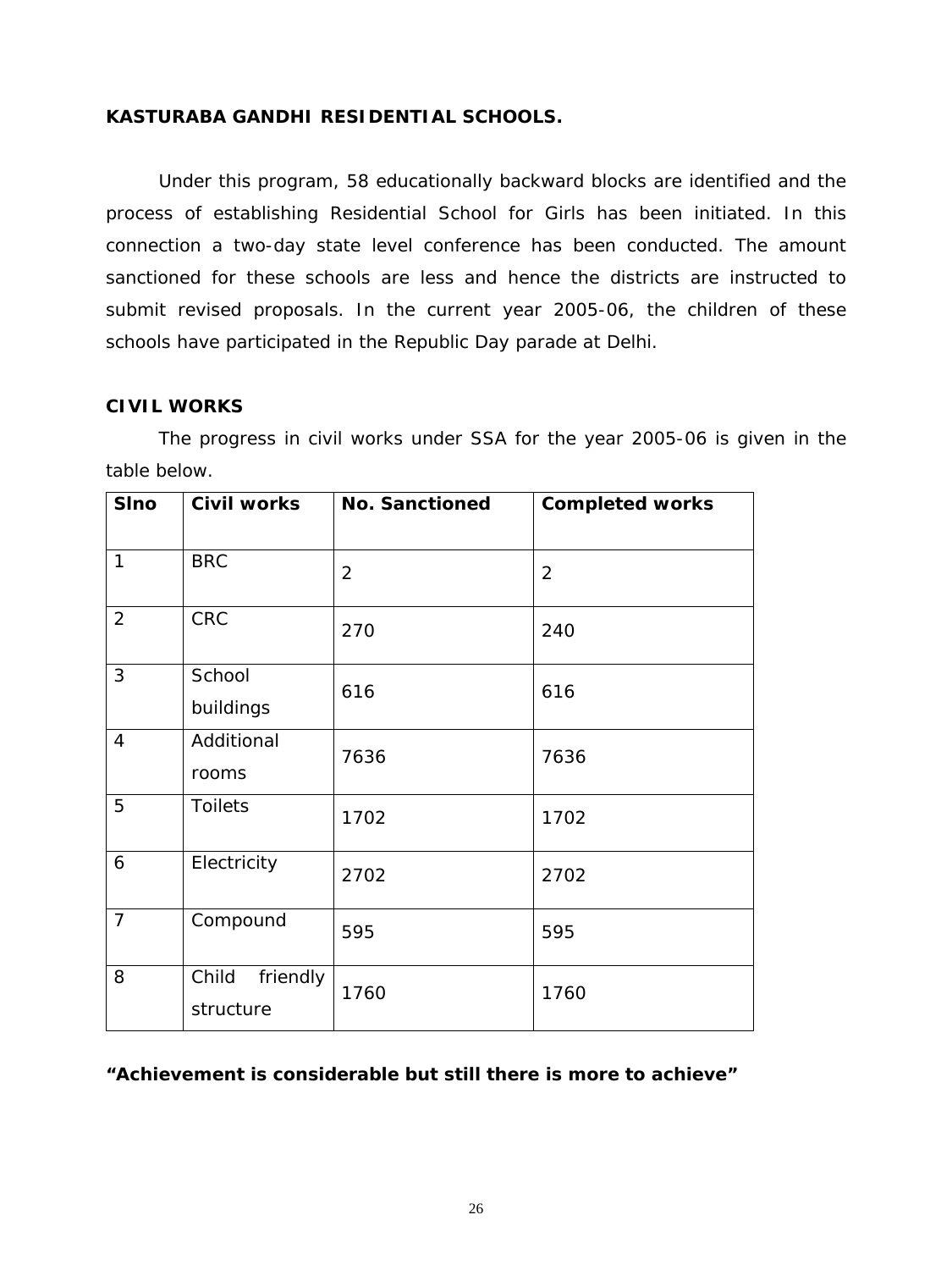## **Chinnara Angala Programme :**

This is a unique endeavor aimed at bringing the students in the age group of 6 to 14 years to the mainstream of education after training them in summer camps. This is mainly aimed at children belonging to SC/ST, labour class and other backward classes.

During 2005-06, 199.350 lakhs budget have been allocated for this program. 4,51,036 children have been mainstreamed.

| <b>Duration</b> | Programmes held in         | No. Of Children |
|-----------------|----------------------------|-----------------|
|                 | the District.              | mainstreamed    |
| During 2001     | Selected 7 Blocks          | 98,176          |
| During 2002     | All Districts in the state | 97,508          |
| During 2003     | 8 NE Districts             | 1,07,425        |
| During 2004     | All Districts in the state | 1,07,085        |
| During 2005     | All districts in the state | 40,842          |
| Total           | All Districts in the state | 4.51.036        |

## **Provision of Elementary education upto the class 8th**

Based on the report of the task force headed by Dr. Raja rammana, the recommendation of elementary education to be extended upto  $8<sup>th</sup>$  standard, as a constitutional mandate was incorporated. Accordingly  $5<sup>th</sup>$  standard was tagged to the lower primary school and higher primary school was considered as  $6<sup>th</sup>$  to  $8<sup>th</sup>$ standards, and all re arrangements in the structure was made. An allocation of 103.36 lakhs have been allocated towards 323 TGT teachers recruitment.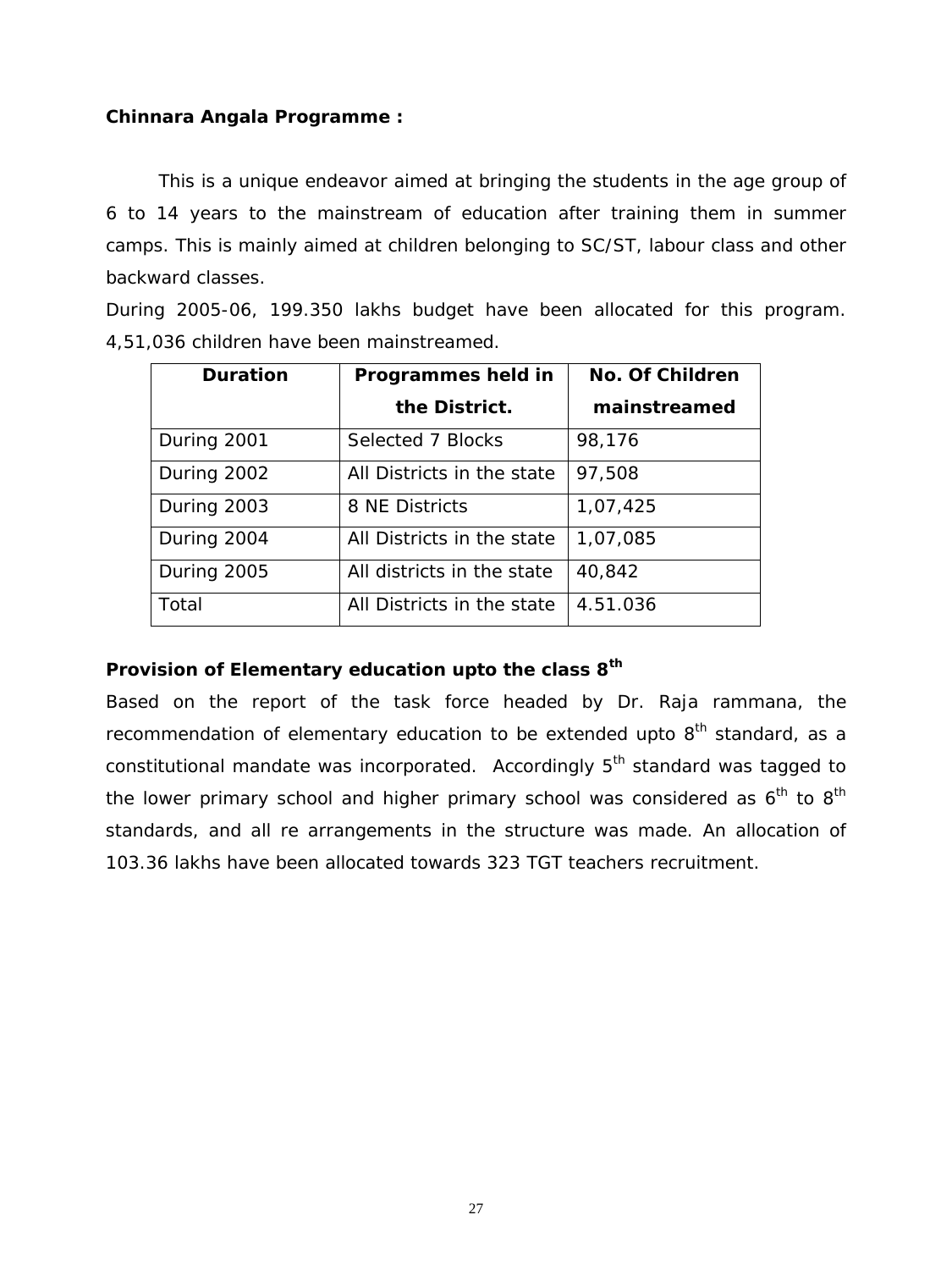**A brief introduction o National Foundation for Teacher's Welfare, Karnataka State Teacher's Welfare Fund, Karnataka State Students Benefit Fund, Shikshak Sadan, Opp.Kaveri Bhavan, Bangalore -560002.** 

#### **ANNUAL REPORT FOR THE YEAR 2005-06**

The National Foundation for Teacher's Welfare, having its units in all States and Union Territories was set up in 1962 by the Government of India under Charitable endowment Act 1890 to promote the welfare of the teachers. Contribution for National Foundation for Teacher's Welfare. is raised through sale of Token Flags on the eve of Teachers day, the birth anniversary of Dr.S.Radhakrishnan, former President of India, who was an outstanding philosopher and a great teacher of our country.

 The Government of Karnataka also keeping in mind the welfare of the students and teachers of the State established the Karnataka State Teachers' Benefit Fund and Karnataka State Student's Welfare Fund in the year 1963.

 Contribution is collected every year from the students of High school and onwards for Karnataka State Student's Welfare Fund and Karnataka State Teachers' Benefit Fund. Similarly, Life Membership Fee is collected from teachers of all categories.

# **The details of the contribution collected for the year 2005-2006 as on 20-2-2006 is as follows :-**

1. National Foundation for Teacher's Welfare **Rs.** 1,28,52,827.

- 2. Karnataka State Student's Welfare Fund **Rs.** 1,68,02,482.
- 3. Karnataka State Teachers' Benefit Fund **Rs.2**,44,00,475.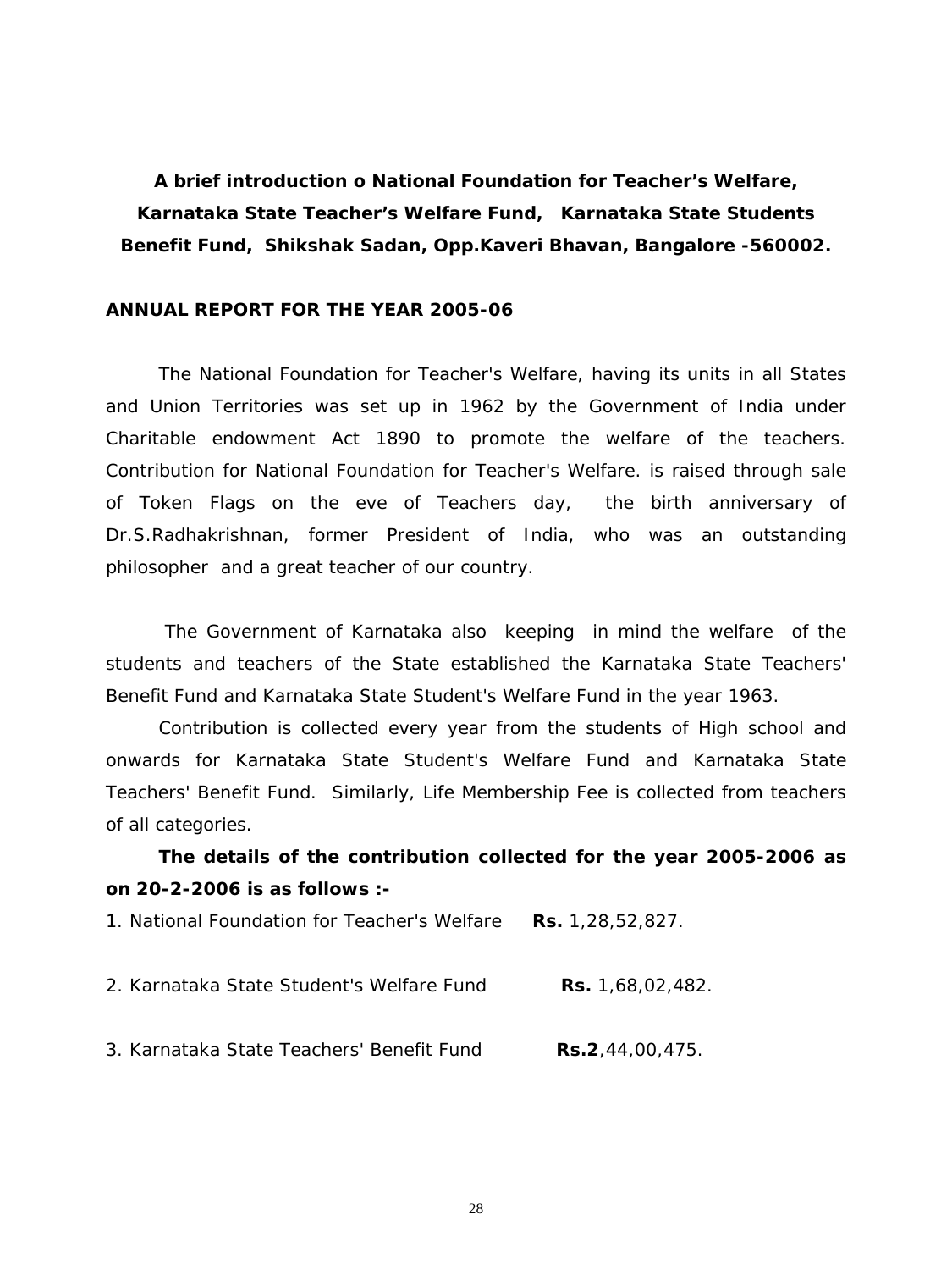#### **Benefit given to Teachers and Students:**

#### **1. Karnataka State Student's Welfare Fund :**

#### **a) Cash prize to the outstanding students of Xstandard at school level.**

 Students who secure highest marks in **X Standard** at School level are given a cash award of **Rs.200** each.

During 2005-2006 a sum of Rs. 12,10,000/- was spent under this scheme.

#### **b) National Talents Scholarship to students (NTS)**

**Students who appear for State level NTS examination** and get through in the examination and become unsuccessful in National level examination will be given scholarship of Rs. 2000/- per annum. 308 students were benefited under this scheme amounting to Rs.**6,16,000**/- for the year 2005-2006.

## **c) Reimbursement of Tuition and Examination Fees to Poor**

### **Students of Junior Colleges and Degree Colleges**

**50%** of the contribution collected from **Junior Colleges**, Polytechnic colleges and **60 %** of the contribution collected from **Degree Colleges** towards Karnataka State Students' Welfare Fund will be paid to the **poor Students** of the respective colleges for payment of t**uition and examination fees.** A sum of Rs.61, 90,081/- was spent for this scheme for the year 2005-2006.

#### **d) Bravery awards to the students.**

 Bravery award of **Rs.1,000/-** each is given to the students who show **exemplary courage** in saving the lives and properties of the people in havoc. A sum of Rs.7**,000/-** was spent during 2005-06 under this scheme.

#### **e) Sports Award to Students.**

 Students who secure the first three places in the State level sports competitions conducted by the Department of Public Instruction are awarded with Cash Prizes of **Rs.2000/- , Rs.1000/- and Rs.750/-** respectively. Under this scheme **Rs.6,54,250.00** was spent for 411 students. Rs.1000/-, Rs.750/- and Rs.500/- was given for group events respectively.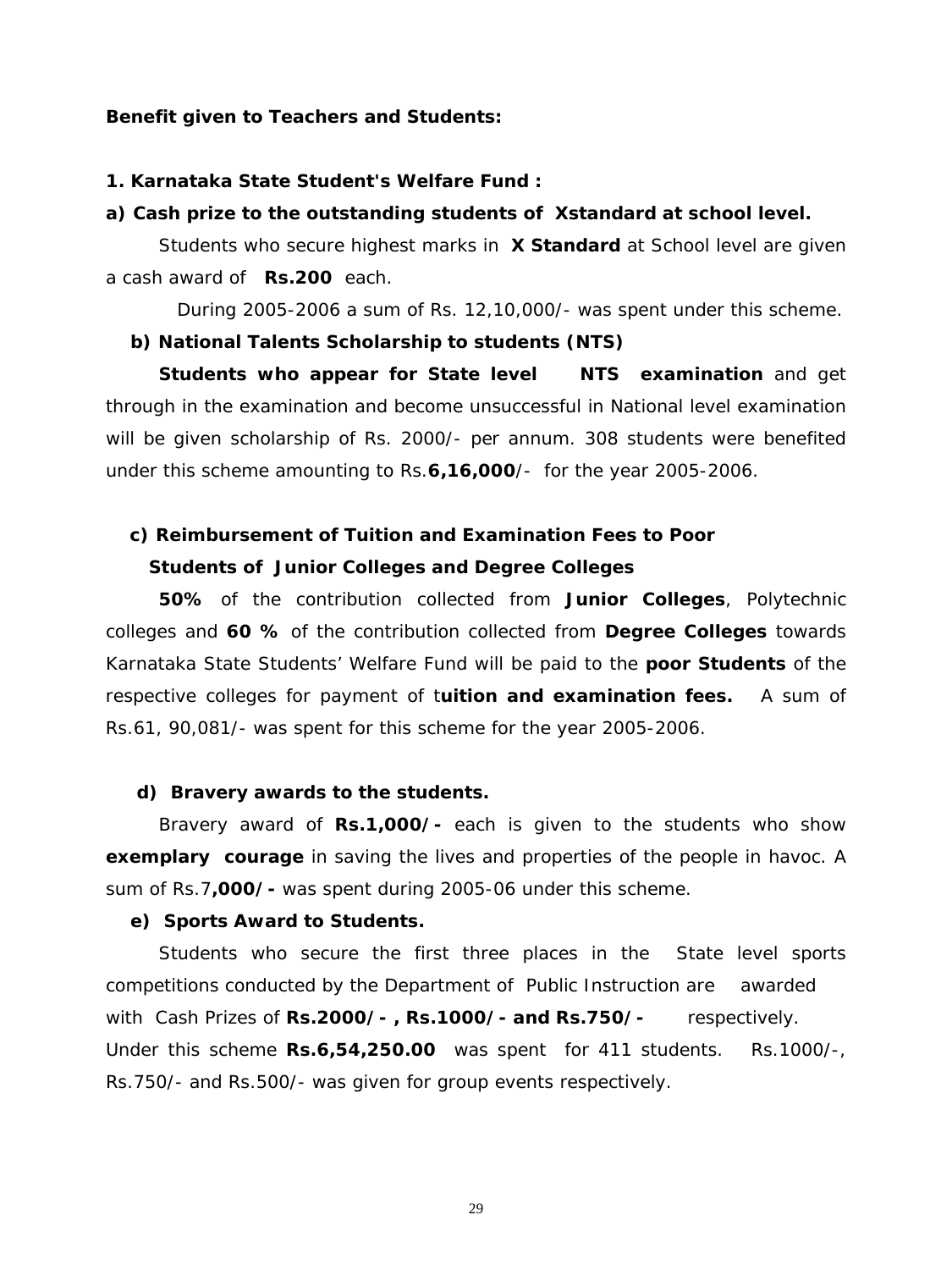## **f) Medical Assistance to Students**

As in the case of teachers, financial assistance to the extent of Rs.3, 19,258/- was sanctioned to 84 Students (boys 42 and girls 42) towards their medical treatment for the year 2005-2006.

### **g) Students safety Insurance Scheme for Students.**

In order to provide relief to the students from Stds I to X std who are prone to victims of accidents will be provided relief through "Students Safety Insurance Scheme". This benefits will be given from Karnataka State Students Welfare fund through Oriental Insurance Company Ltd. Premium of Rs.1, 01,83,811/- was paid to Insurance company at the rate of Rs.1/- per student for the year 2005-2006. During 2005-06, 874 were benefited and Rs.33,27,208/- was spent under this scheme.

### **h) Financial Assistance for National Swimming Competition :**

Rs. 3,00,000/- was paid towards the National Swimming Competition held at Bangalore, organized by Department of Public Instruction, Bangalore South District

#### **i) Financial Assistance for Rajyotsava Makkala Mela :**

 Rs.1,50,000/- was granted for the training programme and purchase of uniforms for Seva Dal teachers during 2005-06.

#### **j) Financial Assistance to Scouts and Guides Students :**

Rs. 26,00,000 is spent from Karnataka State Students Welfare fund for supply of uniforms to scouts and guides students.

#### **k) Encouragement for schools with 100% results :**

Rs.12,35,000/- contributed towards encouragement of schools which secured 100% in SSLC examination PUC students from Karnataka State Students Welfare Fund. Under this scheme 273 high schools and 12 PU colleges were benefited.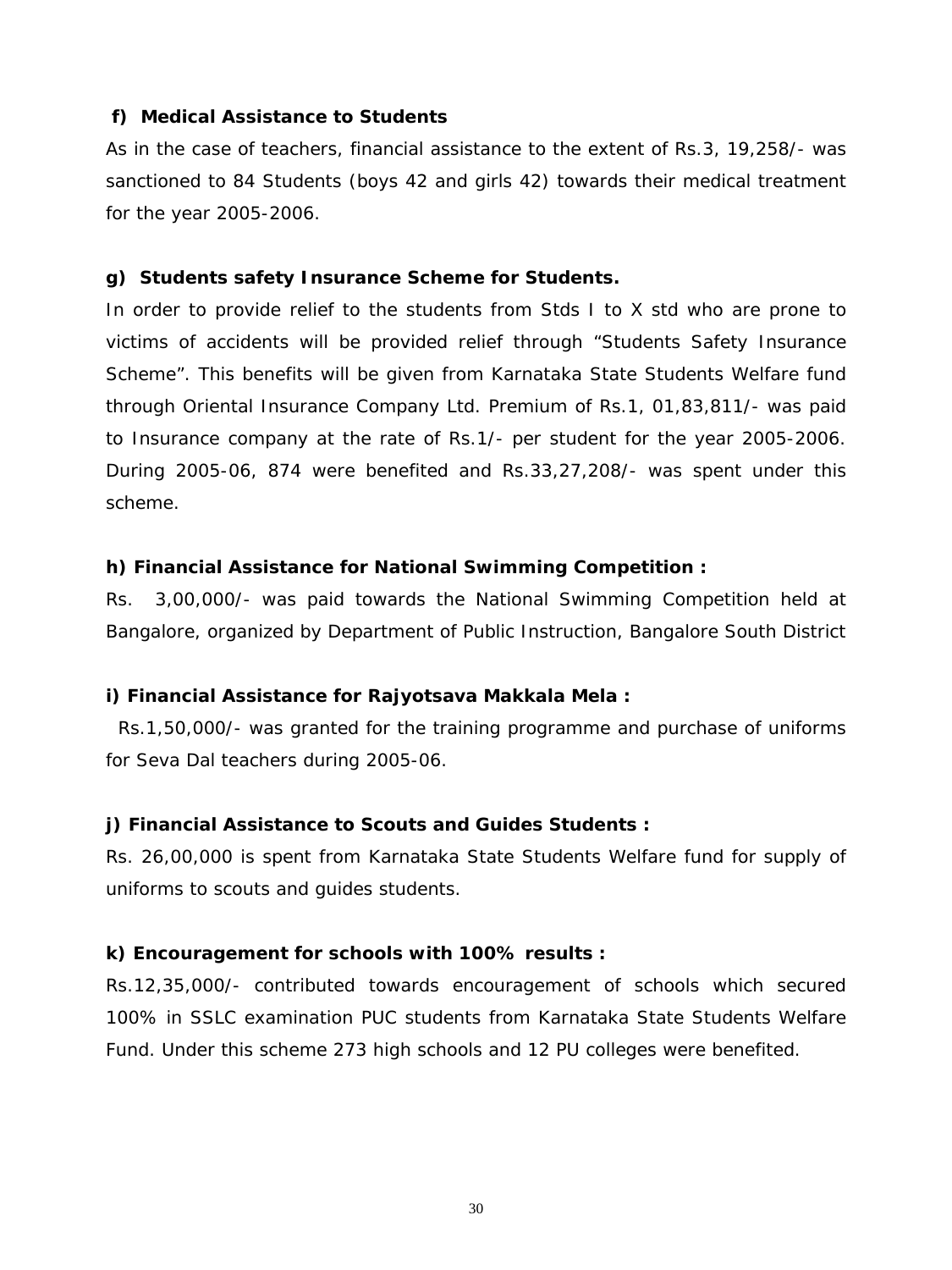### **2. Karnataka State Teachers' Benefit Fund :**

#### **a) Grants for construction of Gurubhavans**

 Grants from a **minimum of Rs.3 Lakhs to a maximum of Rs.6.00 Lakhs** are sanctioned for construction of GURUBHAVANS at Taluk and District levels. Besides this grants to the maximum of Rs. 3,00,000/- is sanctioned for the construction of guest rooms. During the year 2005-2006 grants amounting to Rs.8,00,000/- were sanctioned to 2 Gurubhavans .

#### **b) Merit Scholarships to the eminent children of Teachers.**

Merit Scholarships are sanctioned to the children of the teachers as under:

| $\mathbf{1}$ | S.S.L.C. (Dist. Level)   | 28 X10=280 Scholarships |                |                | Rs.     | $500/-$ |        |          |
|--------------|--------------------------|-------------------------|----------------|----------------|---------|---------|--------|----------|
| $\bullet$    |                          |                         |                |                |         |         | each   |          |
|              | 2 P.U.C (Dist. Level)    | 28 X                    |                | $\overline{4}$ | $=$ $-$ | 112 Rs. |        | $1000/-$ |
|              |                          | Scholarships            |                |                |         |         | each   |          |
| 3            | Degree(Univ. Level)      | 6                       | X <sub>6</sub> |                |         |         | 36 Rs. | $1500/-$ |
|              |                          | Scholarships            |                |                |         |         | each   |          |
| 4            | Post Graduation (Univ. 6 |                         | X 5            |                |         | 30      | Rs.    | $2000/-$ |
|              | Level)                   | Scholarships            |                |                |         |         | each   |          |

 Under this scheme scholarships amounting to Rs.2,71,000/- was sanctioned to 326 students.

### **c) Meritorious awards to Teachers.**

## **1. District Awards**

Awards carrying a cash of Rs.3000/- are given to Teachers who have rendered meritorious service. The Amount spent for giving awards to 357 teachers for the year 2005-2006 was Rs.10,71,000/- was spent on this award.

### **2. Special Awards**

State Level Award of Rs.5000/- each is sanctioned to 8 Teachers for Scientific and innovative work. Rs.40,000/- is ear-marked for the year 2005- 2006.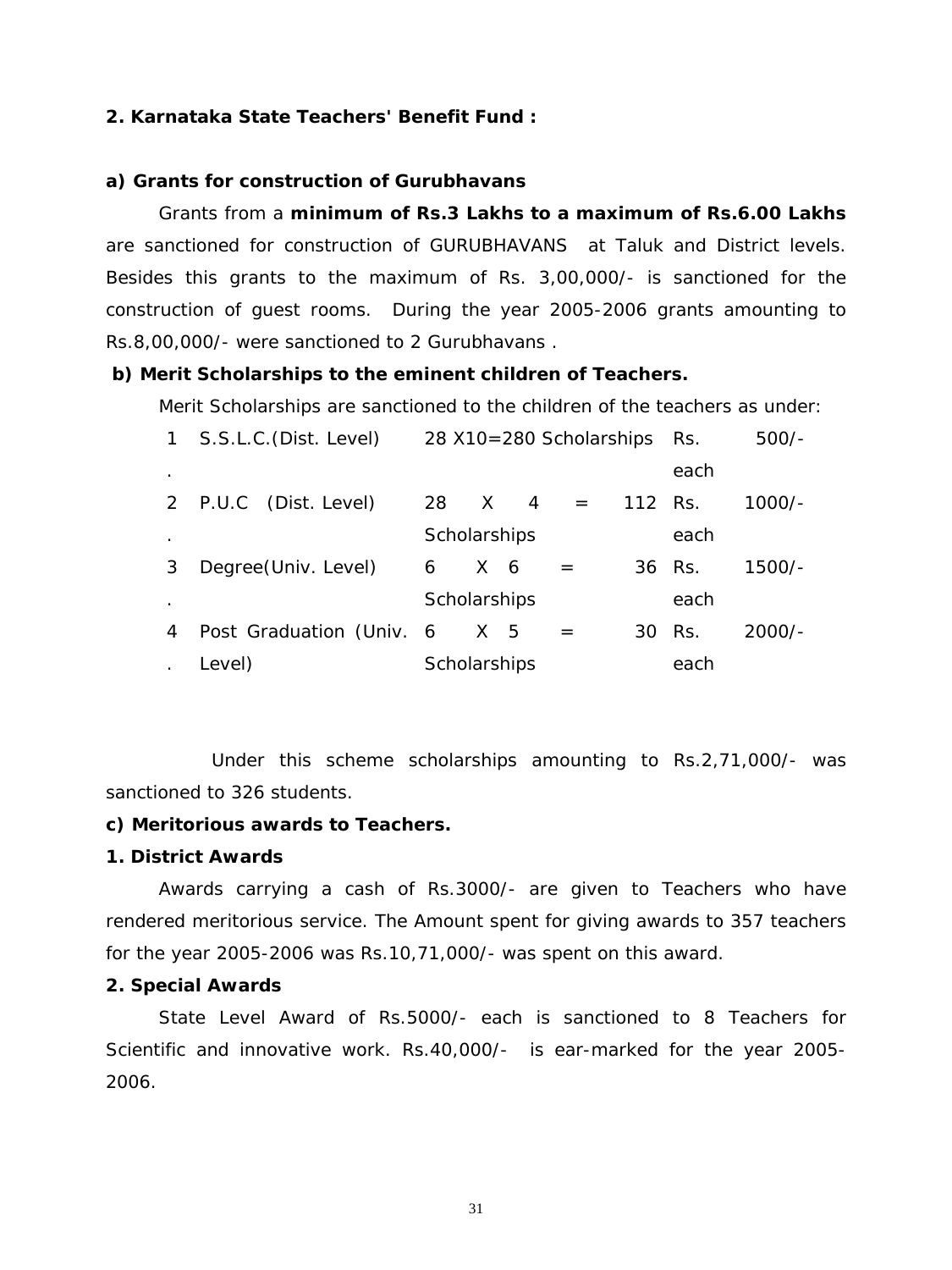#### **3. Rajiv Gandhi Memorial Award**

Two Best Science Teachers at State Level was selected and awarded with Rs.12,000/- for their outstanding work in Science Rs.24,000/- was sanctioned for the year 2005-06 under this scheme.

#### **d) Conduct of Literary and Cultural activities for Teachers**

Literary and Cultural competitions for Teachers are conducted at Taluk, District and State levels and those who secure the first three places at State Level competitions are given a cash award of **Rs.3000/-, Rs.2000/- and Rs.1000/** respectively. Rs. 7,93,000/- was spent for this scheme during 2005-2006 was spent for cultural program of PUC students separately.

#### **3. National Foundation for Teacher's Welfare:**

#### **a) Medical Assistance to Teachers and their dependents.**

Medical Assistance ranging from Rs: 3000/- to a maximum of Rs.15, 000/- is sanctioned to the teachers and their dependents for medical treatment based on the intensity of the illness. Medical Assistance to the tune of Rs.1, 05,38,000 was sanctioned to 3,600 teachers (Male 2,283, Female 1,317) during 2005-2006.

# **b) Financial Assistance for family maintenance to the families of the deceased teachers.**

To provide financial relief to the families of deceased teachers, Rs. 7000/- is given to the family of the teacher who die while in service and Rs.2000/- is given to the family of the deceased retired teacher.

 During 2005-2006, Rs.10, 52,000/- was granted to the families of deceased teachers (Male 27 & Female 124)

# **c) Financial Assistance for the higher education of the Children of the Teachers.**

Financial Assistance ranging from Rs.200/- to Rs.1000/- is sanctioned to teachers for the education of their children studying from Pre-university level to degree Level. Under this scheme a sum of Rs.86,11,200 was sanctioned to 16,848 teachers (Male 11,020 and Female 5828) for the year 2005-2006.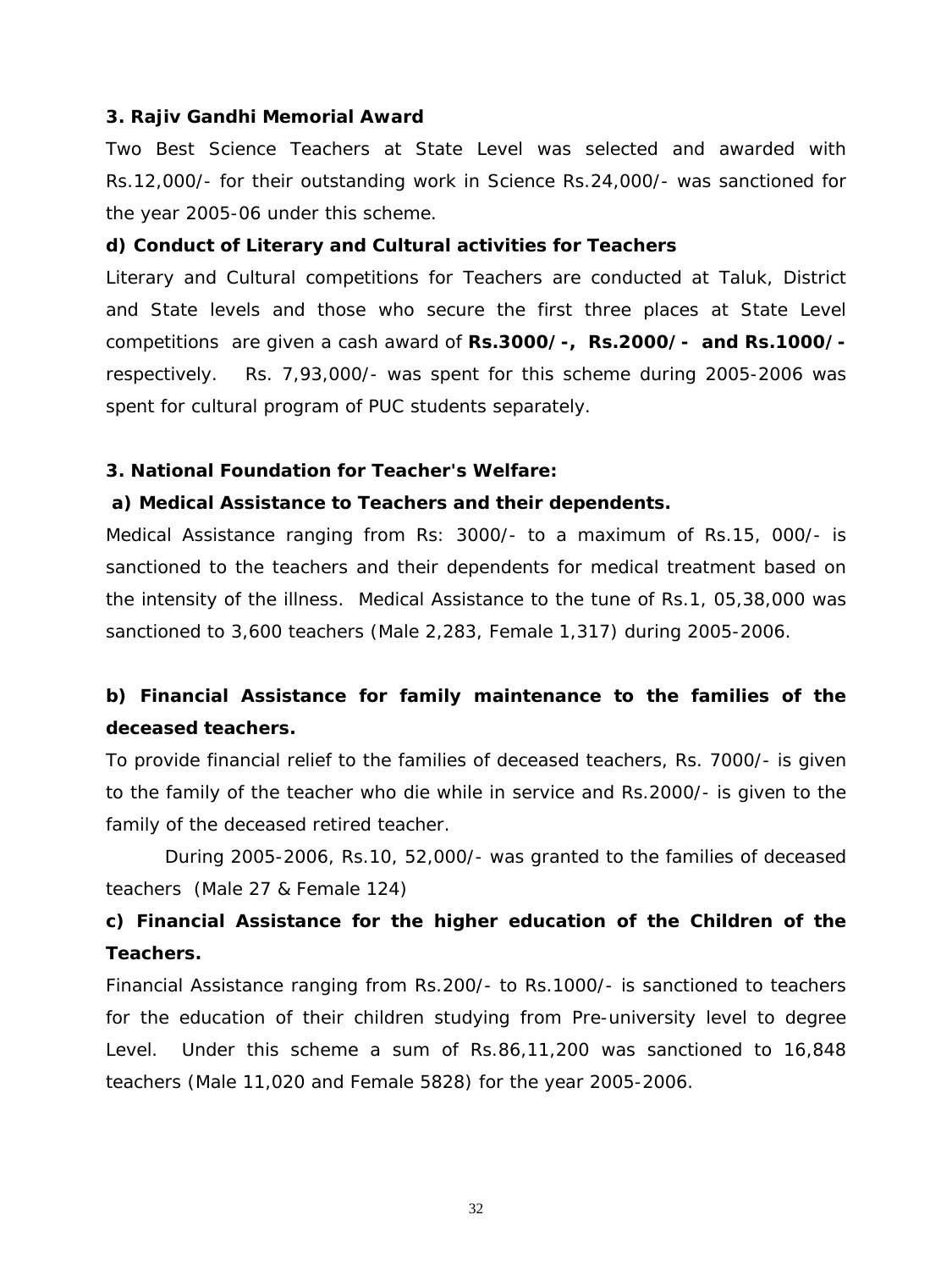## **DIRECTORATE OF SECONDARY EDUCATION :**

 The Government, aided and un-aided high schools of the state (from VIII to X Standard) come under the purview of the Director, Secondary Education. Although secondary education is free in the state, it is not compulsory as in the case of primary education. Due to several concerted efforts made for the universalisation of primary education during the last decade, there has been an increase in the demand for secondary education facilities.

# **The number of high schools, teachers and students during 2005-06 is as follows:**

| S.No | <b>Particulars</b>  | <b>Government   Aided</b> |       | <b>Unaided</b> | Total |
|------|---------------------|---------------------------|-------|----------------|-------|
|      | <b>High Schools</b> | 3055                      | 2682  | 3645           | 9382  |
|      | <b>Teachers</b>     | 24708                     | 22339 | 30045          | 77092 |

**Number of Students** 

| SI.No         | <b>Classes</b>   | Governmen<br>t | <b>Aided</b> | <b>Unaided</b> | <b>Total</b> |
|---------------|------------------|----------------|--------------|----------------|--------------|
|               | 8th<br>Standard  | 389429         | 265809       | 153160         | 808398       |
| $\mathcal{P}$ | 9th<br>Standard  | 311770         | 266016       | 151201         | 728987       |
| 3             | 10th<br>Standard | 259217         | 259531       | 135643         | 654391       |
|               | Total            | 960416         | 791356       | 440004         | 2191776      |

## **New High Schools:**

During 2002-2003, 75 government high schools have been opened in the state and 117 Government high schools have been opened in the 29 districts in the state during 2003-04. This will help the children to get the secondary education after completion of primary education. During 2005-06, 126 government high schools sanctioned, and 391 school proposals have been sent.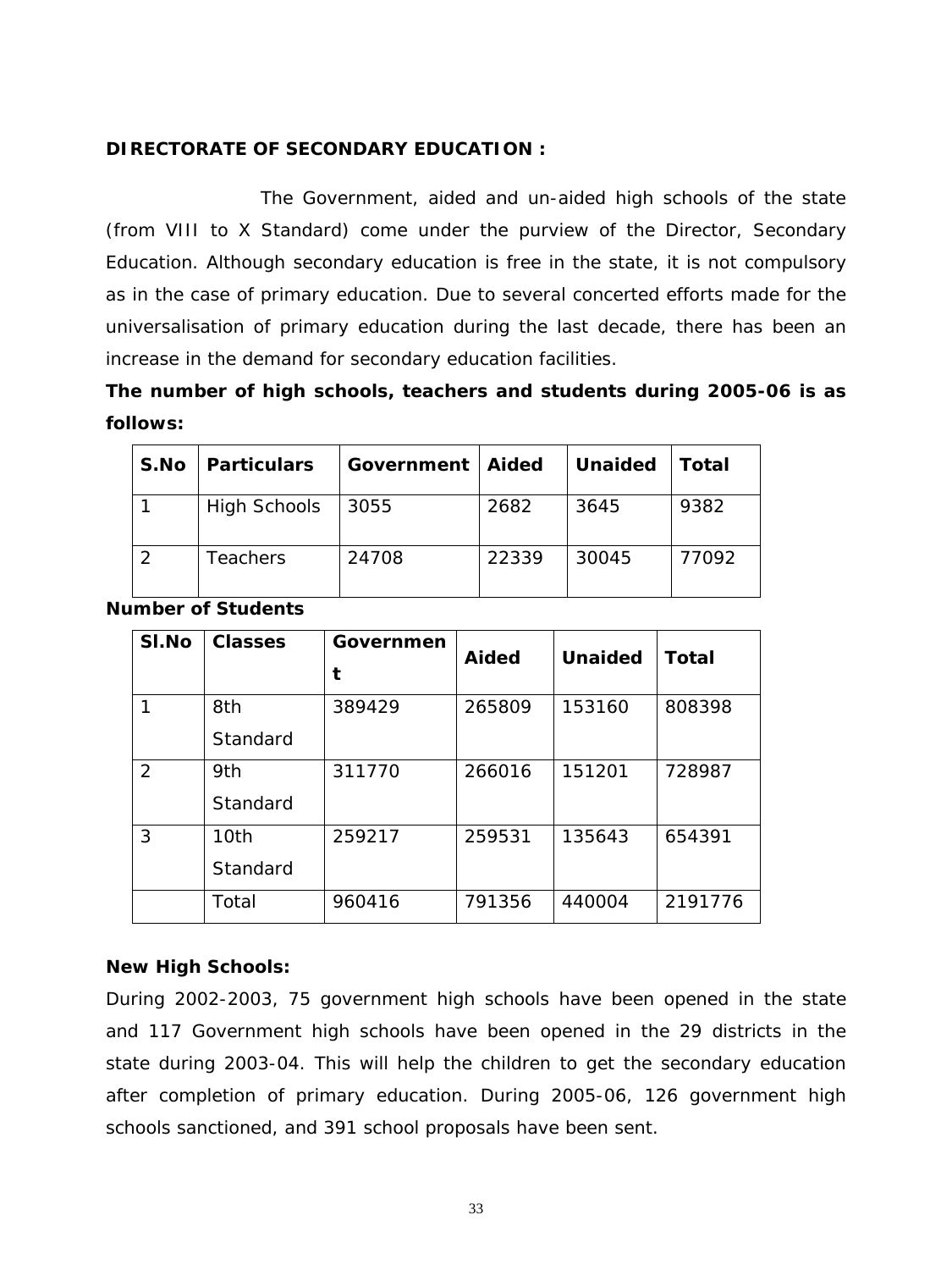#### **Sanction of additional posts:**

Posts of one Head master, two Assistant masters and one group 'D' employee of 300 posts have been sanctioned to each of the 75 Government high schools started during 2002-2003. Beside 1,298 posts sanctioned Government high schools started from 1996-97 to 2001-02. During 2003-04, posts of one Head master, two Assistant masters and one group D employee of 468 posts have been sanctioned to each of the 117 Government high schools. 10 New Govt. High schools have been sanctioned by the Govt. for the year 2004-05. For the year 2005-06, 126 newly sanctioned high schools were provided with 252 teachers posts , 2 teachers per school(1 PCM and 1 arts) has been sanctioned.

#### **Supply of Equipment to Government High Schools:**

During 2004-05, Rs. 20-00 lakhs have been released for providing equipment and furniture to 40 Government high schools at the rate of Rs.50,000/ per School. The amount has been released to Zilla Panchayats. For the year 2005- 06 amount has not been allocated towards this.

### **Recruitment of Secondary School teachers:**

 For each high school, two teachers were recruited for 192 new high schools that were sanctioned from the year 2002-03 to 2003-04. The proposals have been submitted to Government to recruit the teachers for the existence posts from natural growth to newly sanctioned schools.

 During 2003-04, 1972 Grade-II Science teachers are being recruited for Govt. Higher Primary Schools, which started in 8th standard. The recruitment process is under in progress. For the year 2005-06, 2014 teacher of high school were recruited and vacancies have been filled accordingly. 2388 B.Ed teachers who were working in higher primary schools were promoted based on the seniority status.

#### **Construction of High School Building**

During 2004-05**,** Rs.70.00 Lakhs have been released to the Zilla Panchayats for the construction of building for Government high schools, under which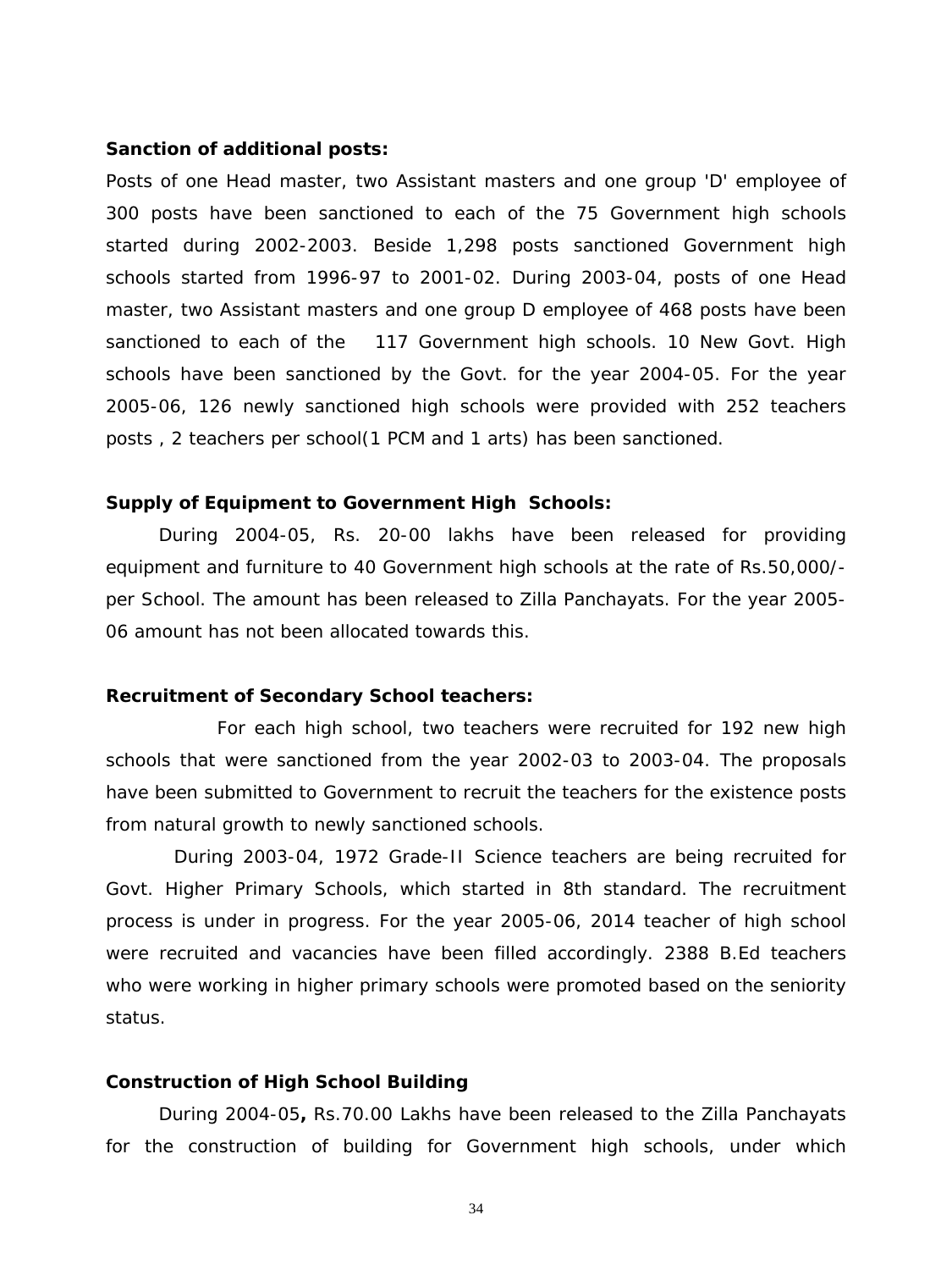Rs.61.80 lakhs have been provided for construction of High School class rooms and Rs.8.20 lakhs was released for construction of Mysore Hindi B.Ed. College.

 Under the assistance of NABARD in the RIDF 10 Scheme Rs. 5640 lakhs was sought for construction of 2977 High School classrooms of the 1411 projects. The detailed proposal has been submitted to Government and waiting for the administrative approval. For the year 2005-06, 1964.82 lakhs have been released. Under RIDF 12 , Rs 100 Crores proposal is being prepared and accordingly Deputy Directors are asked to submit the proposals.

#### **Supply of Free Uniforms:**

All children from 1 to  $7<sup>th</sup>$  and all girl children studying in 8th to 10th std.in Govt. high schools are benefited under the Vidya Vikas Scheme.

#### **Reimbursement of Non Government Fees to Girls**

During the year 2005-06, an amount of Rs.300.00 lakhs is released for reimbursement of Non Government Fees of girls studying in High Schools.

#### **Reimbursement of Non government fees to SC/ST Students:**

During the year 2005-06 an amount of Rs.120.00 lakhs is released for reimbursement of non-government fees to SC/ST students studying in government high schools. 0.87 lakh students were benefited from this scheme.

#### **School Grants:**

This has been an innovative scheme of responding to the local needs of newly sanctioned Government high schools. An amount of Rs.100.00 lakhs has been released towards to provide furniture and equipments to Government High Schools in the State. For the year 2005-06 125 schools have been provided Rs 25000 per school contingency.

#### **High School Development Plan**

This plan has been proposed under the Edu-Action recommendation towards improvement of Govt. high schools in the background of improvement of quality secondary education. This plan is to be implemented in a phased manner so as to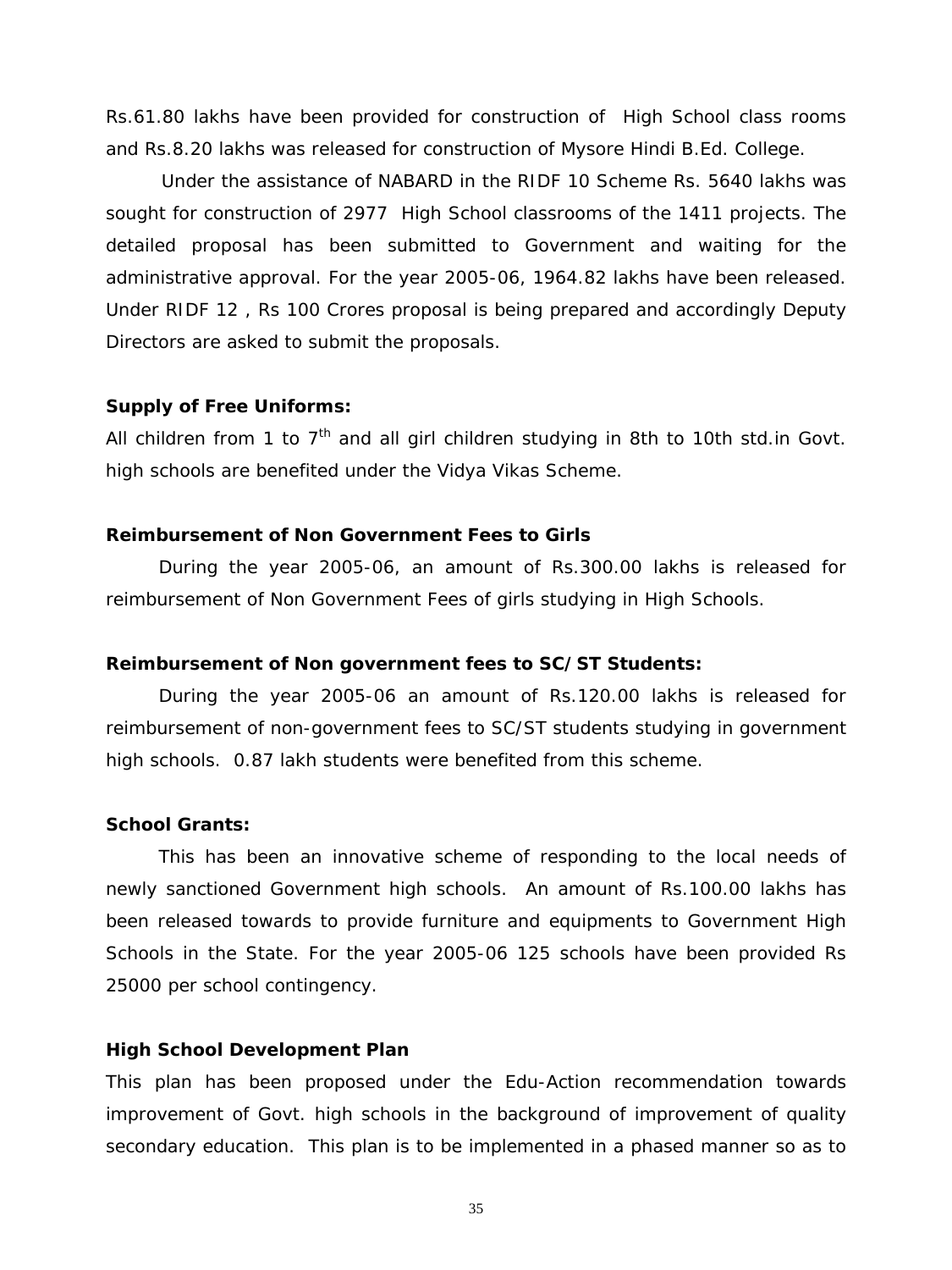meet the needs of all Government High schools in the state of Karnataka. The main objective is to meet the basic infrastructure and Academic needs of the schools priority wise through development of Institutional perspective plans.

 The budget allocation of Rs 527 lakhs have been provided for the year 2005- 06 for 202 high schools at the rate of 2.5 lakhs per school. The schools are chosen at the rate of 1 school per block through the block level committee.

#### **Kuvempu Centenary Schools**

In commemoration of Kuvempu Centenary during the year 2004-05 and in order to facilitate rural school children to equally compete with city English medium schools children, state government proposed to give all required facilities to selected higher primary schools in each district and such school is named as Kuvempu Centenary School.

 The selected school will have their own plan for the development of the school. The development of physical facilities and resources through community participation for the development of environment and for quality of education. During the year 2005-06 Rs 1000 lakhs is provided for the Kuvempu Centenary schools.

#### **Leave Reserve in Secondary Schools:**

As the teachers avail maternity leave and other kinds of long leave their post will be vacant for a long period, which will in turn hamper the schoolwork. In order to avoid this it is proposed to appoint retired teachers as Leave Reserve Teachers in Government high schools when the regular teacher goes on leave for more than 10 days. Remuneration per day is Rs.150/- Rs.51.01 was provided for this purpose during 2005-06. During the year 2005-06, the same programme was implemented in the primary education head of account.

#### **Distribution of Progress Cards:**

Cumulative progress card is being issued to students of 8, 9 and 10th standard to keep the parents informed about the progress of their child. During 2005-06, Rs.7.00 lakhs was spent towards implementation of this scheme.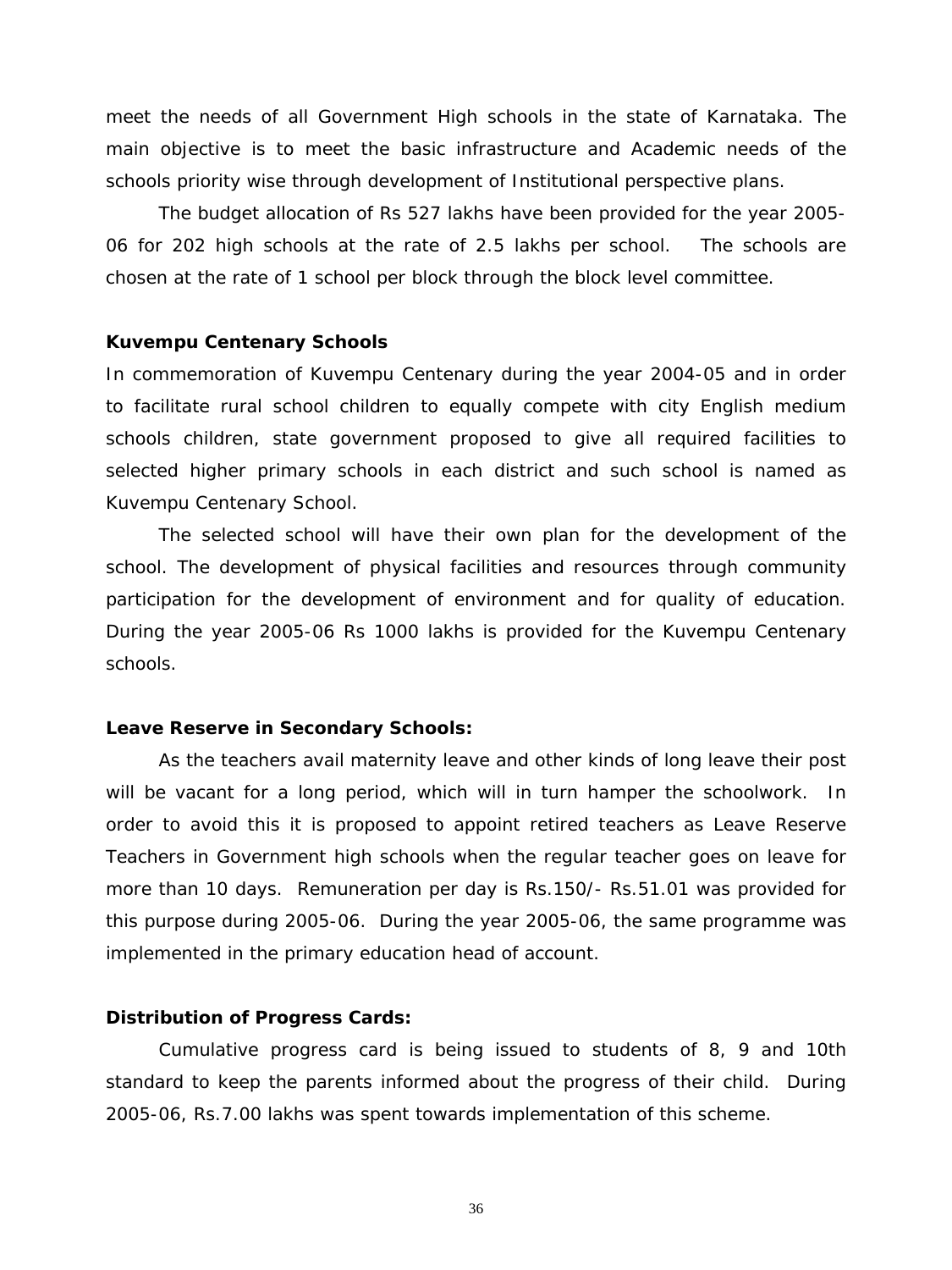## **Maintenance of Morarji Desai Residential Schools**

Morarji Desai Residential Schools were started in 20 districts during 1995- 96. There is a provision for 50 Students in each class from standard VI to X (250 students per school)

During 2005-06, Rs.551.50 lakhs have been released for maintenance of schools. The Maintenance and Administration of Residential schools have been transferred to Karnataka State Residential School institution. As per GO dated 1-04-2005 the shift of maintenance from state sector to district through ZPs is made.

| <b>SIno</b>    | Residential schools                                                | No. Of residential schools |
|----------------|--------------------------------------------------------------------|----------------------------|
|                | General Morarji Desai Residential<br>schools                       | 20                         |
| 2              | Schools established in<br>the<br>memory of the great personalities | 3                          |
| 3              | Muslim residential schools                                         | 5                          |
| $\overline{4}$ | SC ST- talented girls residential<br>school                        | 4                          |
| 5              | Aided Residential schools                                          | 4                          |
|                | Total                                                              | 36                         |

## **Maintenance of Residential schools**

The maintenance is carried on by DDPI's at the district level, BEO's at the block and Prinicipals at school level.

## **Enrolment in the year 2005-06**

A total of 6424 students have enrolled, of which 3108 boys and 3316 girls have enrolled.

## **Results in SSLC**

| No. Of residential schools                    | 36   |
|-----------------------------------------------|------|
| No. Of students who attended sslc examination | 1431 |
| No. Of students passed                        | 1278 |
| No. Of Distinctions                           | 169  |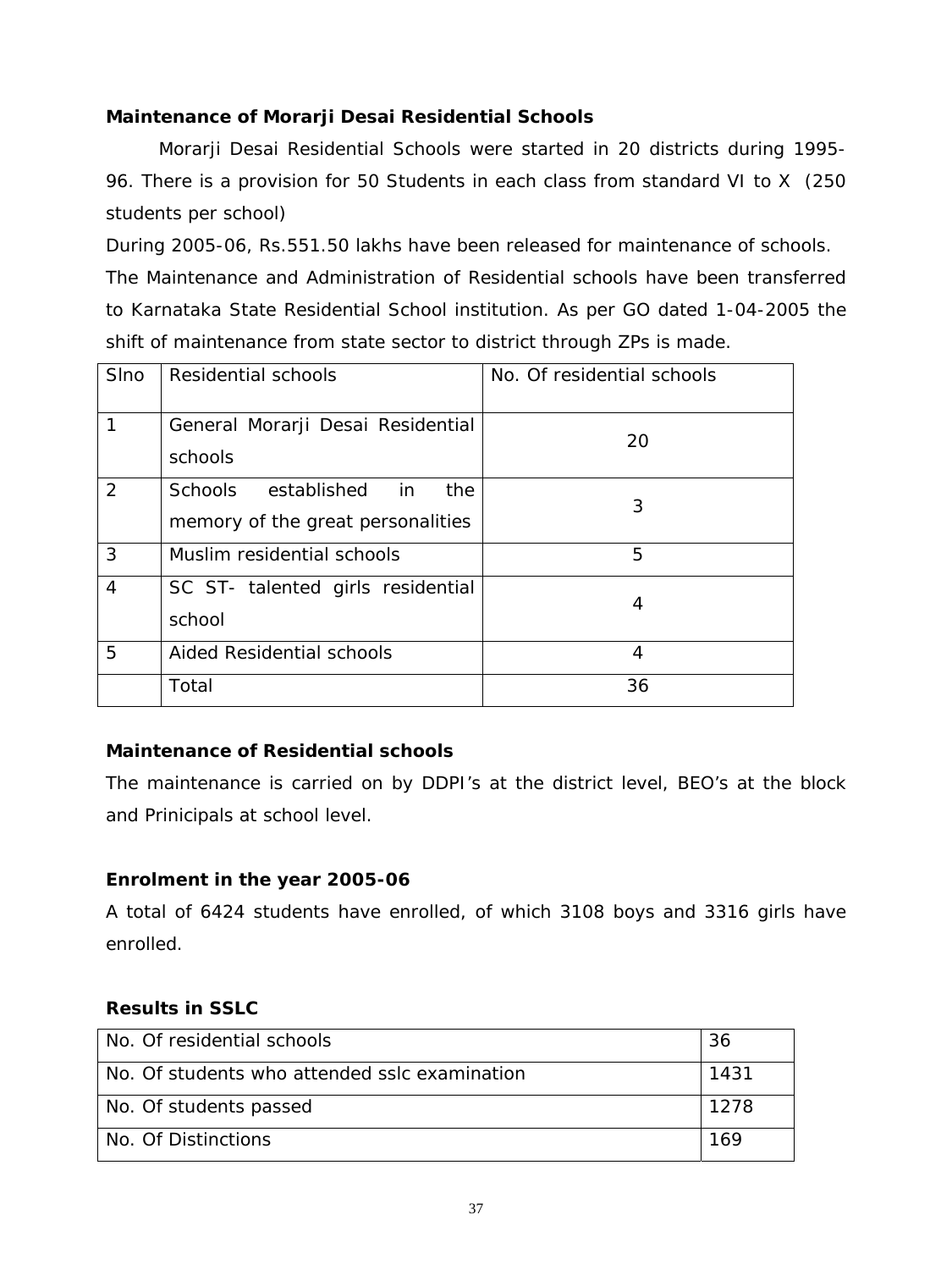| No. Of First class                        | 639   |
|-------------------------------------------|-------|
| No. Of Second class                       | 309   |
| No. Of Pass class                         | 161   |
| Average result of the state               | 62.46 |
| Average result of Morarji school students | 89.07 |

### **Establishment of New Commissionerate**:

In order to continue the efforts of decentralization of powers and to develop North Karnataka, it was announced in the budget speech of 2003-04, that two Additional Commissioner's Offices has been opened for the schools coming under Bombay Karnataka and Hyderabad Karnataka.

 Government has sanctioned two Commissionerates, one each for the areas coming under the revenue division of Belgaum and Gulbarga Districts. Accordingly one office has been established at Hubli. In Gulbarga, the existing Directorate has been upgraded to Commissionerate.

The Commissioners of these two offices will have the powers that has been exercised by the Commisssioner for Public Instruction, Bangalore, relating to the Government, and private Primary and Secondary Institutions coming under their jurisdiction.

### **Citizens' Charter:**

Citizens' charter is a document that enshrines the trust between the Organisation and its Clients that the organisation will provide the services according to the commitments made.In order to ensure responsive, accountable, transparent and People-friendly administration at all levels of the education department, the department has published citizens' charter. This document has been published based on the General Structure Guidelines issued by the Ministry of personnel, Public Grievances & Pensions, Department of Administrative Reforms & Public Grievances, New Delhi-Vide D.O No.H-12013/3/2001/PG (CC), Dated 3rd July 2001.

This document provides information about the organization, functions, duties and service facilities available in the education department. It is the right of every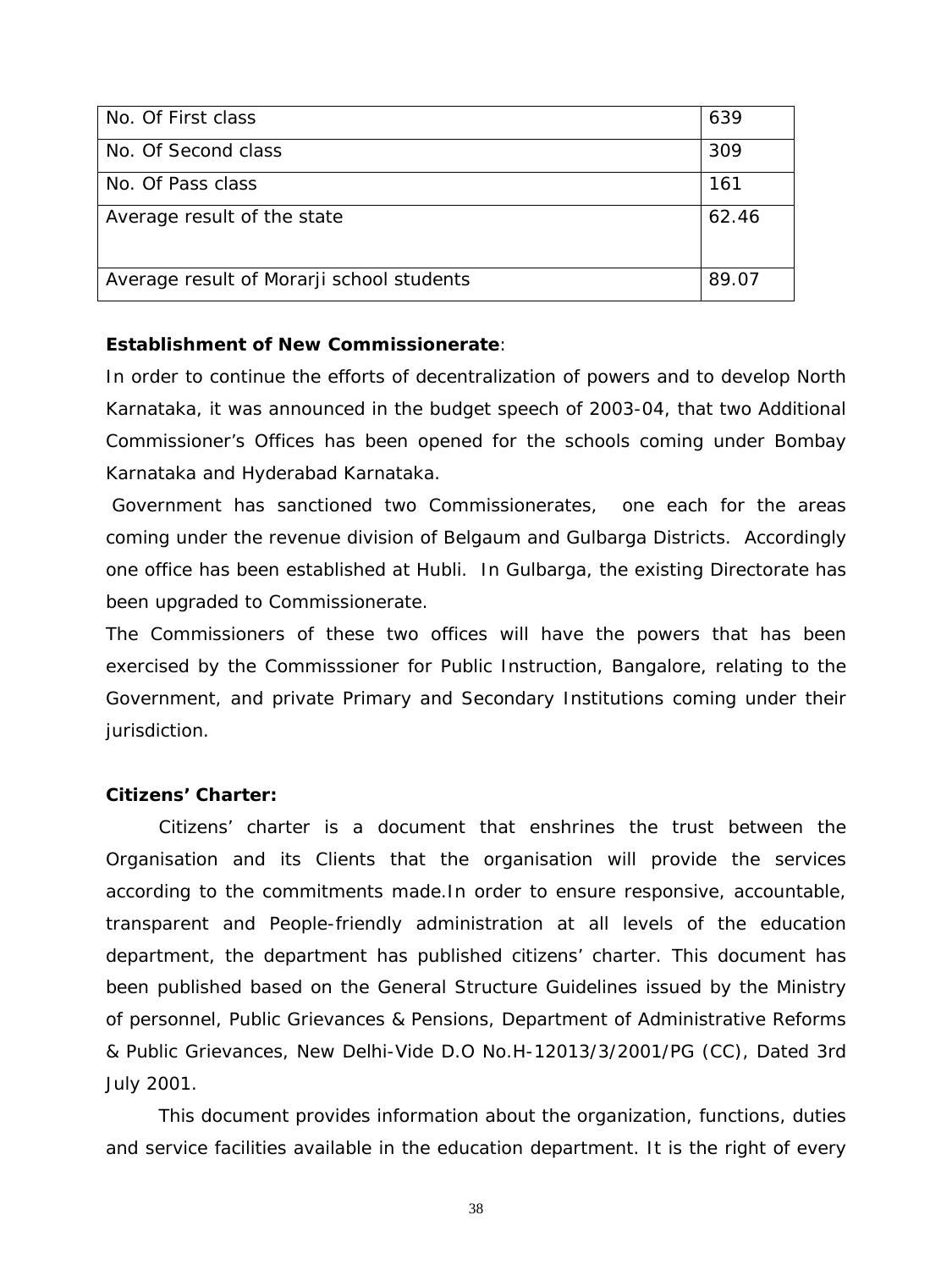citizen to expect efficiency, transparency and obtain information from the department.

The Charter adopted has been incorporated in the CPI's Office Website on 5th January 2005 for the sake of evaluation from the citizen/user point of view.

### **PHYSICAL EDUCATION**

### **Administrative Report of 2005-06**

Conduct of taluk, district, divisional and state level sports meet utilising Vidyarthi kreeda nidhi collected from higher primary and high schools of the state. 127 winners in various national level school games have been awarded cash prize amounting Rs.7,42,000 on karnataka Rajyostava day. Proposals submitted to the DDPI, SWF and TBF for cash award to 620 winnder in different state level sports amounting to Rs.7.40,500. For National level school games nearly Rs.14 lakhs was utilised for sports dress, shoes, TA Da et. Training camp was also organised at Belgaum for Kho-Kho team. 128 inservice grade 2 govt.physical education teachers were deputed to B.P.Ed training as per govt. orders. But the concerned universities did not admit these deputed teachers. These teachers would undergo training (B.P.Ed) in the year 2006-07. The proposal for the same is in the government.

Organization of cultural program through involving 2500 children for various national festivals like Independence day, republic day, kannada rajyostava. Work relating to activities of Bharat seval dal, bharat scouts and guides and service matters relating to bharat seval samaj and bharat seva dal staff and released of allotment etc is also managed by this section.

# **Directorate for Urdu and Other Minority Languages Institutions, K.R.Circle, Bangalore- 560 001.**

 Government of Karnataka in their order No: ED: 125: MES: 86 dated 26.5.1987 have established the Directorate of Urdu and Other Minority Language Institutions, to protect and safeguard the Constitutional rights of the minority language Institutions and to improve the standard of education of the Institutions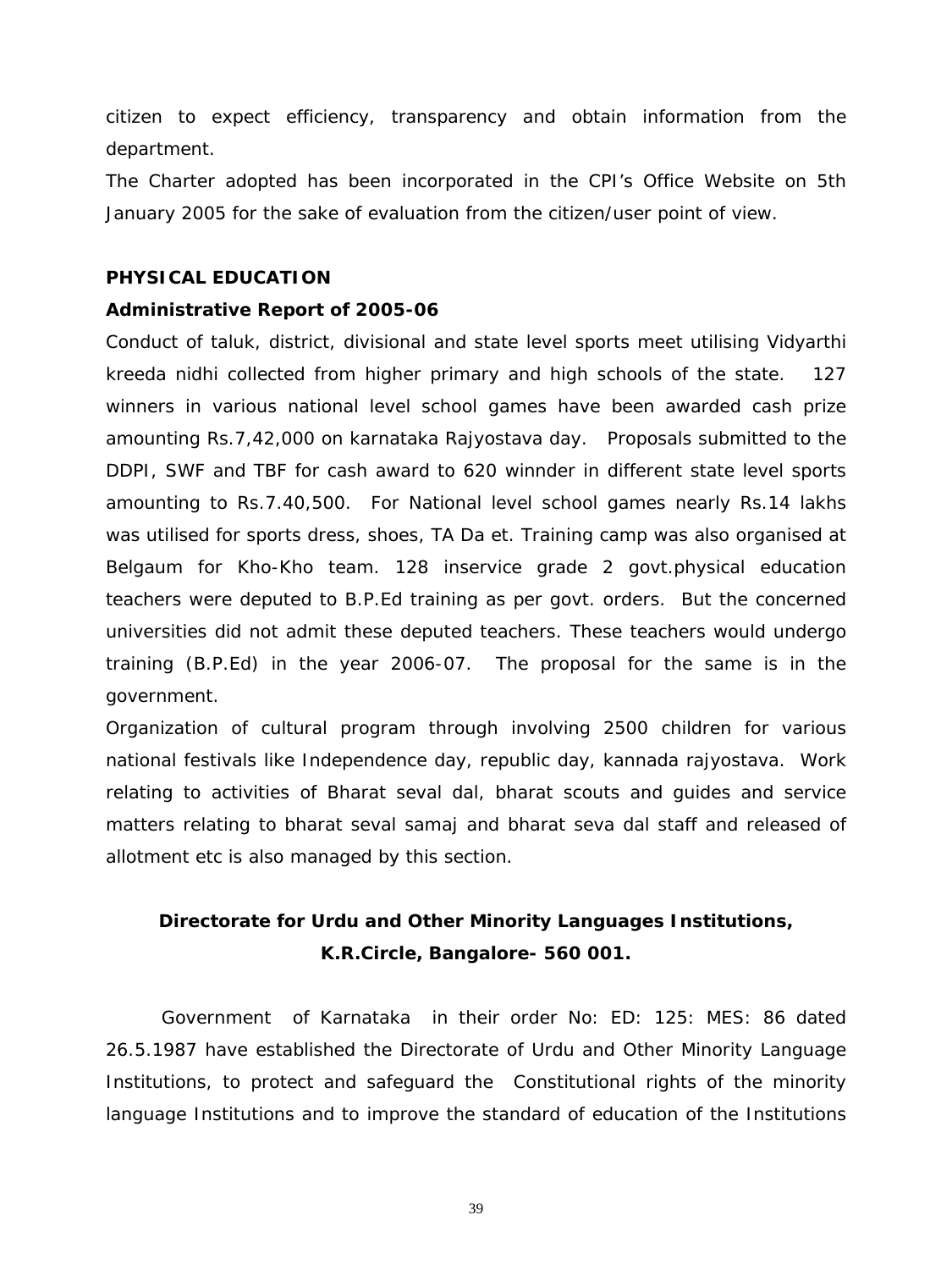in the State. As per the above under this Directorate is functioning in the State from August 1987.

 As per G.O.No. ED 11 MPS (1) (2) (3) (4) dated 14.09.2004, Government ordered this Directorate to take up all maters relating to minorities. Hence, the concerned files are received from the Director, Primary and Secondary to proceed further.

This Directorate is implementing the below mentioned activities.

- 6) To declare the educational institutions run by the linguistic and religious minorities as "Minority Institutions"
- 7) To conduct visits and periodical inspection of minority institutions
- 8) Collection and compilation of statistics of minority educational institutions.
- 4) To identify educationally backward minority places and provide educational facilities to open new schools.
- 9) To conduct orientation training course for teachers of minority language schools to improve the standard of teaching
- 10) To provide furniture, equipments and teaching aids to improve teaching standard
- 11) Reimbursement of fees to Anglo-Indian students studying in 1 to 10th standard and students of TCH course.
- committees, which are working in the field of education for minorities. 12) Co-ordinate with other agencies, institutions, corporations and

 In addition to the above functions the following sections are also attached to this Directorate.

- 7) Hindi and Arabic schools, modernization of Arabic Madarasas under Government of India Scheme.
- 2) Public Grievances
- 8) Prime ministers 15 point program
- 9) Centrally sponsored scheme of Area Intensive Programme for Educationally Backward Minorities in the state.
- 5) Integrated Education
- 10) Constituting and functioning of School Development and Minority Committee (SDMC)
- 11) Janaspandana Programme for Hon'ble Chief Minister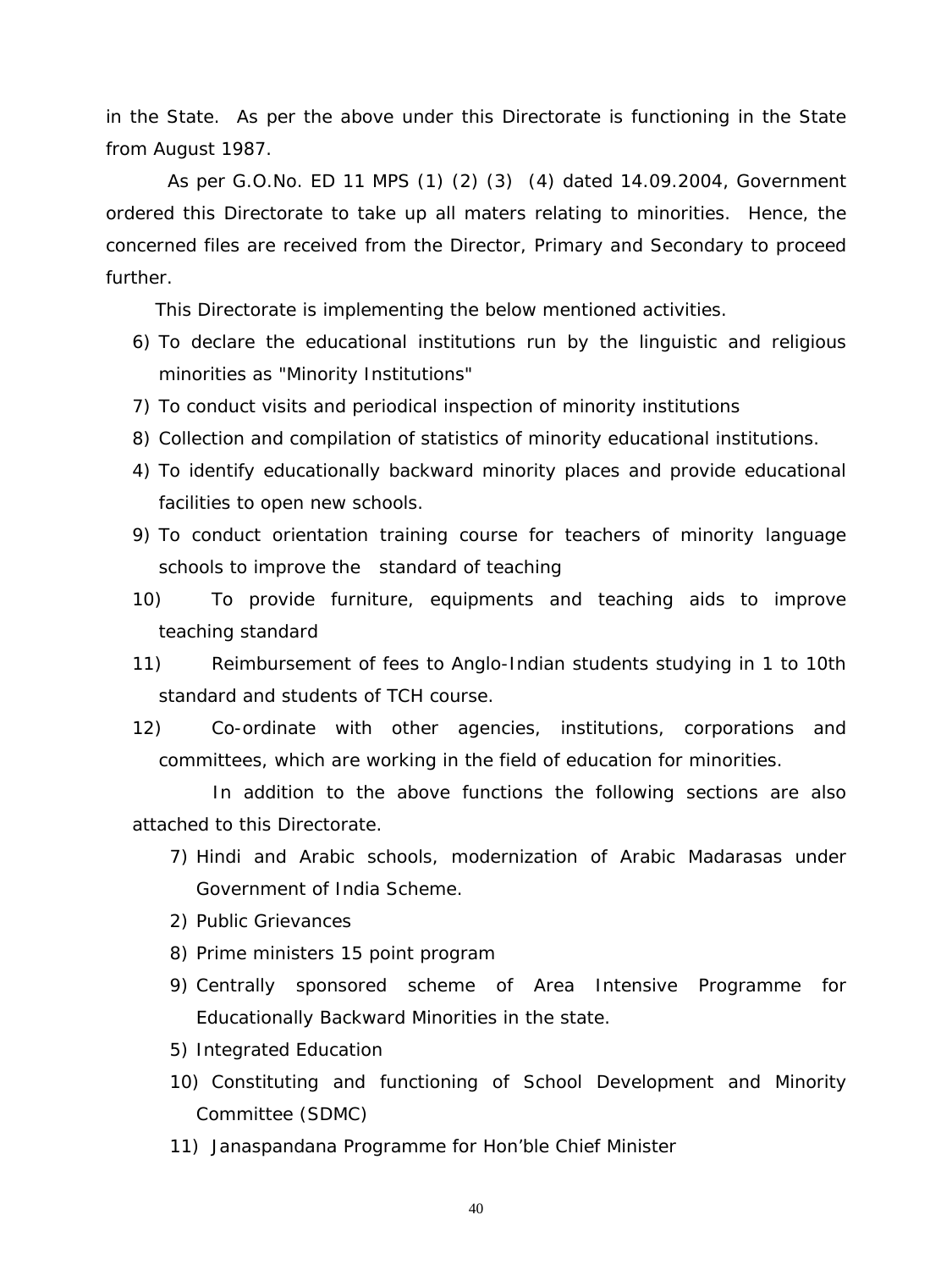8) Birds eye view notification of statistics of Department of Public Instruction.

## Details of Staff in the Directorate

| SI           | Section              | Name of the Post               | No.<br>0f |
|--------------|----------------------|--------------------------------|-----------|
| <b>No</b>    |                      |                                | Posts     |
| $\mathbf{1}$ | Directorate for Urdu | 1) Director                    | 01        |
|              | and Other Minority   | 2) Educational Officers        | 04        |
|              | Languages Schools.   | 3) Subject Inspector           | 01        |
|              | K.R.Circle,          | 4) Educational Co-coordinators | 10        |
|              | <b>Bangalore</b>     | 5) Superintendent              | 01        |
|              |                      | 6) First Divn. Assistants      | 08        |
|              |                      | 7) Second divn. Assistants     | 02        |
|              |                      | 8) Technical Assistants        | 02        |
|              |                      | 9) Stenographer                | 01        |
|              |                      | 10) Driver                     | 01        |
|              |                      | 11) Attender                   | 01        |
|              |                      | 12) D groug                    | 02        |
|              |                      | Total                          | 34        |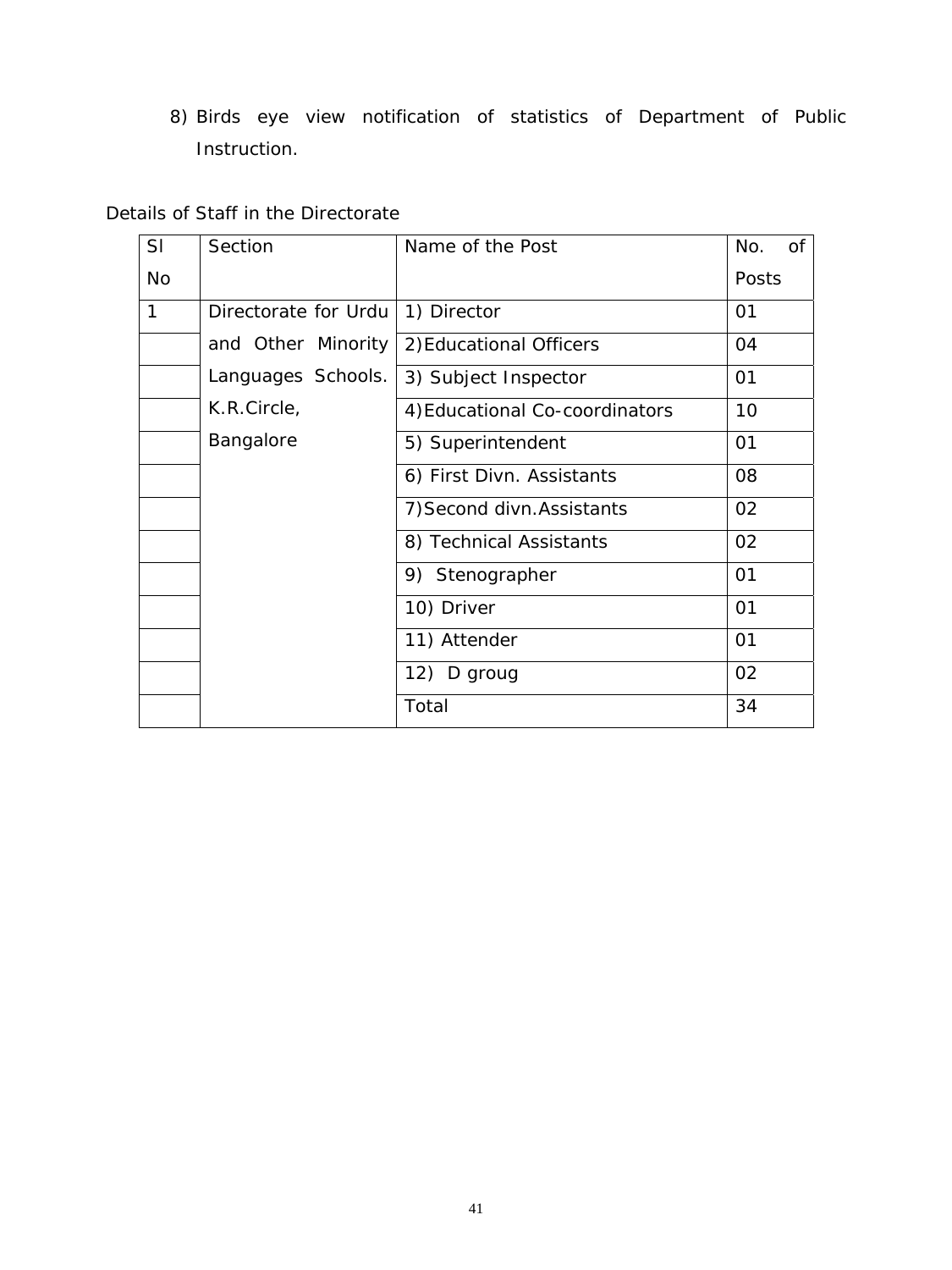| SI.              |                   | Govt             |                |                | Aided                    |                          |                          | <b>Unaided</b>           |                          |                | <b>Total</b>             |        |                |
|------------------|-------------------|------------------|----------------|----------------|--------------------------|--------------------------|--------------------------|--------------------------|--------------------------|----------------|--------------------------|--------|----------------|
| No.              | Medium            | <u>Lr.P</u><br>Ŋ | ΡŊ<br>눈        | Tota           | Lr.P<br>Σ                | $\mathbf{p}$<br>눈        | Tota                     | <u>NT</u><br>브           | Prv<br>눈                 | Tota           | Pry<br>는                 | Hr Pry | Total          |
| 1                | Urdu              | 2261             | 1557           | 3818           | 10                       | 118                      | 128                      | 55                       | 123                      | 178            | 2326                     | 1798   | 4124           |
| $\overline{2}$   | Tamil             | 32               | 48             | 80             | 11                       | 69                       | 80                       | $\mathbf{1}$             | $\mathfrak{Z}$           | $\overline{4}$ | 44                       | 120    | 164            |
| 3                | Telug<br>u        | 49               | 20             | 69             | $\overline{2}$           | 19                       | 21                       | $\overline{7}$           | 9                        | 16             | 58                       | 48     | 106            |
| 4                | Mara<br>ti        | 421              | 509            | 930            | $\mathfrak{Z}$           | 39                       | 42                       | 8                        | 13                       | 21             | 432                      | 561    | 993            |
| 5                | Mala<br>yala<br>m | $\mathbf{1}$     | 1              | $\overline{2}$ | 1                        | $\overline{\phantom{a}}$ | 1                        | 1                        | $\blacksquare$           | $\mathbf{1}$   | $\mathfrak{Z}$           | 1      | $\overline{4}$ |
| $\boldsymbol{6}$ | Gujar<br>ati      | $\blacksquare$   | $\blacksquare$ | $\blacksquare$ | $\overline{\phantom{a}}$ | $\mathbf{1}$             | 1                        | $\overline{\phantom{a}}$ | $\sim$                   | $\blacksquare$ | $\blacksquare$           | 1      | $\mathbf{1}$   |
| $\overline{7}$   | Sind<br>hi        | $\blacksquare$   | 1              | 1              | $\overline{\phantom{a}}$ | $\blacksquare$           | $\overline{\phantom{a}}$ | $\overline{\phantom{a}}$ | $\overline{\phantom{a}}$ | $\blacksquare$ | $\overline{\phantom{a}}$ | 1      | $\mathbf{1}$   |
|                  | Total             | 2764             | 2136           | 4900           | 27                       | 246                      | 273                      | 72                       | 148                      | 220            | 2863                     | 2530   | 5393           |

# **Details of Minority Lower primary and Hr. Primary schools under the control of this Directorate is as follows**

**Minority Highschools udner the control of the Directorate is as follows** 

| SI.            | schools | Urdu | Tamil | Telugu | Marati | Gujarati | Sindhi | Total |
|----------------|---------|------|-------|--------|--------|----------|--------|-------|
| No.            | details |      |       |        |        |          |        |       |
|                | Govt    | 144  | 5     | 6      | 43     |          |        | 198   |
| $\overline{2}$ | Aided   | 100  | 11    | 5      | 89     |          |        | 205   |
| 3              | Unaided | 81   |       | 4      | 52     |          |        | 137   |
|                | Total   | 325  | 16    | 15     | 184    |          |        | 540   |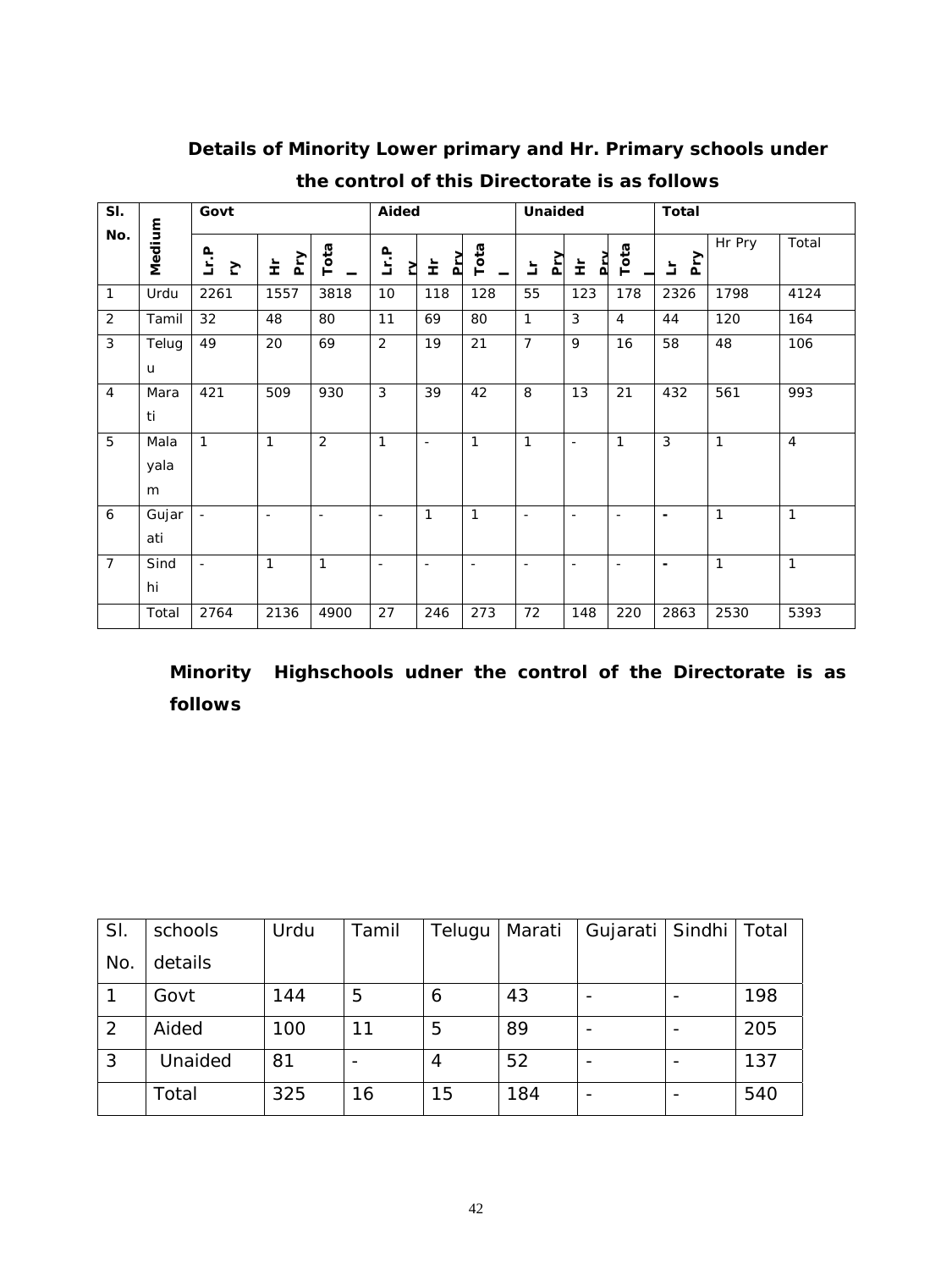| SI.            | Medium   | Govt                     |                          |       | Aided                    |                          |                          | Unaided                  |                          |                          | Total                    |        |                |
|----------------|----------|--------------------------|--------------------------|-------|--------------------------|--------------------------|--------------------------|--------------------------|--------------------------|--------------------------|--------------------------|--------|----------------|
| No             |          |                          |                          |       |                          |                          |                          |                          |                          |                          |                          | Female | Total          |
|                |          | Male                     | Female                   | Total | Male                     | Female                   | Total                    | Male                     | Female                   | Total                    | Male                     |        |                |
| 1              | Urdu     | 4857                     | 10424                    | 15281 | 233                      | 976                      | 1209                     | 254                      | 1035                     | 1289                     | 254                      | 1035   | 1289           |
| 2              | Tamil    | 110                      | 244                      | 354   | 85                       | 187                      | 272                      | $\overline{7}$           | 21                       | 28                       | 202                      | 452    | 654            |
| 3              | Telugu   | 110                      | 128                      | 238   | 18                       | 29                       | 47                       | 37                       | 12                       | 49                       | 165                      | 169    | 334            |
| $\overline{4}$ | Marati   | 2445                     | 2496                     | 4941  | 282                      | 256                      | 538                      | 118                      | 129                      | 247                      | 2845                     | 2881   | 5726           |
| 5              | Malayala | 2                        | 10                       | 12    | 1                        | 5                        | 6                        | 3                        | $\overline{2}$           | 5                        | 6                        | 17     | 23             |
|                | m        |                          |                          |       |                          |                          |                          |                          |                          |                          |                          |        |                |
| 6              | Gujarati | $\overline{\phantom{a}}$ | $\overline{\phantom{0}}$ | ٠     | $\mathbf 1$              | 3                        | $\overline{4}$           | $\overline{\phantom{a}}$ | $\overline{\phantom{a}}$ | $\overline{\phantom{a}}$ | $\mathbf 1$              | 3      | $\overline{4}$ |
| $\overline{7}$ | Sindhi   | $\overline{\phantom{a}}$ | 5                        | 5     | $\overline{\phantom{a}}$ | $\overline{\phantom{a}}$ | $\overline{\phantom{a}}$ | $\overline{\phantom{a}}$ | $\overline{\phantom{a}}$ | $\overline{\phantom{a}}$ | $\overline{\phantom{a}}$ | 5      | 5              |
|                | Total    | 7524                     | 13307                    | 20831 | 620                      | 1456                     | 2076                     | 419                      | 1199                     | 1618                     | 8563                     | 15962  | 24525          |

# **Medium Details of teachers serving in these minority Primary schools is as follows:**

# **Medium Details of teachers serving in these minority High schools is as follows:**

| SI             | Medium | Govt |        |       | Aided |        |       | Unaided |        |       | Total |        |       |  |
|----------------|--------|------|--------|-------|-------|--------|-------|---------|--------|-------|-------|--------|-------|--|
| <b>No</b>      |        | Male | Female | Total | Male  | Female | Total | Male    | Female | Total | Male  | Female | Total |  |
|                | Urdu   | 376  | 426    | 802   | 501   | 402    | 903   | 274     | 296    | 570   | 1151  | 1124   | 2275  |  |
| 2              | Tamil  | 24   | 16     | 40    | 35    | 23     | 58    | 2       | 6      | 8     | 61    | 45     | 106   |  |
| 3              | Telugu | 19   | 18     | 37    | 19    | 19     | 38    | 23      | 5      | 28    | 61    | 42     | 103   |  |
| $\overline{4}$ | Marati | 150  | 148    | 298   | 528   | 367    | 895   | 310     | 165    | 475   | 988   | 680    | 1668  |  |
|                | Total  | 569  | 608    | 1177  | 1083  | 811    | 1894  | 609     | 472    | 1081  | 2261  | 1891   | 4152  |  |

## **Details of students studying in Minority Primary schools is as follows:**

| SI. | Mediu  | Govt   |       |       | Aided |        |       | Unaided |      |       | Total    |             |        |
|-----|--------|--------|-------|-------|-------|--------|-------|---------|------|-------|----------|-------------|--------|
| No  | m      | Male   | Femal | Total | Male  | Female | Total | Male    | Fema | Total | Mal      | Fem         | Total  |
|     |        |        | е     |       |       |        |       |         | le   |       | e        | ale         |        |
| 1   | Urdu   | 184896 | 2584  | 44333 | 3595  | 41526  | 7748  | 19060   | 2325 | 4231  | 239      | 3232        | 563135 |
|     |        |        | 42    | 8     | 5     |        | 1     |         | 6    | 6     | 911      | 24          |        |
|     |        |        |       |       |       |        |       |         |      |       |          |             |        |
|     |        |        |       |       |       |        |       |         |      |       |          |             |        |
| 2   | Tamil  | 5843   | 6356  | 12199 | 7074  | 8105   | 1517  | 580     | 707  | 1287  | 134      | 1516        | 28665  |
|     |        |        |       |       |       |        | 9     |         |      |       | 97       | 8           |        |
| 3   | Telugu | 3174   | 3286  | 6460  | 2016  | 1984   | 4000  | 900     | 732  | 1632  | 609      | 6002        | 12092  |
|     |        |        |       |       |       |        |       |         |      |       | $\Omega$ |             |        |
| 4   | Marati | 71047  | 7215  | 14320 | 6441  | 5407   | 1184  | 3034    | 2398 | 5432  | 805      | 7996        | 160482 |
|     |        |        | 5     | 2     |       |        | 8     |         |      |       | 22       | $\mathbf 0$ |        |
| 5   | Malay  | 194    | 172   | 366   | 131   | 105    | 236   | 63      | 59   | 122   | 388      | 336         | 724    |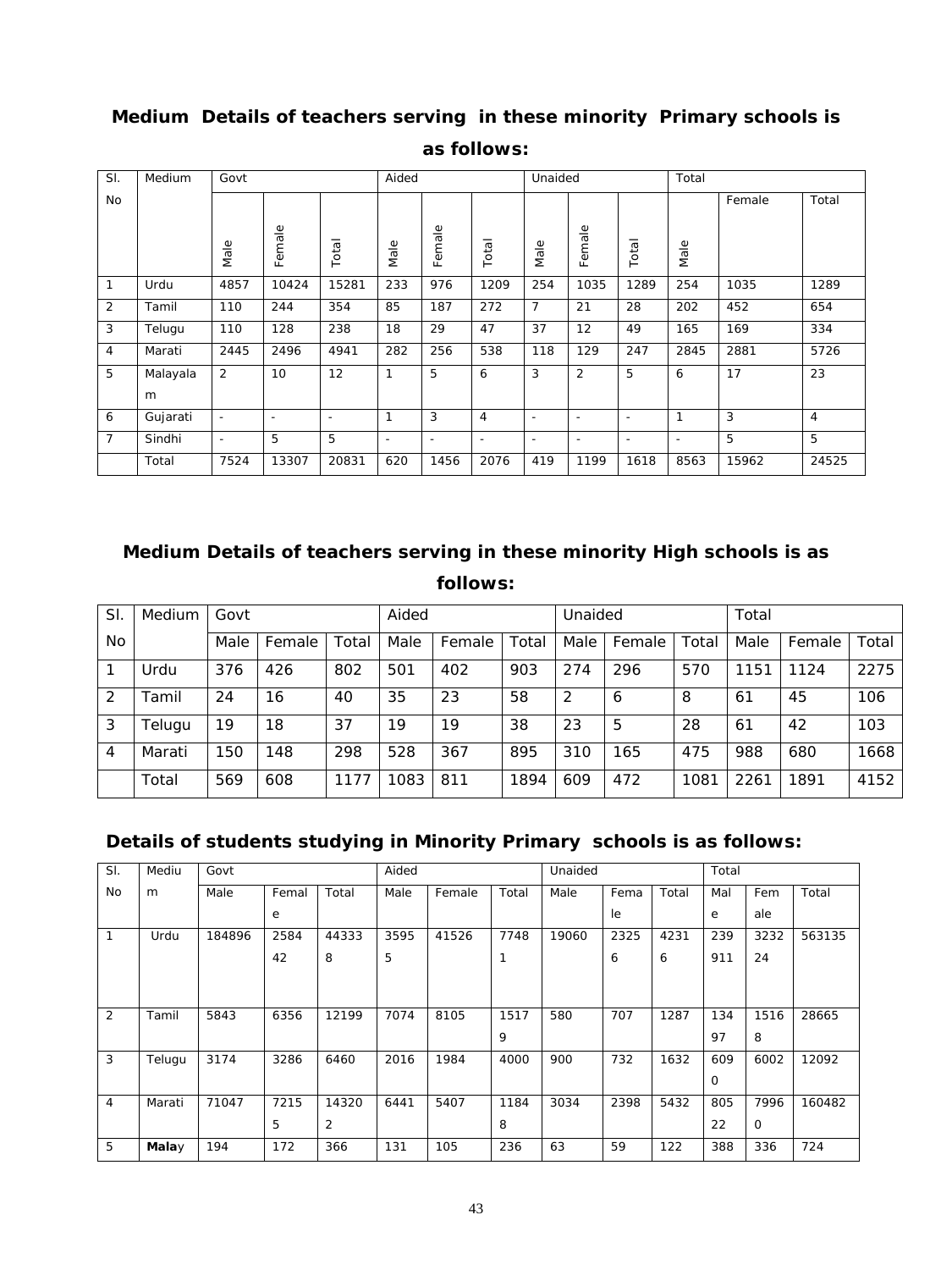|         | alam   |                          |      |       |                          |                          |                          |           |      |      |     |      |        |
|---------|--------|--------------------------|------|-------|--------------------------|--------------------------|--------------------------|-----------|------|------|-----|------|--------|
| $\circ$ | Gujara | $\overline{\phantom{0}}$ | -    | -     | 110                      | 110                      | 220                      | -         |      | ۰    | 110 | 110  | 220    |
|         | u      |                          |      |       |                          |                          |                          |           |      |      |     |      |        |
|         | Sindi  | 30                       | 75   | 105   | $\overline{\phantom{0}}$ | $\overline{\phantom{0}}$ | $\overline{\phantom{0}}$ | <b>11</b> |      | ۰    | 30  | 75   | 105    |
|         | Total  | 265184                   | 3404 | 60567 | 5172                     | 57237                    | 1089                     | 23637     | 2715 | 5078 | 340 | 4248 | 765423 |
|         |        |                          | 86   | J     |                          |                          | 64                       |           |      | Q    | 548 | 75   |        |

## **Details of students studying in Minority High schools is as follows:**

|                     |        | Govt  |        |       | Aided |        |       | Unaid | $\overline{6}$     |       | Total |        |       |
|---------------------|--------|-------|--------|-------|-------|--------|-------|-------|--------------------|-------|-------|--------|-------|
| $\overline{\omega}$ | Medium | Male  | Female | Total | Male  | Female | Total | Male  | Female             | Total | Male  | Female | Total |
| 1                   | Urdu   | 8486  | 16234  | 24720 | 12911 | 20198  | 33109 | 2964  | 5411               | 8375  | 24361 | 41843  | 66204 |
| $\sqrt{2}$          | Tamil  | 301   | 317    | 618   | 452   | 709    | 1161  | 103   | $\overline{\circ}$ | 184   | 856   | 1107   | 1963  |
| 3                   | Telugu | 339   | 386    | 725   | 303   | 374    | 677   | 148   | 178                | 326   | 790   | 938    | 1728  |
| $\overline{4}$      | Marati | 3641  | 3696   | 7337  | 11897 | 12021  | 23918 | 3378  | 3004               | 6382  | 18916 | 18721  | 37637 |
|                     | Total  | 12767 | 20633  | 33400 | 25563 | 33302  | 58865 | 6593  | 8674               | 15267 | 44923 | 62609  | 10753 |

## **Declaration of Minority Institutions:**

 Ever since the Directorate was establishedfor educational institutions have been declared as "Minority Instituions" During 1999,487 institutions have been declared as Minority Instituion vide G.O. No. ED 4 SMC 1999-2000 dated: 18.8.1999. Budget for the year 2004-05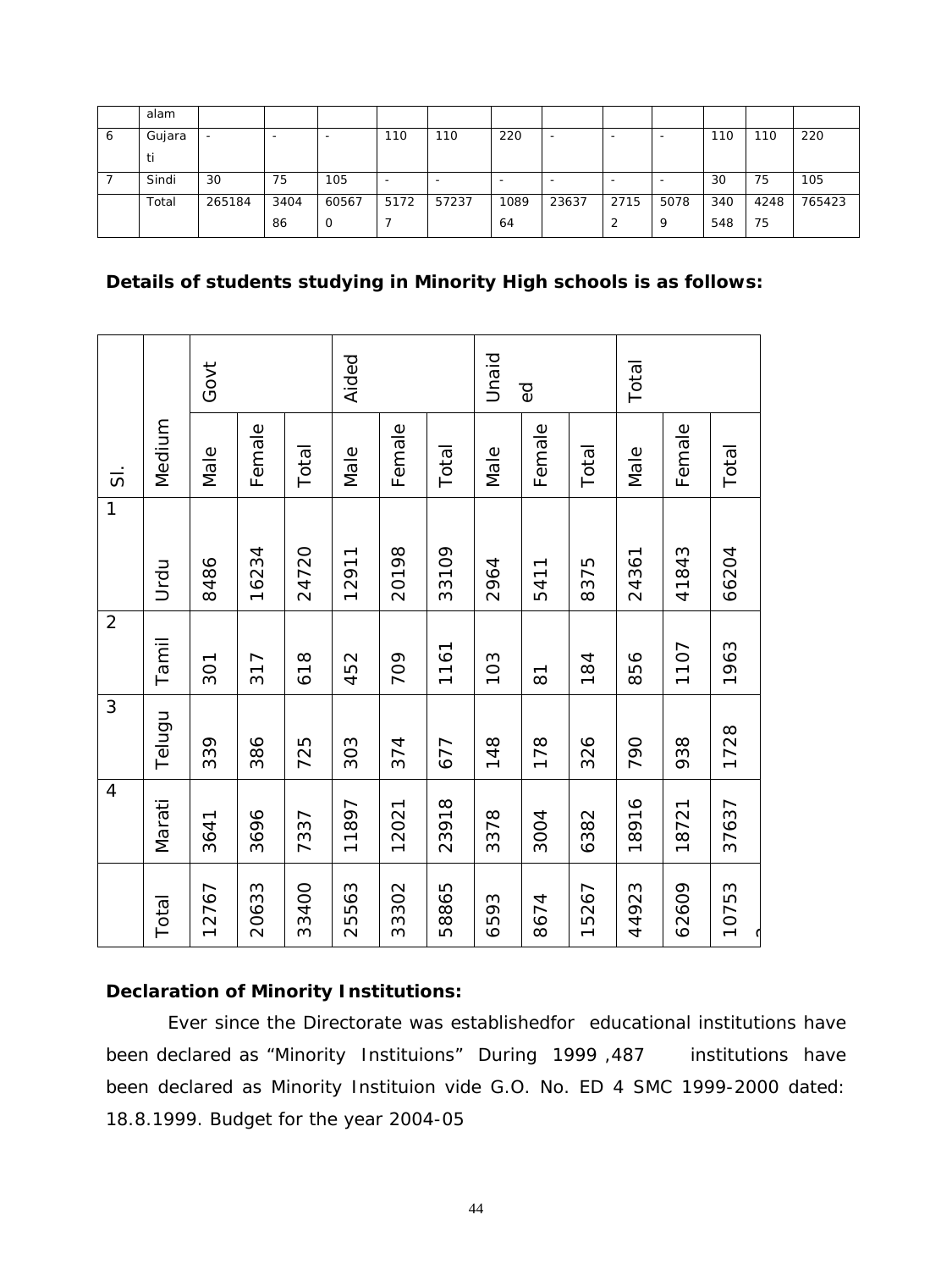| SI.No. | <b>Details</b>                                                 | <b>Sanctioned</b><br>amount Rs.<br>(in lakhs) | <b>Scheme</b> |
|--------|----------------------------------------------------------------|-----------------------------------------------|---------------|
|        | Salary to staff                                                | 35.29                                         | Non plan      |
| 4      | competitions<br>and $\vert$<br>Literary<br>cultural activities | 15.00                                         | Plan          |

## **Reimbursement of fees to Anglo Indian students**:

 During 2004-05 a sum of 8.30 lakhs was released by Government of Karnataka to reimburse the fees to Anglo Indian students studying in 1 to 10 th Standard.

## **Centrally sponsored scheme**

Area Intensive Programme for Educationally Backward Minorities

 Under the Centrally Sponsored Scheme of Area Intensive Program for Educationally backward Minorites, Government of India have selected the following 10 blocks in Karnataka State:

| SI.No. | Name of the Block       | District.        |
|--------|-------------------------|------------------|
|        | Bidar and Humnabad      | <b>Bidar</b>     |
| 2      | Gulbarga and Chittapur  | Gulbarga         |
| 3      | Savanoor, Shiggon       | Haveri           |
| 4      | Belthangady and Bantwal | Dakshina Kannada |
| 5      | Raichur                 | Raichur          |
| 6      | <b>Bhatkal</b>          | Uttara Kannada.  |

On 5.7.2002 Rs. 55.72 lakhs have been released by Government of Karnataka for construction of 74 classrooms in theabove 6 districts. The Utilisation Certificate for Rs. 54.00lakhs has been submitted to Government of Karnataka. Government is requested to issue orders, to utilse the balance amount of Rs. 1.72 lakhs.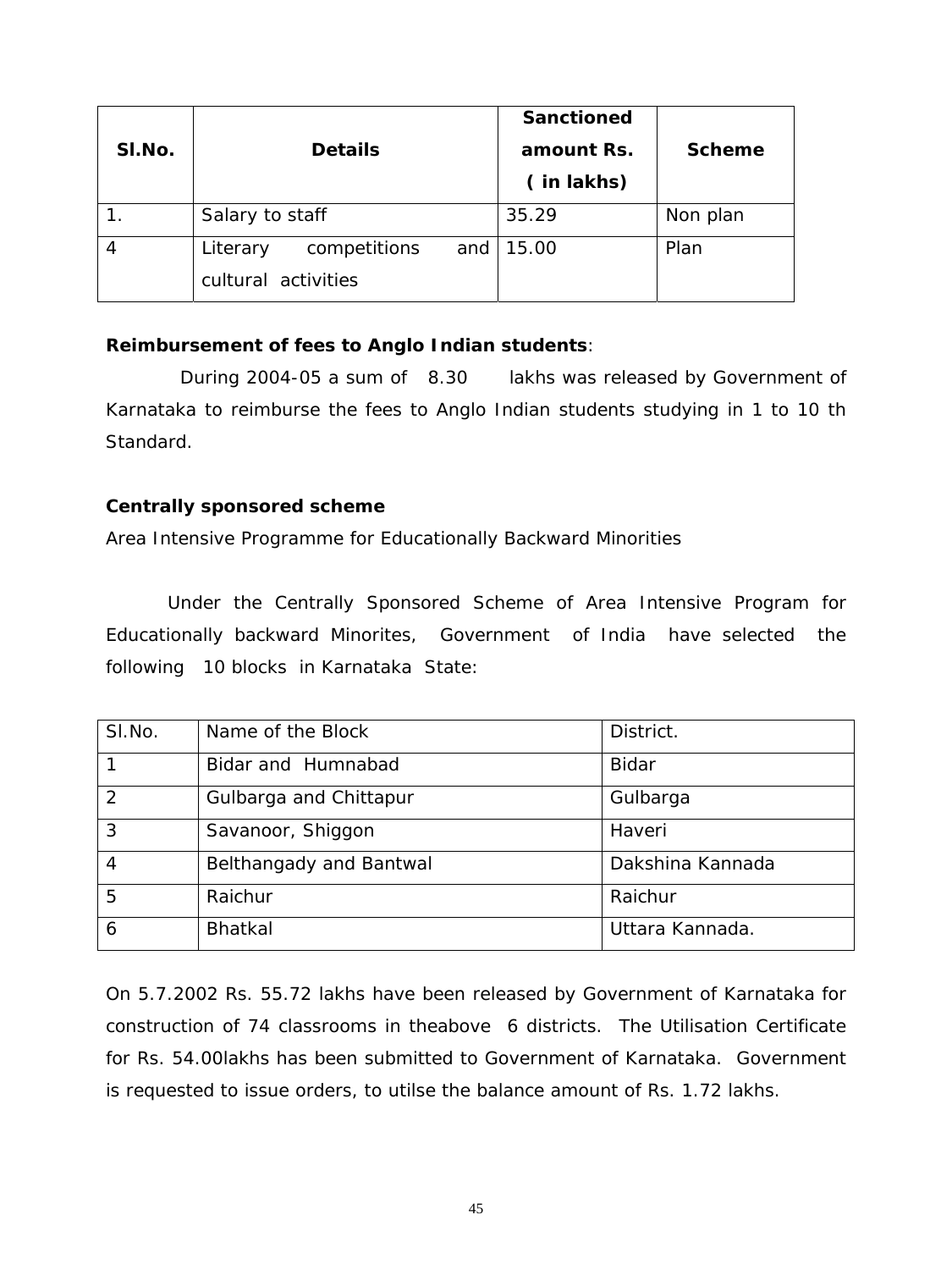#### **Integrated Education for Disabled (IED)**

 This Directorate has been implementing I.E.D.C scheme since August 2004 In the previous years this programme was implemented by The State Project Officer of Sarva Shiksha Abhiyana and Director (Primary Education).

The Progress under I.E.D.C Scheme is as follows:

 During 2002-03, this scheme was implemented by 70 Non Government organisations through 1106 special teachers 19836 disabled children of 3125 schools were covered under this scheme. Rs. 3,32,69,964-00 grant was released for the implementation of this scheme.

 During 2003-04, 110 NGOs and 15 DIET components through 1846 special teachers, 36402 disabled children of 5638 schools were covered under this Scheme. Rs. 8,61,00,000-00 grant was released for the implementation of this Scheme.

 During 2004-05 this scheme was implemented by 119 NGO's and 13 DIET components through 1943 special teachers. 35687 disabled children of 6436 schools were covered under this scheme. The proposal for Rs. 10,56,23,883-00 grant has been submitted to the Central Government and the first installment (50%) has been released as follows:

| SI.No. | Govt. orders No. And Date             | Amount           | <b>No.of N.G.Os</b> |
|--------|---------------------------------------|------------------|---------------------|
|        |                                       | sanctioned (Rs.) |                     |
|        | 202 YOSAKA 2004 Dt.<br>ED.            | 7,62,305-00      | 08                  |
|        | 17.6.2005                             |                  |                     |
| 2      | ED 202 YOSAKA 2004 Dt. 1,36,01,921-00 |                  | 56                  |
|        | 17.6.2005                             |                  |                     |
| 3      | ED 202 YOSAKA 2004 Dt.                | 3,82,98,115-50   | 54                  |
|        | 28.6.2005                             |                  |                     |

The above grant has been released directly to the Zilla Panchayaths from the State Govt. The second installment (50%) has to be released from the Central Govt.

 During 2005-06 this scheme has been implemented by 128 NGO's and 13 DIET components through 1972 special teachers. 37010 disabled children of 6674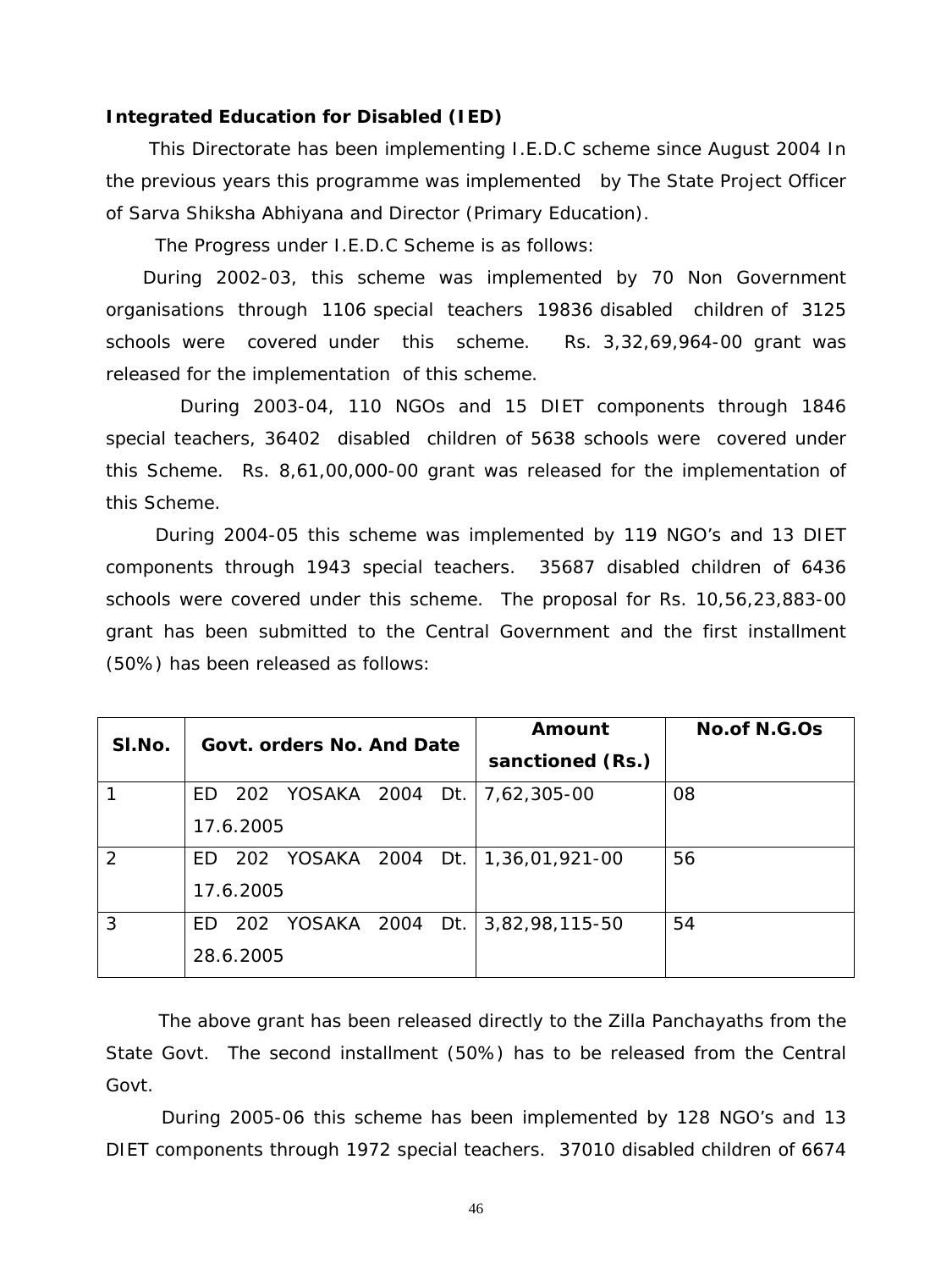schools are under this scheme and the proposal for Rs. 10,98,49,129-00 grant has been submitted to the Central Government.

 The purpose of this Scheme is to provide Educational opportunities for Disabled Children in common schools, to prepare them for the normal growth and to enable them to face life with courage and confidence. The main objective of the Govt. is to identify the different disabled children and bring them under the scheme and to provide them all the facilities and to work for their improvement.

 Under this scheme, salaries of the Resource Teachers and allowances such as books and stationary allowance, uniform allowance, equipment allowance, Hostel allowance etc to the disabled children have been provided

## **Part II**

## **Details of Staff**

| SI.No. | <b>Section</b>                  | Name of the Post   | <b>No.of Posts</b> |
|--------|---------------------------------|--------------------|--------------------|
|        | <b>Hindi and Arabic Section</b> | <b>SADPI</b>       | 01                 |
|        |                                 | Divisional subject | 04                 |
|        |                                 | Inspector          |                    |
|        |                                 | <b>FDA</b>         | 02                 |
|        |                                 | Total              |                    |

## **Schools come under the control of the Directorate**

| SI.No. | Medium      | of   Primary Schools | <b>High Schools</b> | Hindi<br>No.of |
|--------|-------------|----------------------|---------------------|----------------|
|        | Instruction |                      |                     | Vidyalayas     |
|        | Hindi       |                      |                     | 86             |
|        | Arabic      | 323                  | 9 colleges          |                |
|        | Total       |                      |                     |                |

As regards Arabic Madarasas and colleges, Government of Karnataka have in their order No. ED 15 CBP 79 ated 20.6.1979 had released grants to 103 Arabic Schools. This financial assistance is released for the salary of teachers of these traditional Madarasas. There are 323 Arabic Madarasas in the State. Of which 103 are aided and 220 are un-aided Arabic schools are opened and run in Bombay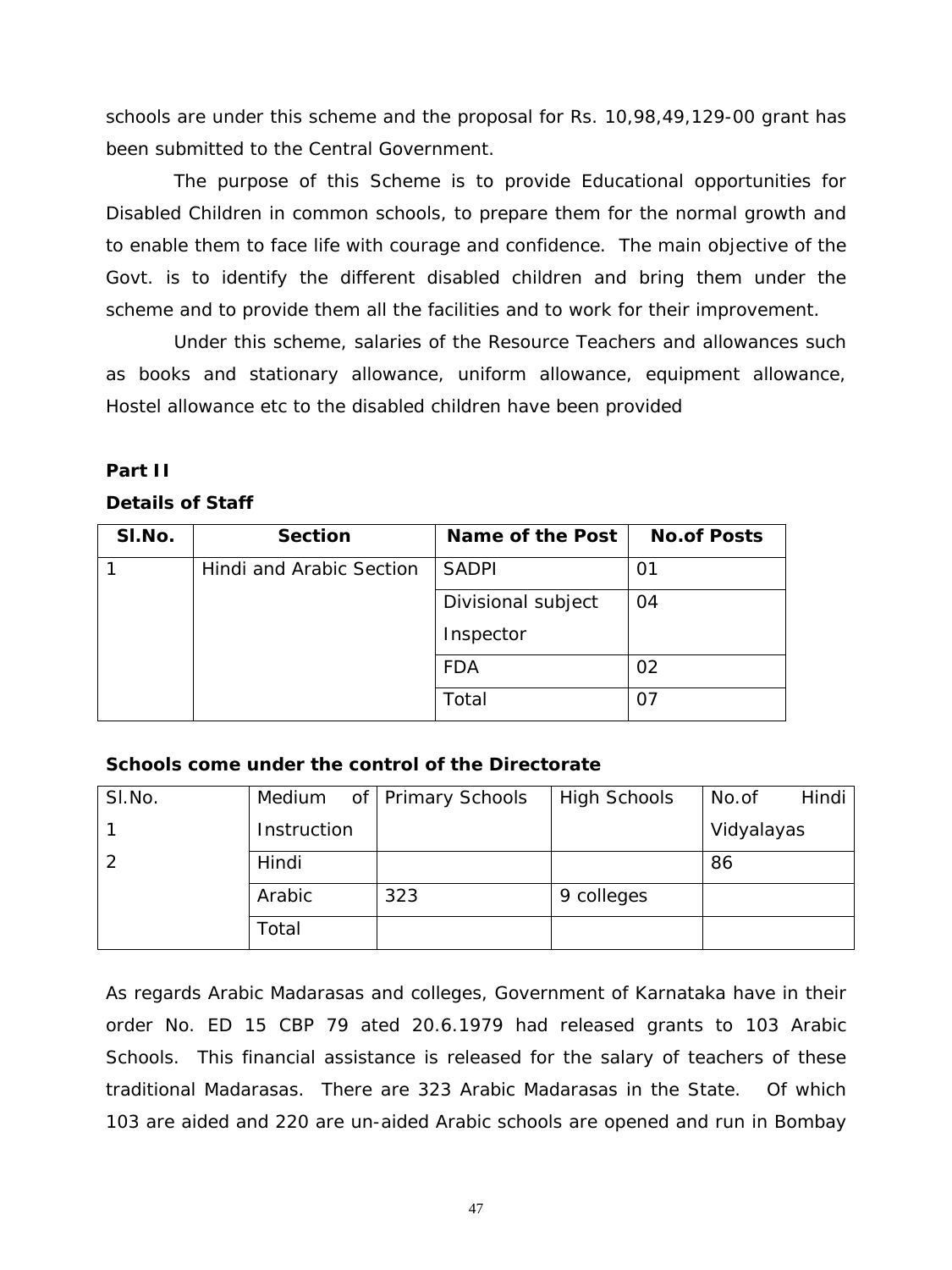Karnataka and Hyderbad –Karnataka, areas like Belguam, Bijapur, Karwar, Dharwad, Gulbarga, Bidar and Bellary districts in the state. There are 9 Arabic colleges in the State of which 9 are aided and 6 colleges are unaided. There are 570 teachers working in 103 aided Arabic Schools.

#### **Modernisationof Madarasa.**

 The Government of India have introduced a schme to encourage traditional instituions like Madarasa to modernise their curriculam.

 A grant of Rs. 19,97,600 has been released for 119 Arabic Madarasa in the State. Under this Scheme, subjects like Science, Social Science and English are taught teachers are appointed on a consolidated salalry of Rs. 2200 per month. An amount of Rs. 4000 is allotted to each Madarasa to purchase Science equipment. 73 approved teachers are working in this madarasas. This has been extended to 1999-2000 and Government have released 12 months salary to 73 to 73 teachers at the rate of Rs. 3,000 per teacher per month. During 2000-01, 05 months salary to 73 teachers at the rate of Rs. 3,000/- per teacher is released. During 2001-02 Government have permitted to utilise the balance amount of previous years. This balanace amount Rs.  $6,81,547+2,52,000=9.33$ lakhs has been released for the salary of teachers. This amount has been again released to the Divisional Joint Director for disbursement of salary to teachers.

#### **Hindi Vidyalayas.**

 To develop HIndi Language in Non-Hindi speaking areas of the State, Government of Karnataka vide their order No: ED 15 PHN 76 dated 26.7.1979 has made provision to open Hindi Vidyalayas in the State. There are 86 Hindi Vidyalayas in the State, Of which 80 vidyalayas are getting partial grants 6 institutions are un-aided , further 5 voluntary organisations are conducting Hindi Examinations and issuing certiticates to students.

#### **Grievance cell.**

 There are 8directortes under the Control of Commissioner for Public Instruction. Applications of grievances received from the public in these directorates are compliled , processed and finalised by the aove said 8